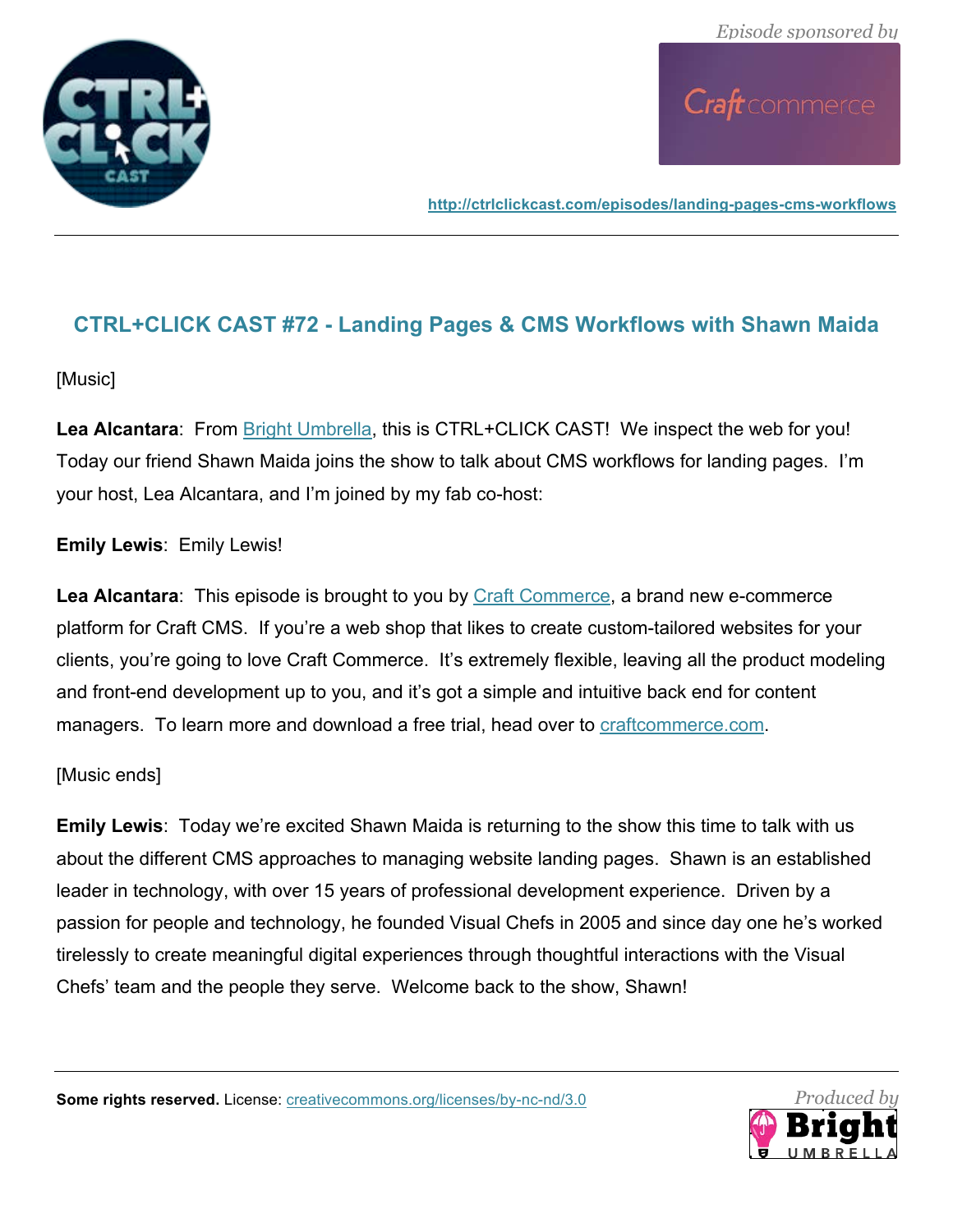

**http://ctrlclickcast.com/episodes/landing-pages-cms-workflows**

**Shawn Maida**: Hey, thank you. You guys make that intro sound, like, so good.

**Emily Lewis**: [Laughs]

**Lea Alcantara**: [Laughs]

**Shawn Maida**: Yeah. But man, I want commercials with you all talking.

**Lea Alcantara**: Nice. Well, can you tell our listeners a bit more about yourself?

**Shawn Maida**: Sure, like you said, I started Visual Chefs in 2005. I have Visual Chefs and EE Coder, which is super confusing to some.

**Emily Lewis**: [Laughs]

**Shawn Maida**: But in a way EE Coder started as like a glorified landing page.

**Emily Lewis**: [Agrees]

**Shawn Maida**: Later it kind of became a company or a service, and then we're actually in the process of rebranding, so within a few weeks both Visual Chefs and EE Coder will go away, which is super exciting to me after ten years.

**Emily Lewis**: Oh.

**Shawn Maida**: But yeah, I live in Richmond, Virginia in Church Hill. I play soccer. I have three small children, 5, 4 and 2 almost.

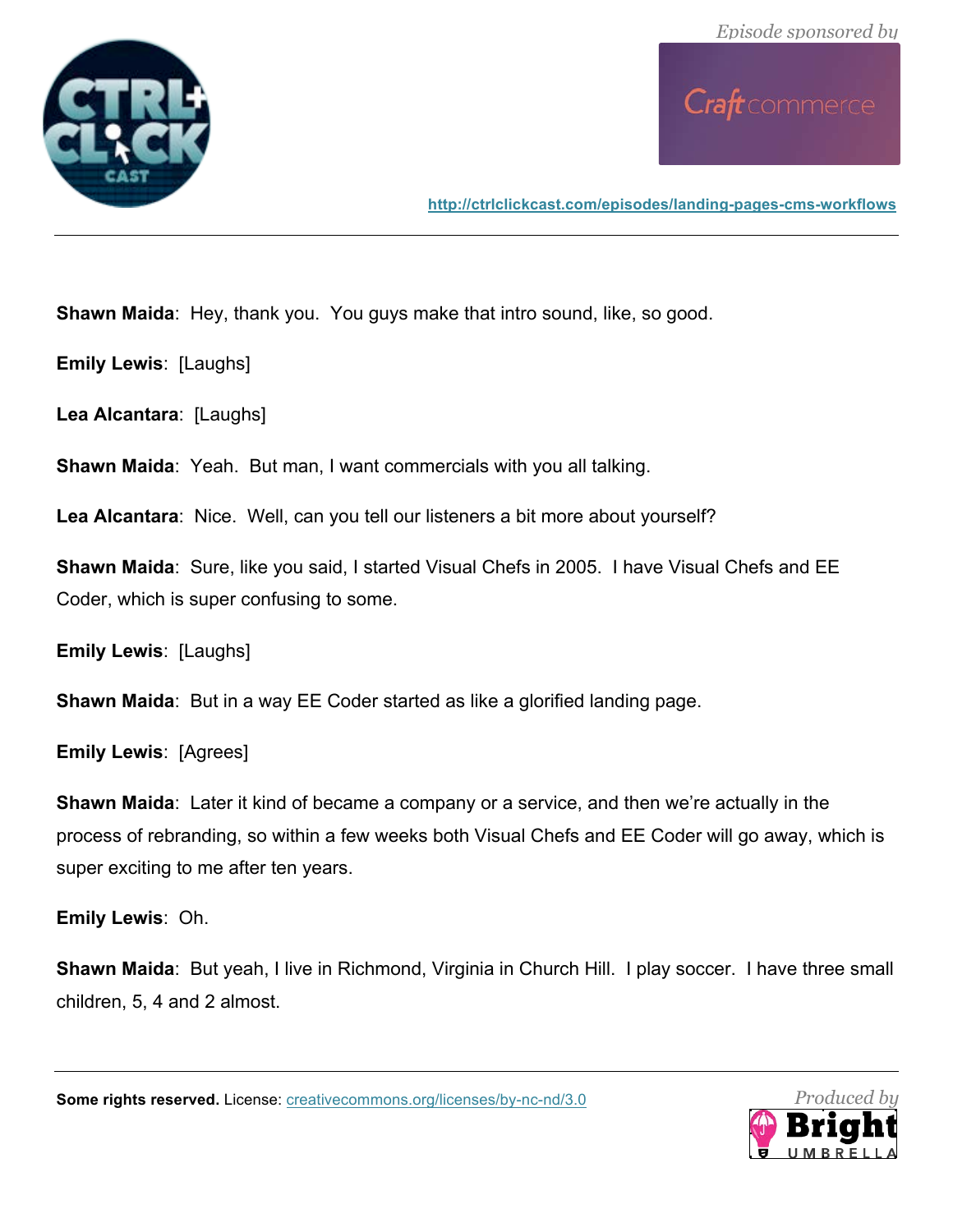

**http://ctrlclickcast.com/episodes/landing-pages-cms-workflows**

**Lea Alcantara**: Oh wow.

**Emily Lewis**: Oh wow. [Laughs]

**Shawn Maida**: So that's pretty much the majority of our time is chasing them around.

**Emily Lewis**: So Shawn, and not to put you on the spot, but can you share anything about this rebranding? Is it all just going to be like one name one company?

**Shawn Maida**: So yeah, well, we work with the folks at Focus Lab, which was just an amazing experience to give them a little bit of props. We really stepped back and looked at the work we were doing and what our customers were coming to us for and decided that it just made the most sense like that either brand was currently representing us the way we wanted and we've just changed over ten years.

**Lea Alcantara**: [Agrees]

**Shawn Maida**: So within the next like four or five weeks, we should launch Foster Made, which is our new brand.

**Emily Lewis**: [Agrees]

**Lea Alcantara**: Wow.

**Shawn Maida**: So I'm super excited.

**Emily Lewis**: Wow, congratulations.

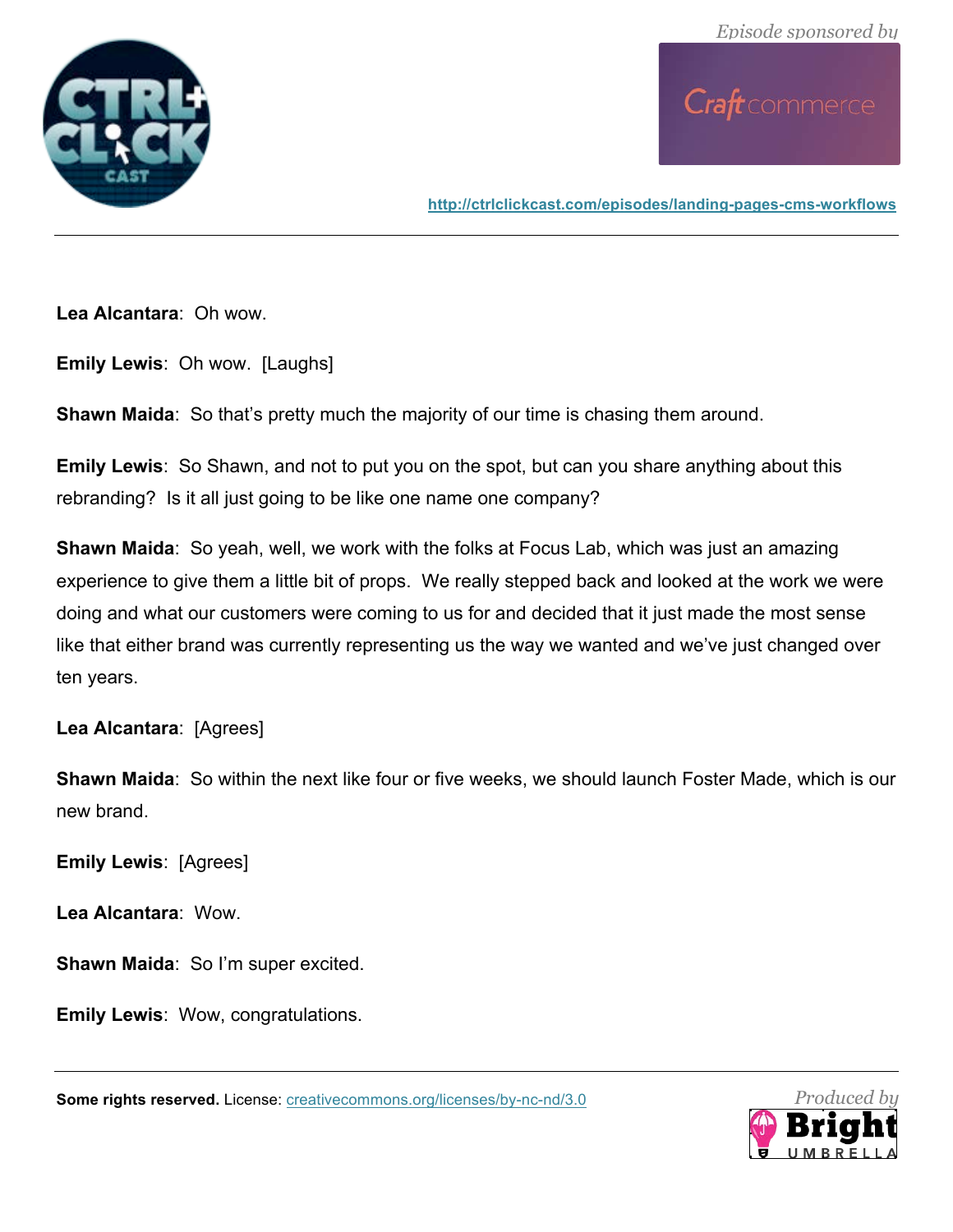

**http://ctrlclickcast.com/episodes/landing-pages-cms-workflows**

**Shawn Maida**: Thank you.

**Emily Lewis**: How long has the process been going from start until a couple of weeks?

**Shawn Maida**: Oh, like three years, right?

**Emily Lewis**: Oh wow.

**Lea Alcantara**: [Laughs]

**Shawn Maida**: We can't do our own projects.

**Lea Alcantara**: Yeah, right.

**Shawn Maida**: We're not working it with Focus Lab that long, but I think just us from the point where we said "man, we need to change" to the point where we were like actually doing dev was a couple of it iterations, like a couple of name change explorations with different sort of vendors and companies and then finally arriving to where we're now really, really close.

**Emily Lewis**: It's exciting.

**Shawn Maida**: Yes.

**Emily Lewis**: I know how that goes. I can see that. I think one thing I can pat ourselves on the back for is we forced ourselves to have a very limited time frame to get the job done.

**Lea Alcantara**: Yeah. [Laughs]

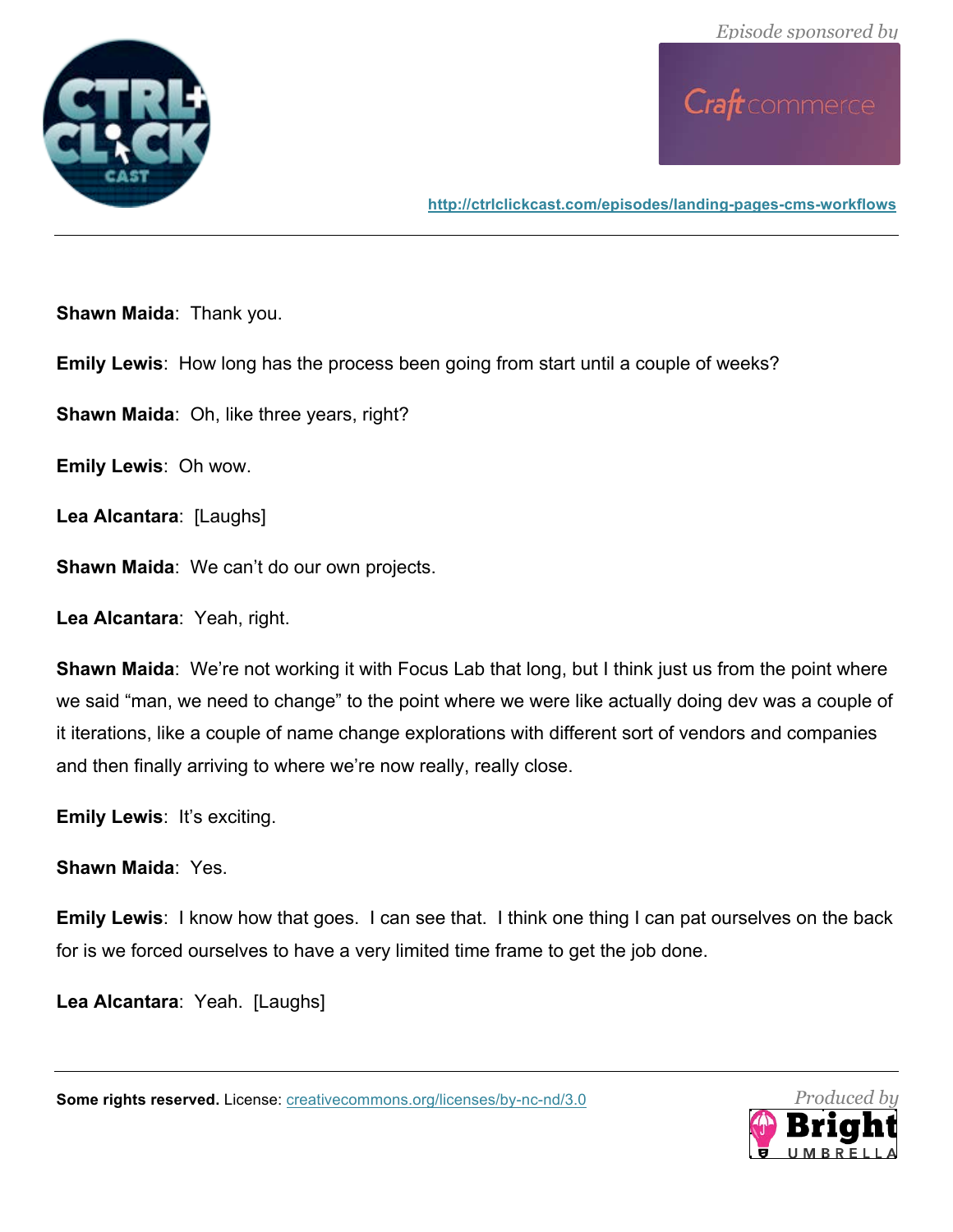

**http://ctrlclickcast.com/episodes/landing-pages-cms-workflows**

**Shawn Maida**: I was impressed with you all when you did it.

**Emily Lewis**: Well, we almost did it with an external force. We agreed to write an article for *net magazine* that was going to be out and we needed to promote the company in the magazine.

**Lea Alcantara**: Yeah.

**Emily Lewis**: So that gave us a drop dead deal like we gave them a URL that didn't exist at the time of the article.

**Shawn Maida**: Sweet. I was trying to use this podcast as my motivation.

**Emily Lewis**: [Laughs]

**Shawn Maida**: And like 20 minutes ago, I just had a conversation with Nina [Rogers] in our office where I was like, "We're not going to make it." So like... [Laughs]

**Lea Alcantara**: [Laughs]

**Emily Lewis**: It's not the end of the world.

**Shawn Maida**: We're going to Africa and we're not going to make it. Yeah, but it's great.

**Emily Lewis**: Well, good. I'm excited to see it and I'm not at all surprised to hear how great your experience was with the folks at Focus Lab, I mean, great people over there.

**Shawn Maida**: Definitely.

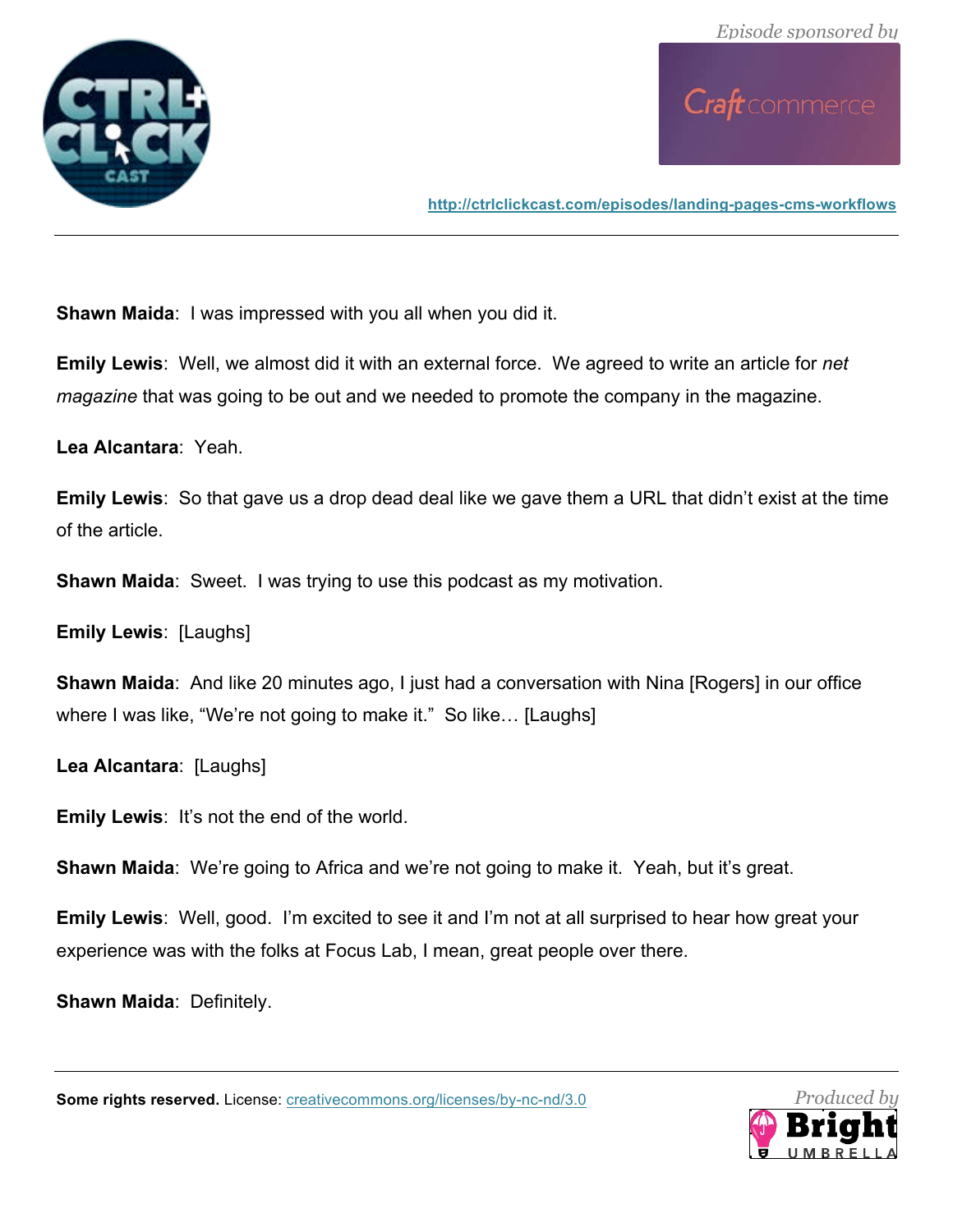

**http://ctrlclickcast.com/episodes/landing-pages-cms-workflows**

**Emily Lewis**: Let's get into today's topic, and just a little disclaimer to our listeners in advance that this is going to be a bit of an interview of Shawn, but also a bit of sharing some of the stuff Lea and I have been doing, so a bit more of like a collaborative experience versus us just grilling Shawn with questions. [Laughs]

**Shawn Maida**: That is good.

**Emily Lewis**: Let's just start at the basics of it all, like how do you define a landing page or how are you seeing your clients define landing pages?

**Shawn Maida**: Yeah. I think as you know, we are like more of a technology company and not really like the marketing brand inside.

#### **Emily Lewis**: [Agrees]

**Shawn Maida**: But we do get a lot of requests for landing pages and I do think that we, even in our own work and for our new site and for, like I said, even the whole like sort of EE Coder when it was initially envisioned, it was like a destination I think for people come from external sources, and for us, very often it's like ad campaigns or marketing campaigns, and so again, what we see is it's like people coming to a page really off of like some very specific sort of like collateral or search or like user targeting and it's that page is like trying to tie two things together, like what they were looking for or how they were found and then sort of what that like value add. It's really like what do I want them to do, and so like for us, that's like submit the contact form please, you know?

**Emily Lewis**: [Agrees]

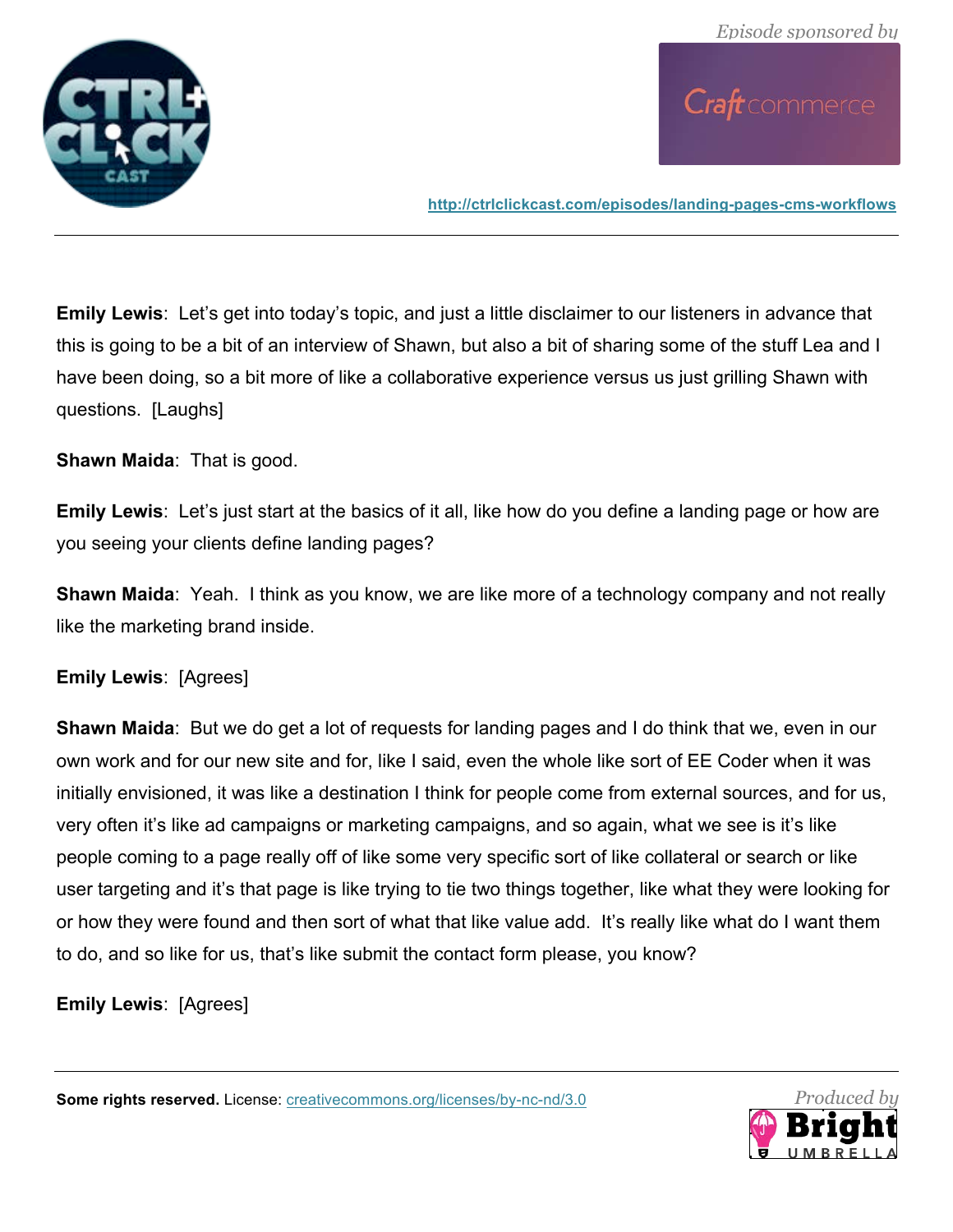

**http://ctrlclickcast.com/episodes/landing-pages-cms-workflows**

**Lea Alcantara**: In terms of your clients, is that pretty similar they specifically say, "I want a contact form there"? Like what is the purpose for landing pages for clients?

**Shawn Maida**: Right now, we're working with like a major construction company. They provide like sidings and different building materials, and so I think for them, it's they're out running these, like they actually have commercials and marketing ads.

### **Emily Lewis**: [Agrees]

**Shawn Maida**: And it is that these people are like coming maybe for more information so it's not necessarily like in our case, it's, "Hey, can you submit this contact form because we want you to hire us." But for them, it may be like, "Hey, here's a PDF that we kind of give you with information about our products," I think ultimately because they want the customer to buy their product.

## **Emily Lewis**: [Agrees]

**Shawn Maida:** But I think that's answering your question, with people coming really for some information, and so we might build ten landing pages that are all very similar, but the messaging sort of changes based on what people there coming in for.

**Emily Lewis**: Well, we're doing our own thing with landing pages. We've just started for Bright Umbrella, building out landing pages, and ultimately, our call to action is to contact us to hire us, but honestly, I feel like our goal for it was really to get more content in front of clients during the sales process or the proposal process.

**Lea Alcantara**: Right.

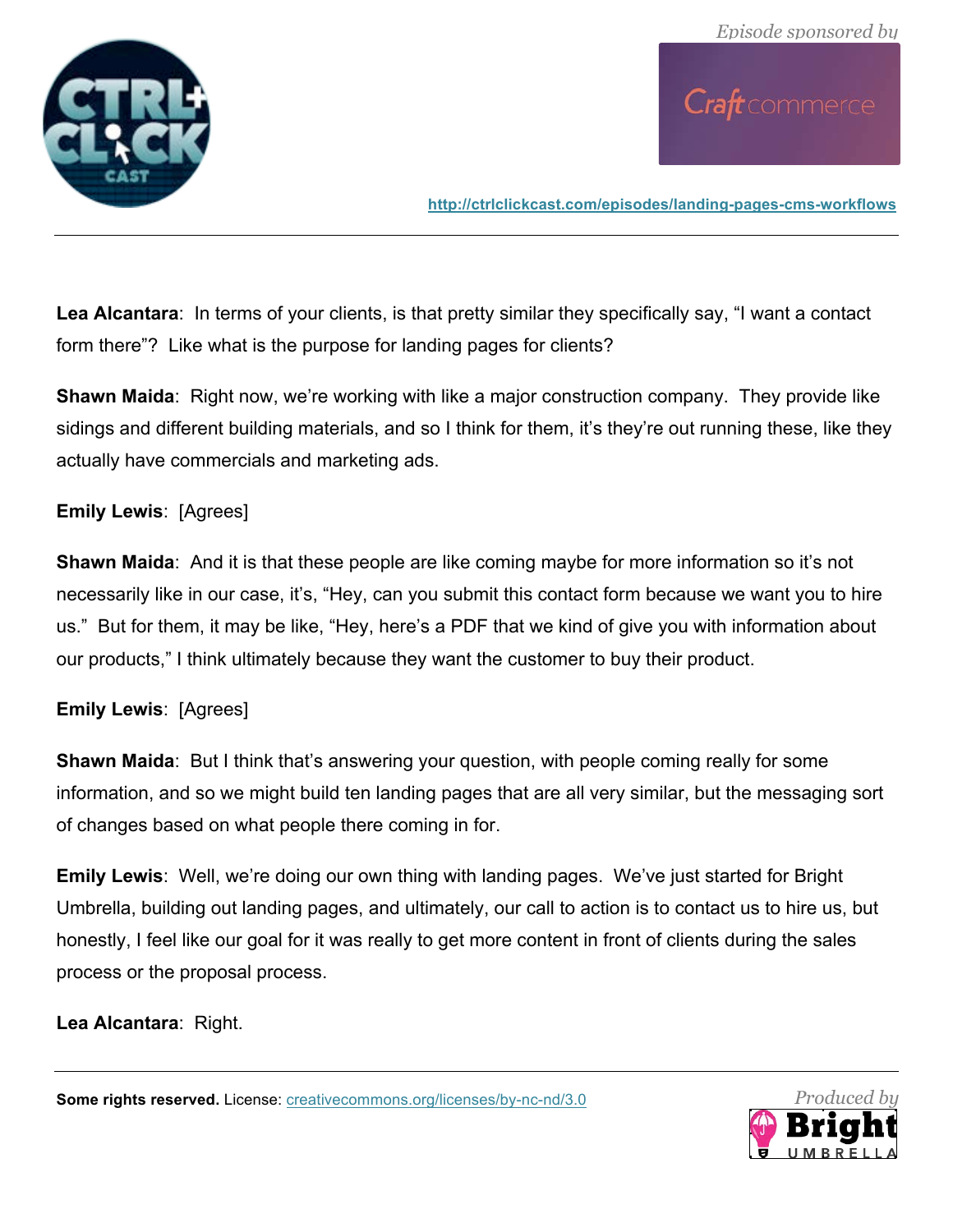

**http://ctrlclickcast.com/episodes/landing-pages-cms-workflows**

#### **Shawn Maida**: Yeah.

**Emily Lewis**: But without having to jam it all into emails or proposals or giving them a link that they could go to that focuses on, say, they need membership or landing pages, like we might have a landing page about landing pages. [Laughs]

#### **Lea Alcantara**: [Laughs]

**Shawn Maida**: Right. Yeah, I think that makes sense because I think going through our own redesign, there was this real like tug of war happening between like me and Focus Lab who's working on like our messaging and branding. Man, I hope it's okay that I'm talking about them so much. But they're like so focused on what that message is to the customer, and I was thinking like, "Man, I need more like SEO value."

#### **Emily Lewis**: [Agrees]

**Shawn Maida**: And like what we realized is we actually had different groups of people. We had people that were coming and sort of like exploring our brand and exploring our site, and we had people that were coming in like because they Googled "ExpressionEngine," and we had an ad for them.

#### **Emily Lewis**: [Agrees]

**Shawn Maida**: And so what we found is that by like trying to jam all that content stuff into our like regular site flow, it was actually confusing and by making this landing page, we were able to give people like the specific information or put out the message to like we're the expert in this thing you

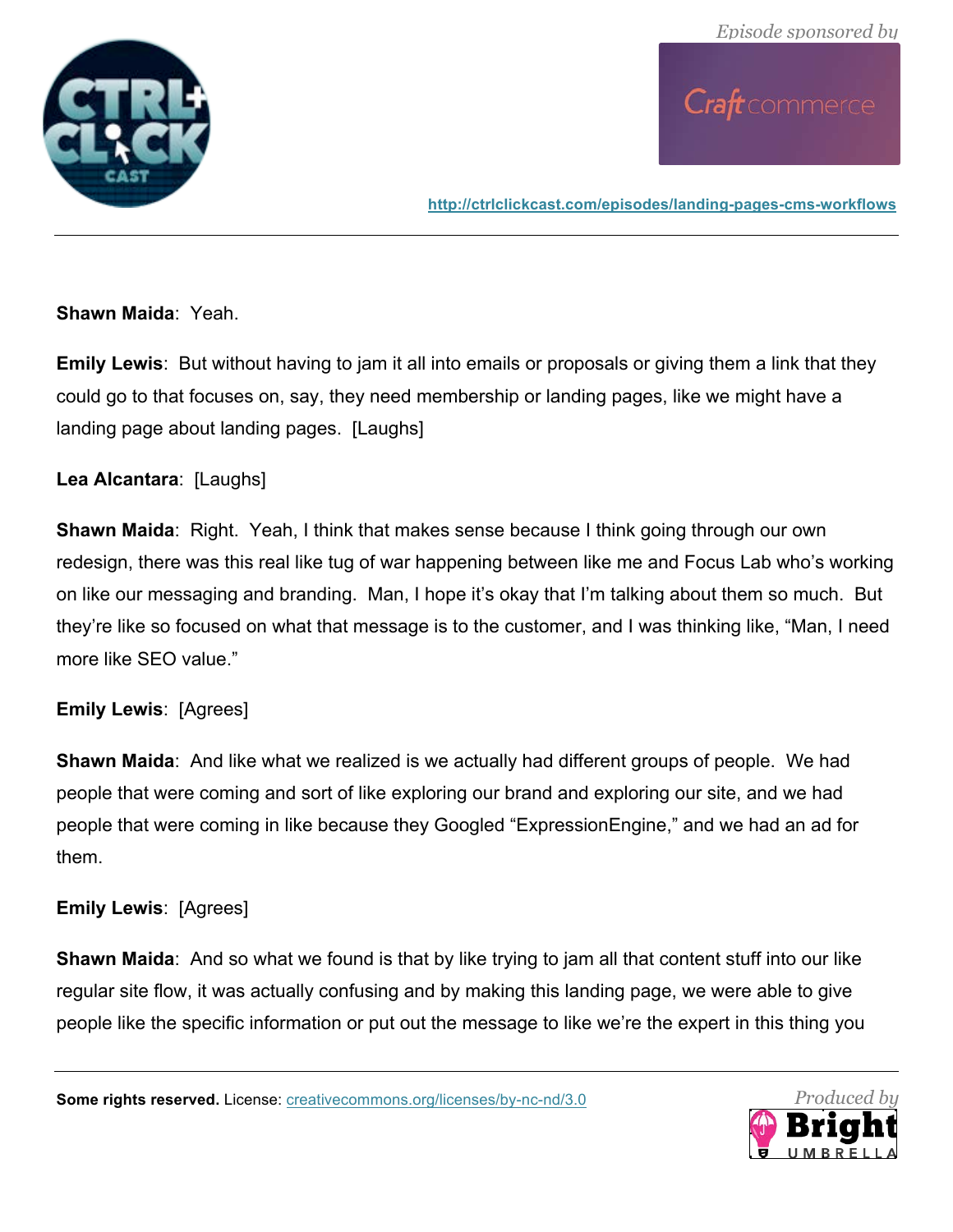

**http://ctrlclickcast.com/episodes/landing-pages-cms-workflows**

came to look for without sort of like convoluting the whole site with trying to say like, "We do Craft. We do EE." We do it like in the same way.

**Emily Lewis**: [Agrees]

**Shawn Maida**: And so yeah, I think it's similar to what you're saying.

**Emily Lewis**: I think now that we have done some for different clients for different purposes and we're doing it for ourselves, I think my perspective on it is, one, it's like a destination from some other place, whether that's an ad or a pay-per-click campaign or something like that.

**Shawn Maida**: Right.

**Emily Lewis**: But also we need to be able to create them as you need them.

**Shawn Maida**: Yeah.

**Emily Lewis:** It's almost like we have in the past when you're thinking about CMS workflows, we thought about blog posts and news as things that might happen daily, and potentially even multiple times a day, and landing pages have that same sort of feel to them versus the more "stable" parts of a website.

**Shawn Maida**: Yeah, yeah. I think that makes a lot of sense. It's funny to me because, and I've said this a couple of times, but it's kind of how I thought of EE Coder when I first created it, it was really just as like glorified landing page or service page, and so when we started exploring like the Visual

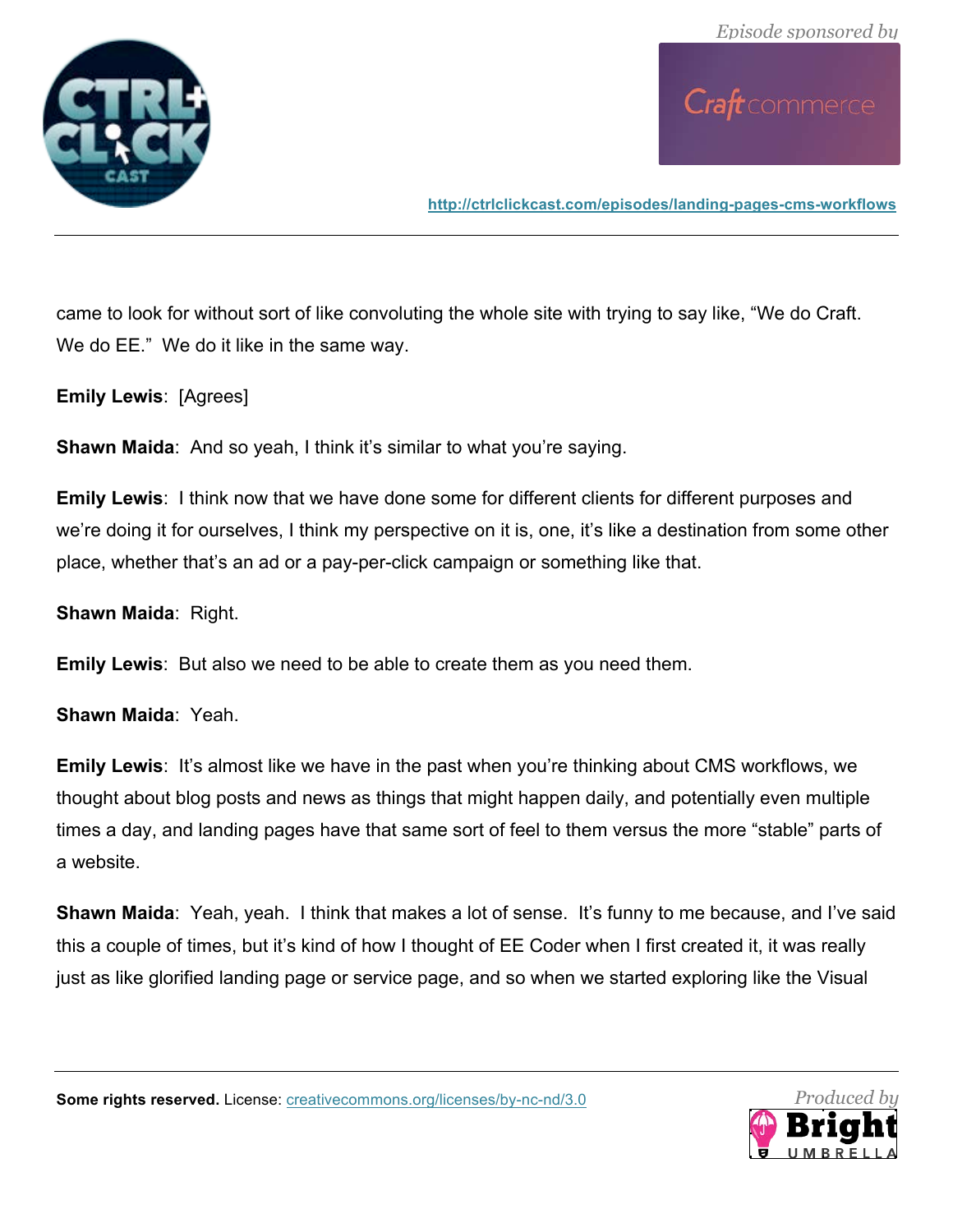

**http://ctrlclickcast.com/episodes/landing-pages-cms-workflows**

Chefs' redesign, I remember like I made this like document with all of these ideas for companies, and it was really just like ideas for landing pages.

**Emily Lewis**: [Agrees]

**Lea Alcantara**: [Agrees]

### *Timestamp: 00:09:56*

**Shawn Maida**: But I had like sort of taken it way too far, and I was like, "Well, this works, like we just make five or six pages and stand up a brand." You know?

**Emily Lewis**: [Agrees]

**Shawn Maida**: And they were like, "No, you can do landing pages and accomplish the same goal without confusing the heck out of everybody." You know?

**Emily Lewis**: [Agrees]

**Shawn Maida**: So I agree. I guess it's great for people coming in off those destinations and kind of getting that picture of what it is that you do that they were just looking for.

**Emily Lewis**: [Agrees]

**Lea Alcantara**: And the other thing that you kind of mentioned a little bit earlier, especially is you were the client of Focus Lab, you were thinking about SEO.



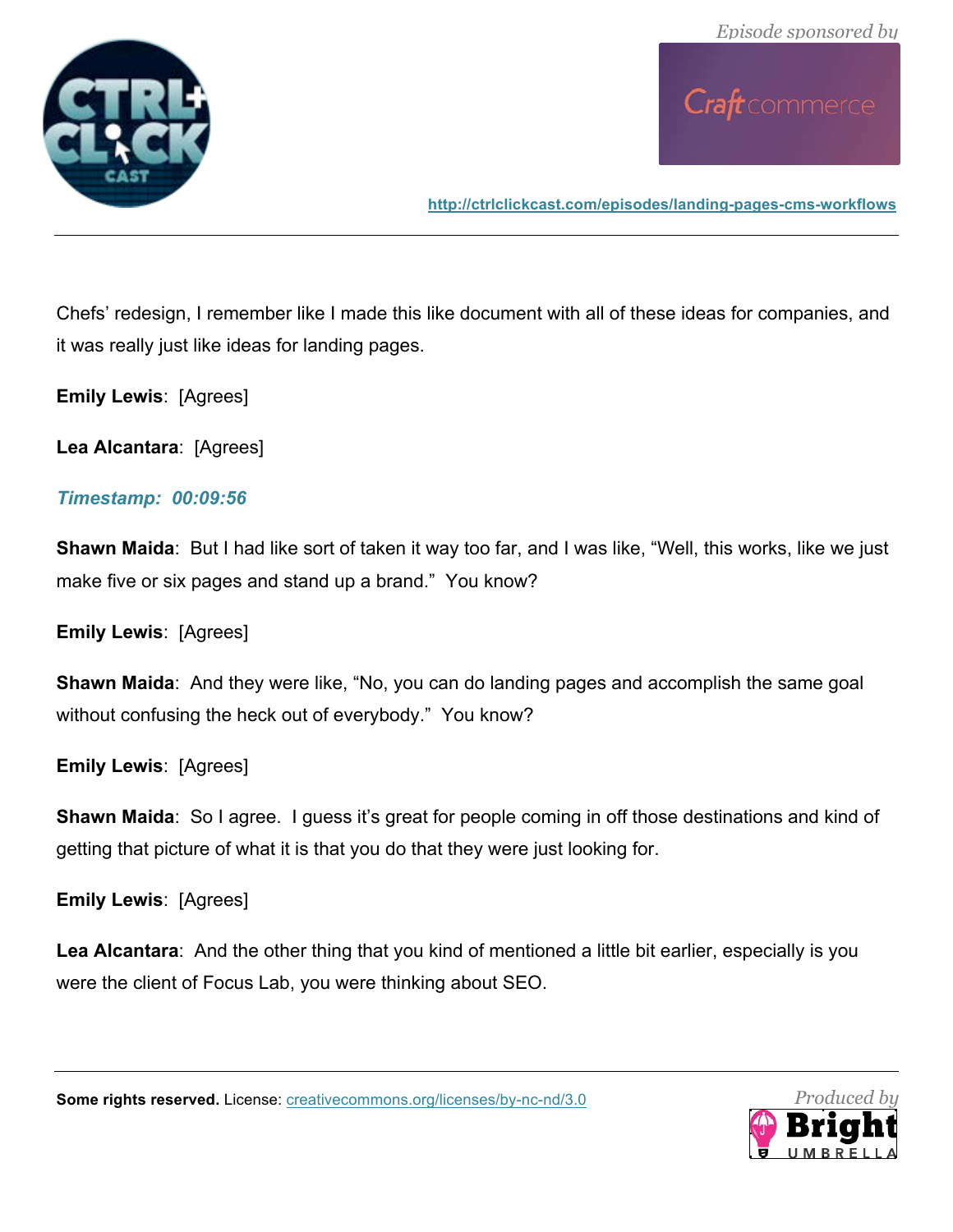

**http://ctrlclickcast.com/episodes/landing-pages-cms-workflows**

#### **Emily Lewis**: [Agrees]

Lea Alcantara: And I think that's something that a lot of clients, and of course it's part of their marketing campaign, they think about landing pages, but a lot of them are sold the idea of landing page is simply to increase SEO juice for Google. So how does that work for you? Why was that your mindset when you were first thinking about landing pages?

**Shawn Maida**: I think a couple of reasons probably, I mean, SEO is like this topic that's been like drilled at us for years, and it's like mystified, I mean, is maybe the word.

### **Emily Lewis**: [Agrees]

**Shawn Maida**: Like it's really weird and I mean, it's like all the spam I get is like, "You need SEO. We need to optimize your site. Your site doesn't show up." You know?

#### **Emily Lewis**: [Agrees]

**Shawn Maida**: So I think it's just like in our heads now, but at the same time, like I know the value. I mean, so much of our traffic, I mean, for a lot of our clients comes off of search, you know?

#### **Emily Lewis**: [Agrees]

**Shawn Maida:** It's not just page search. It's like actual search, organic search, but when you start doing your site, you can, like the new Foster Made brand, like we really tried to keep messaging simple and clean and like not have just walls of texts being thrown at people.

#### **Emily Lewis**: [Agrees]

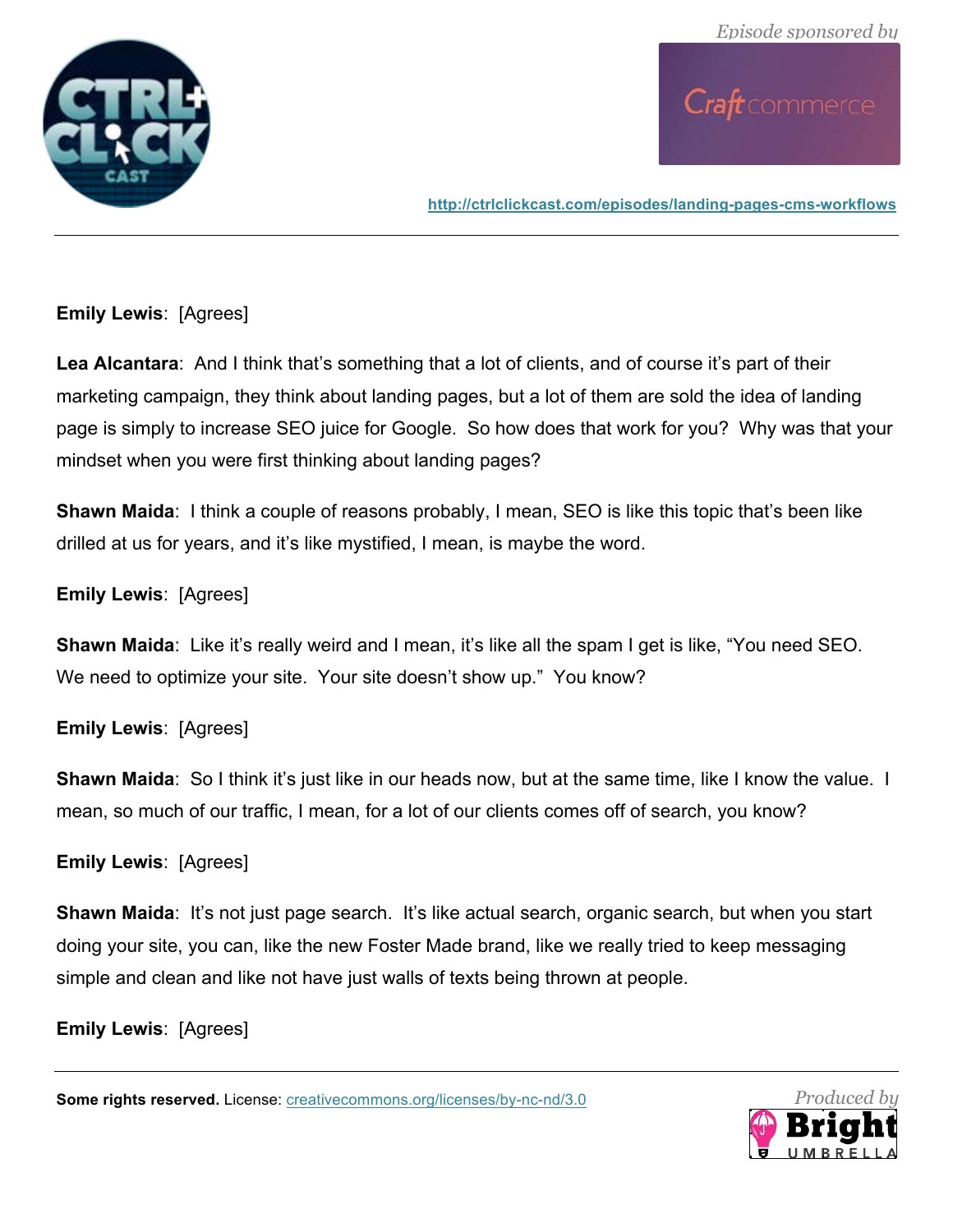

**http://ctrlclickcast.com/episodes/landing-pages-cms-workflows**

**Shawn Maida**: And that sort of like counteracted what like the SEO people we had worked with in the past would say, "You need more texts. You need so many keywords. You need pages like of just content." You know?

**Emily Lewis**: [Agrees]

**Shawn Maida**: So I think that's why it was in my mind, but I think the idea of like using your blog posts and those sorts of things to get that SEO value.

**Emily Lewis**: [Agrees]

**Shawn Maida**: But they are still like maybe a little more diluted in a way within like your targeted sort of page, you know?

**Lea Alcantara**: Yeah, I believe because part of it too is that when you have a landing page, you've got a shorter URL in general, so that gives you a higher ranking and usually that URL is very, very specific using keywords as well, so that adds to it, plus there's also internal linking, right?

**Emily Lewis**: [Agrees]

**Shawn Maida**: Right.

**Lea Alcantara**: Because the more landing pages that you have, like you can have a blog post and it links within itself, but I believe it's stronger if you've got different landing pages with different URLs that like interlink with each other as well as the blog, as well as the news, as well as the About.

**Shawn Maida**: [Laughs]

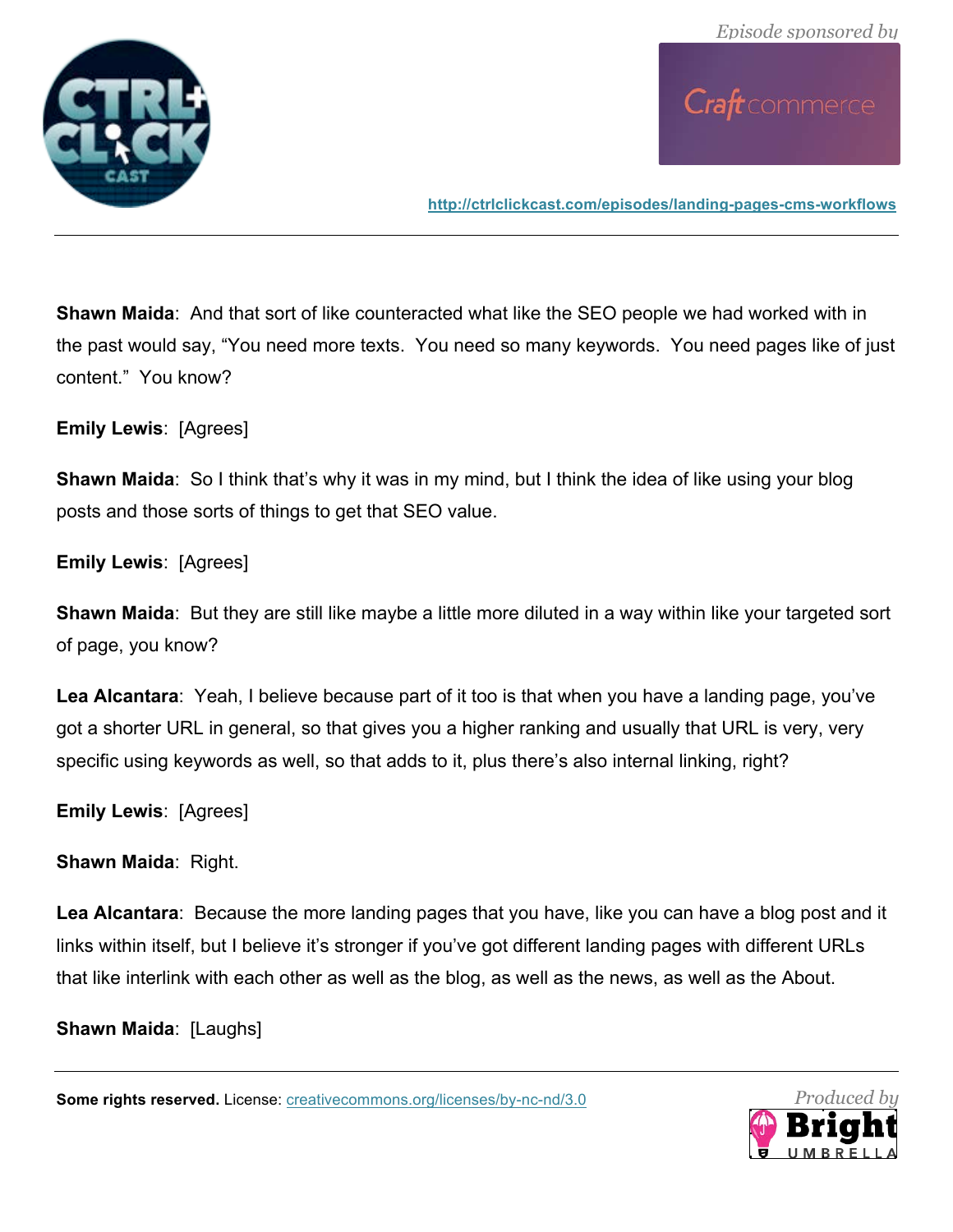

**http://ctrlclickcast.com/episodes/landing-pages-cms-workflows**

**Lea Alcantara**: Like it's just all these natural legitimate internal links as opposed to like the black hat stuff like keyword stuffing and all those kinds of things. It's just a natural way to continually add original content that's tweaked slightly per page.

**Shawn Maida**: Yeah.

**Lea Alcantara**: So that does increase SEO, plus it also shows that you're updating your site frequently to Google so they're like, "Oh, more stuff is happening."

**Shawn Maida**: [Laughs]

**Lea Alcantara**: Even though all you're doing is a blog post that linked to a page that already exists.

**Shawn Maida**: Right. To me, it's like you said about being able to stand up those landing pages quickly. In a way, it's like refreshing because that of my mindset of where I was of like starting services was really exhausting.

**Emily Lewis**: [Agrees]

**Lea Alcantara**: [Agrees]

**Shawn Maida**: Because it was like such a big undertaking where you're like see a market need and you like want to address it or just test it out, and it's like running a few ads and throwing up a landing page could be a really fast process, you know?

**Emily Lewis**: [Agrees]

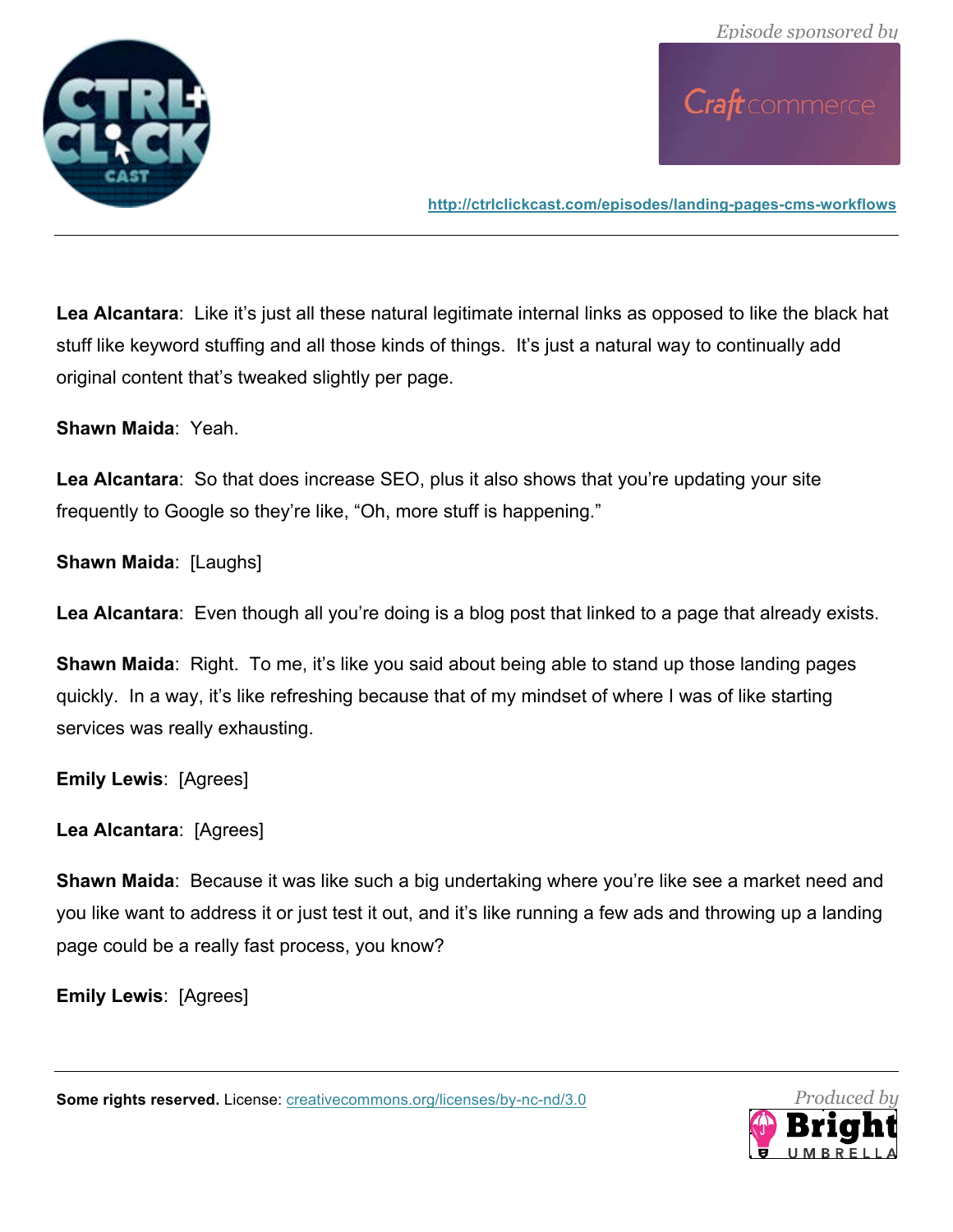

**http://ctrlclickcast.com/episodes/landing-pages-cms-workflows**

**Shawn Maida**: I don't know why I went down that thought process ten years ago, [laughs] but it was exhausting.

**Emily Lewis:** I think it's one of the things that we see one of our clients is doing. It's a little more strategic, but it's the same vibe that they have a pay-per-click guy. He's like their AdWords consultant specialist and he's constantly putting together unique campaigns based on the analytics he's doing of their audience as well as their site, and each campaign needs its own unique landing page that hits, at least in this case, particular geographic markers.

### **Shawn Maida**: Right.

**Emily Lewis**: So he's doing pay-per-clicks, let's say, for the Los Angeles area, so he needs the landing page that's catered to the Los Angeles area, and then two hours later, he's got to do one for San Diego and it's just that sort of rapid deployment, I guess, is the way of putting it.

#### **Shawn Maida**: Right.

**Emily Lewis**: But since you were talking about SEO when we were talking about how important good, legitimate content is, let's talk a little bit about landing page design patterns.

#### **Lea Alcantara**: [Agrees]

**Emily Lewis**: For example, there are landing pages that are like super long, that they have quite a lot of content, but there's always the client saying, "They all need to be above the fold," [laughs] and no matter how many times you try and educate them on the fold, the reality is there's the desire to have a whole lot of content, but how do you make it important when there are so much of it? How do

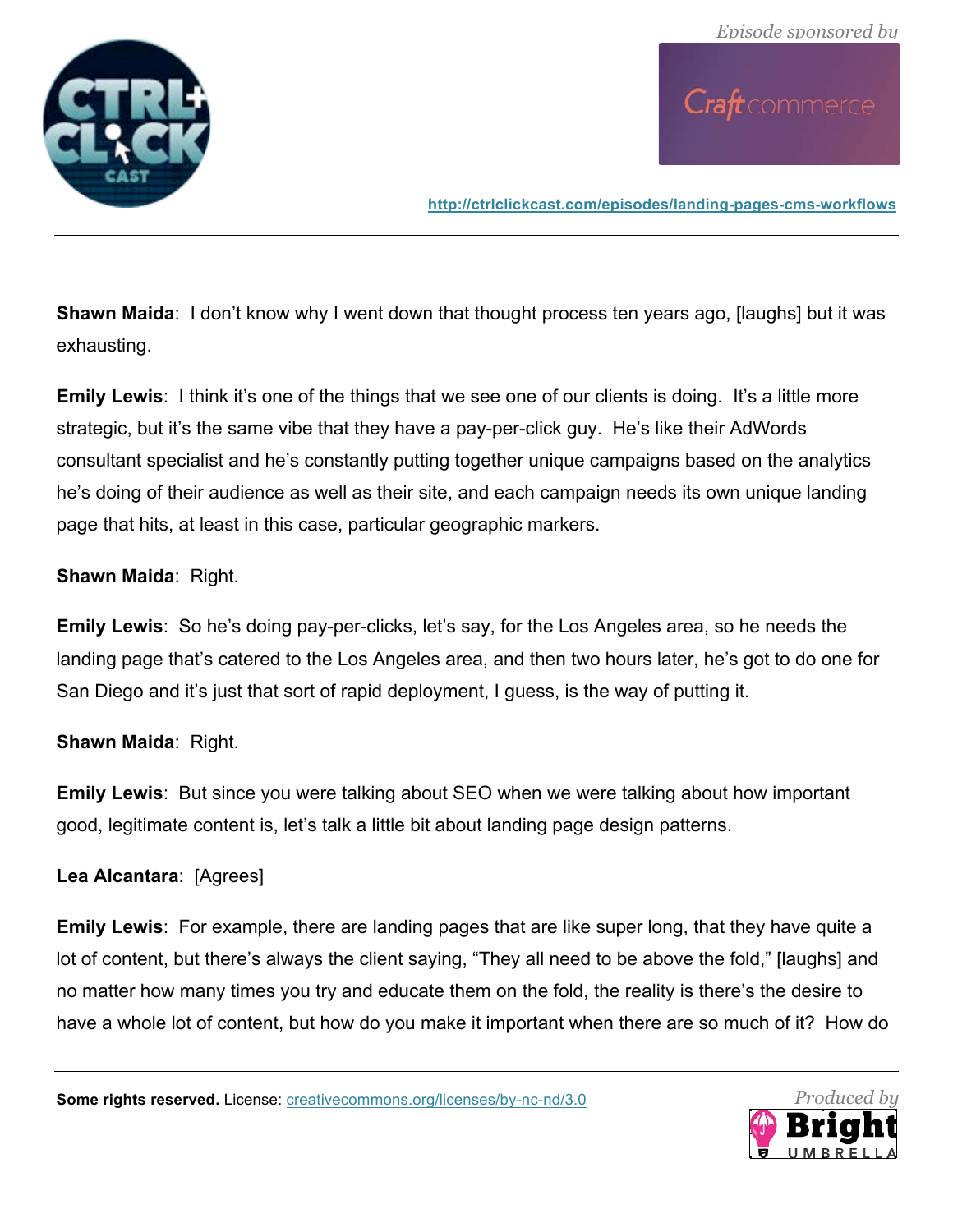

**http://ctrlclickcast.com/episodes/landing-pages-cms-workflows**

you identify what's important? So have you seen any successes with super long landing pages with your clients?

**Shawn Maida**: [Laughs] Oh man, I think not to answer that question directly. I've kind of asked the team here for like feedback prior to this, and Steve [Bishop], our UX guy, sent me some articles from HubSpot and there's a really good one on like Five Myths of Landing Pages, and one of the items in there I think was talking about the fold and content, and I think the point of the article was really that you have to use this, like we have this preconceived notion of like long pages are bad for users, but long pages are good for SEO, so we're like thinking, "Well, that's not going to convert well because it's too long."

But really I think, and what this article was getting at is like you have to test these things, like you have to do A/B testing, and so you use sort of like all this industry knowledge and say, "Well, maybe long pages are bad, let me try and keep it short." But then you might have a scenario where the content or the thing you're trying to communicate to the user just like needs more information for people to be able to digest it and you're just not going to boil it down to like 25 words, and so the article had like some very specific examples where they had tested a contact form above the fold and below the fold on like a long content page and like conversions were significantly better below the fold because users like with that area, it was like users actually need more time to process this topic and so they need that information.

So I think what I would say that really like don't just take like the industry says, "Well, this is good or bad," but like really think about what does it mean to test that theory a little bit. You can stand up the page quickly. You can edit it quickly. You can set up tests real quick and then you suddenly are



**Some rights reserved.** License: creativecommons.org/licenses/by-nc-nd/3.0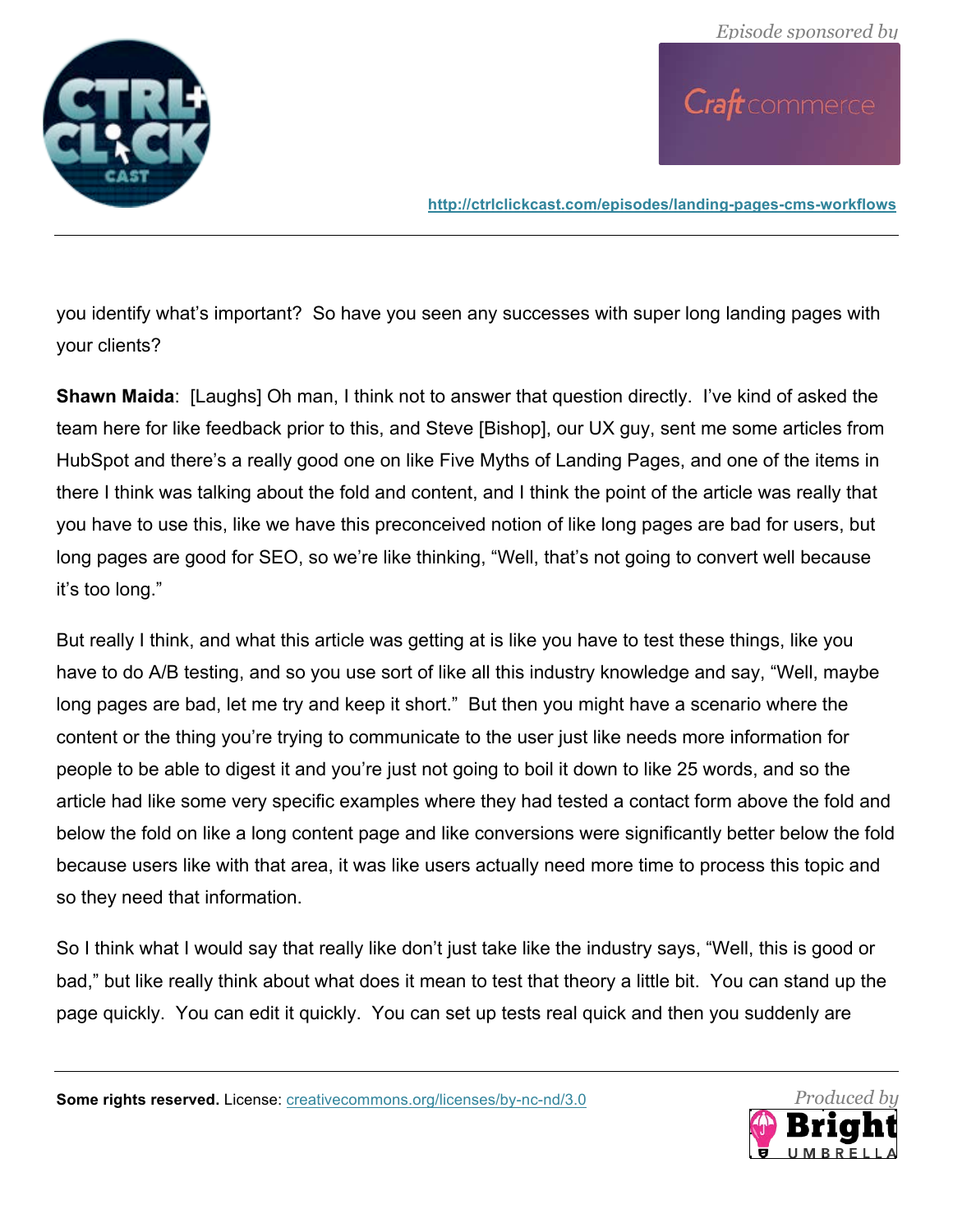

**http://ctrlclickcast.com/episodes/landing-pages-cms-workflows**

converting like 20% higher so why not do that I guess instead of like just a generalization of like good or bad.

**Emily Lewis**: Yeah, I agree with that. I think it's all contextual, like for example, one of our clients runs major promotions throughout the summer, like giving discounts on registration and things like that, and the goal of those is to really get a focused bit of information to their audience base really quickly that kind of conveys a sense of urgency. They're usually like time based kind of things, and so they're not dense. It's focused, it's quick, and that it's very clear what they want you to do from it. There's only one CTA.

#### **Shawn Maida**: Right.

**Emily Lewis**: And then for what Lea and I are doing with our landing pages, they're really more informational, and like I said, they're there to support our sales process more than anything, and ours are much longer, and we have more than one CTA on our pages, and during our consideration of what our goals were, we do want people to sort of take that time to process and read and get a feel for those things, and we're hopefully effectively using CTAs to draw them through that content or the content to draw them through the CTAs whereas the client that I was describing, they're not trying to get you to process much of anything other than, "Hey, we've got a 50% discount on registration good for today."

**Shawn Maida**: Right.

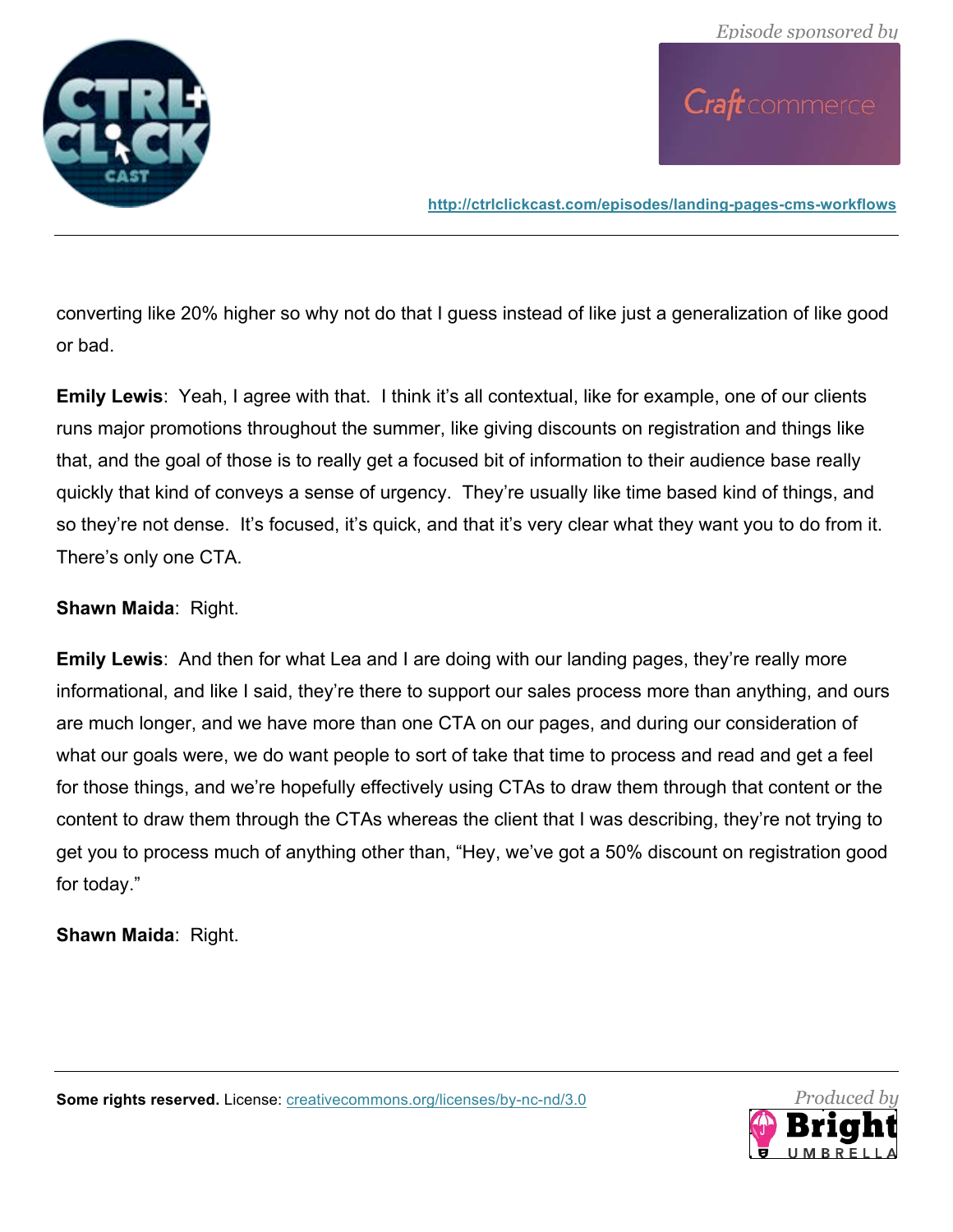

**http://ctrlclickcast.com/episodes/landing-pages-cms-workflows**

**Emily Lewis**: And so it's all contextual. Like you said, not only do you have to test, but think about your audience, what's your goal? Do you have to go into, "Well, here are all the classes you get with this discount and all these other stuff"? No, you just tell them there's a discount.

**Shawn Maida**: Yeah. You know, I think it make sense. Like we have client that sells like homedelivered produce and they don't currently have landing pages, but I'd imagine that if they did, they could be very simple because like they could run ads, they would want people to fill up forms, like because for them, they just really want somebody to come and try their product, but like I think us, like you, like I think that you're putting that information out there as we are, like not I think just to convey maybe who we are, but I think we want like our clients to understand that or at least to understand that because we want them to have like a certain level of like investment and attachment, you know?

#### **Emily Lewis**: [Agrees]

**Shawn Maida**: So like I actually might not want somebody filling out the form without reading a little bit of copy.

**Emily Lewis**: [Agrees]

**Lea Alcantara**: Right, right.

**Shawn Maida: Because it's like more to wade through and it's like...** 

**Emily Lewis**: Qualifies people a little bit.



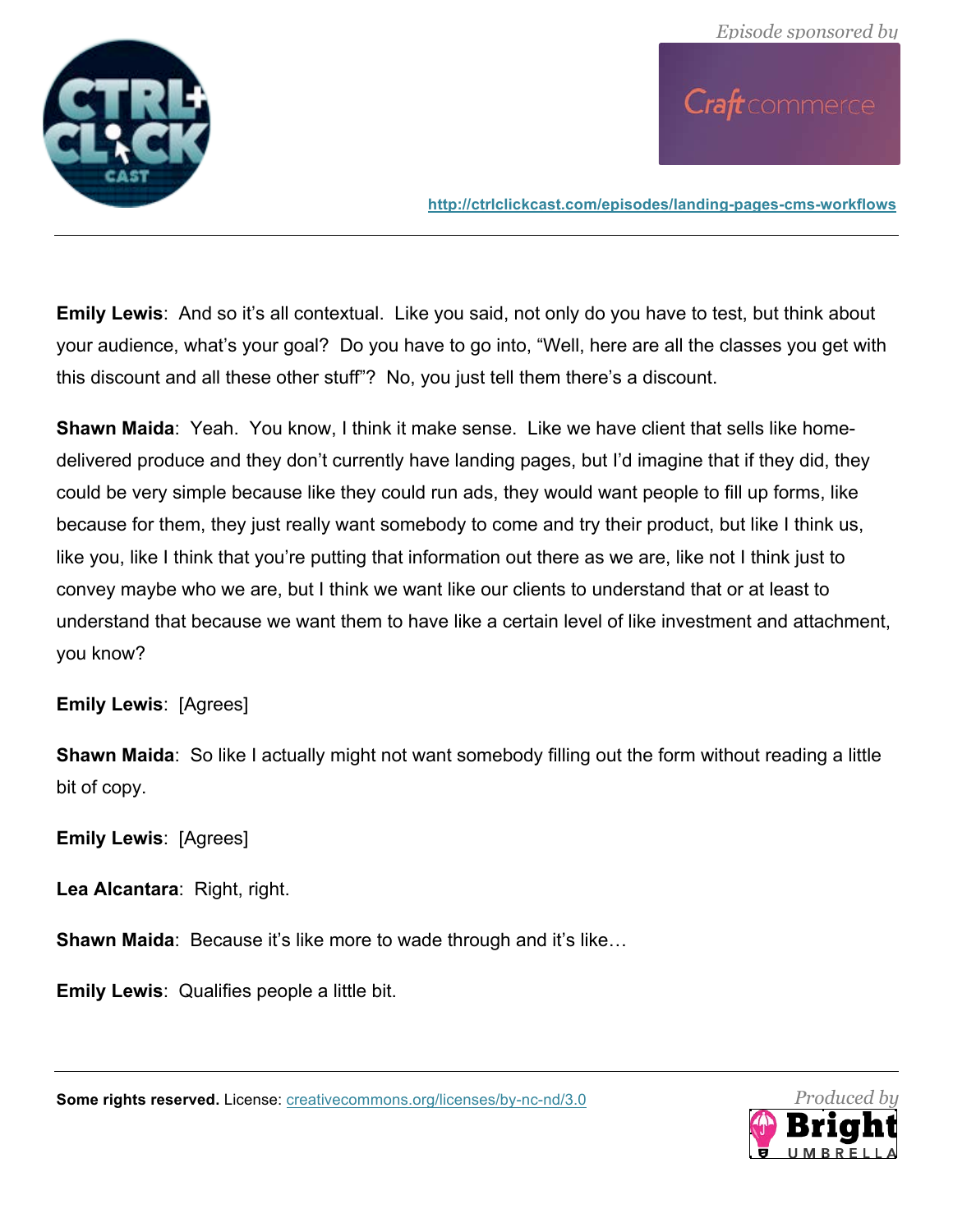

**http://ctrlclickcast.com/episodes/landing-pages-cms-workflows**

**Lea Alcantara**: Yeah.

**Shawn Maida:** Yeah, so I think you're right, like very contextual makes sense, you know, thinking about it.

**Lea Alcantara**: Within the same client too, like the one that Emily was mentioning, our client for that particular promotion, because that one was very specific, was a short one. But this client also has super long ones as well and ones that don't necessarily even have very blatant CTA.

**Emily Lewis**: [Agrees]

### *Timestamp: 00:19:55*

**Lea Alcantara**: It's literally for branding purposes and for trust building before they send the other marketing with the shorter CTA. So it's a part of a bigger marketing campaign really, and how big or how long or how short the landing page is really dependent on what the purpose of that particular specific campaign is.

**Emily Lewis**: [Agrees]

**Shawn Maida**: Yeah, yeah. It also maybe how targeted your market is, like we've been doing one of our larger clients is kind of gearing up for a redesign next year and we've spent really months on the phone with companies like Umbel and Dynamic Yield and Optimizely, like evaluating and reviewing platforms, and one of the things some of those platforms too is they provide like personalization and targeting of like user segments, and so the people coming in are like they're almost targeted better than our Google ads that we run, and so I think that we haven't gotten there yet, but I'm interested to

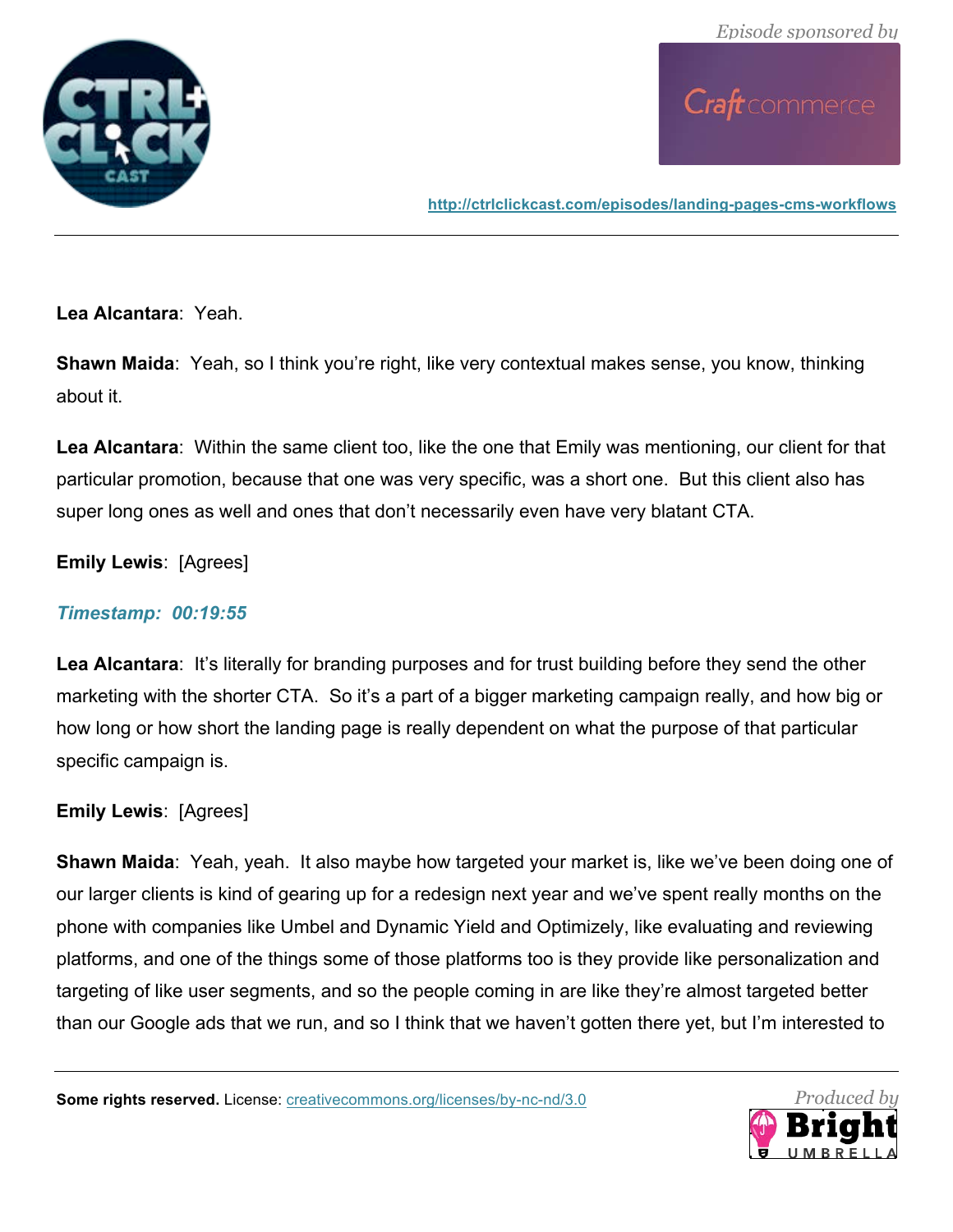

**http://ctrlclickcast.com/episodes/landing-pages-cms-workflows**

see how that kind of plays into their ultimate landing pages that they'll have for conversion because those people will be like potentially like so specifically targeted down to certain like demographics and that sort of thing.

**Emily Lewis**: I think the very nature of what we're describing is just that like landing pages have to be really flexible.

**Shawn Maida**: Yeah.

**Emily Lewis**: And I think the minute you say that word "flexible," then you're kind of opening a can of CMS worms.

**Shawn Maida**: Yeah. [Laughs]

**Emily Lewis**: Because how do you give them the ability to make a landing page on the fly and typically, this is a marketing person, this is not an HTML person, so they need to be able to drop their content into fields and leave it at that.

**Shawn Maida**: Right.

**Emily Lewis**: But we have situations we were like some situations we'd like this content at the top and then some situations we want this content at the bottom and then in other times, we want to pull in stuff from a totally different ExpressionEngine channel or like highly, highly customizable.

**Shawn Maida**: Right.

**Emily Lewis**: And it creates so many different potential ways you could solve it.

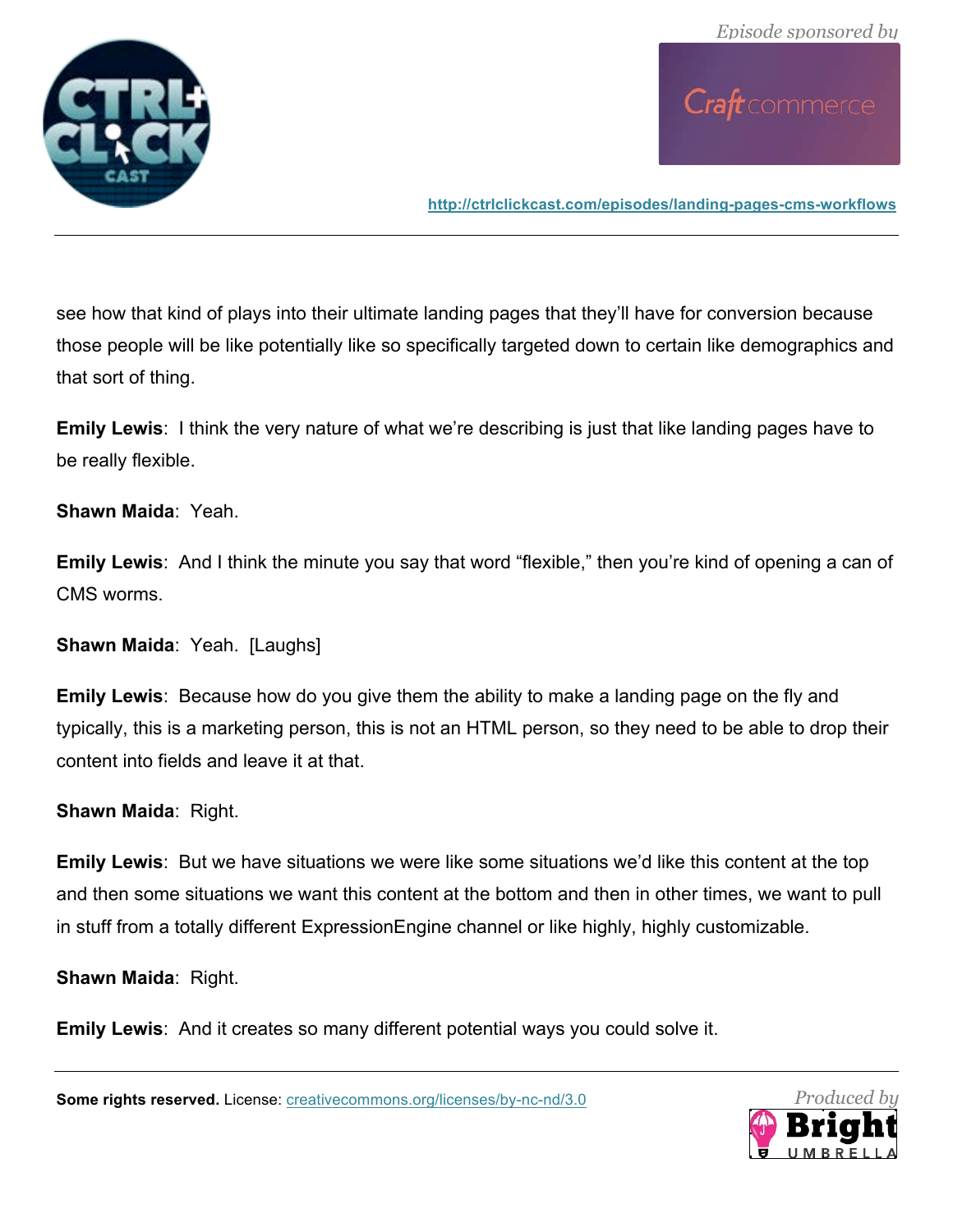

**http://ctrlclickcast.com/episodes/landing-pages-cms-workflows**

**Shawn Maida**: Right.

**Emily Lewis**: And so let's talk about how we sort of build the ability for our clients to manage this content. Let's just start talking like with a basic landing page, like how have you approached that in ExpressionEngine? Is it just like a channel?

**Shawn Maida:** Yeah. So I think first before you get into building them, like that thought process does have to back all the way up into like the design, right?

**Emily Lewis**: [Agrees]

**Shawn Maida**: So you're like creation of systems for pages like elements and some like strategic planning of like how these things can come together, like what it's like when they're there or not there, because sometimes we'll see having to build these on the fly, but like the four or five landing pages you get are so distinctly different that it becomes really difficult because it's not just a matter of content placement, but it's like a print design it's been, you know?

**Emily Lewis**: Yeah.

**Shawn Maida:** It's like I've got posters that were designed by five people, like I don't know how to do this.

**Emily Lewis**: [Laughs]

**Shawn Maida**: But I think when you back up and you start to create these systems, traditionally for us with ExpressionEngine, I think it's been a challenge really because of like really planning out the

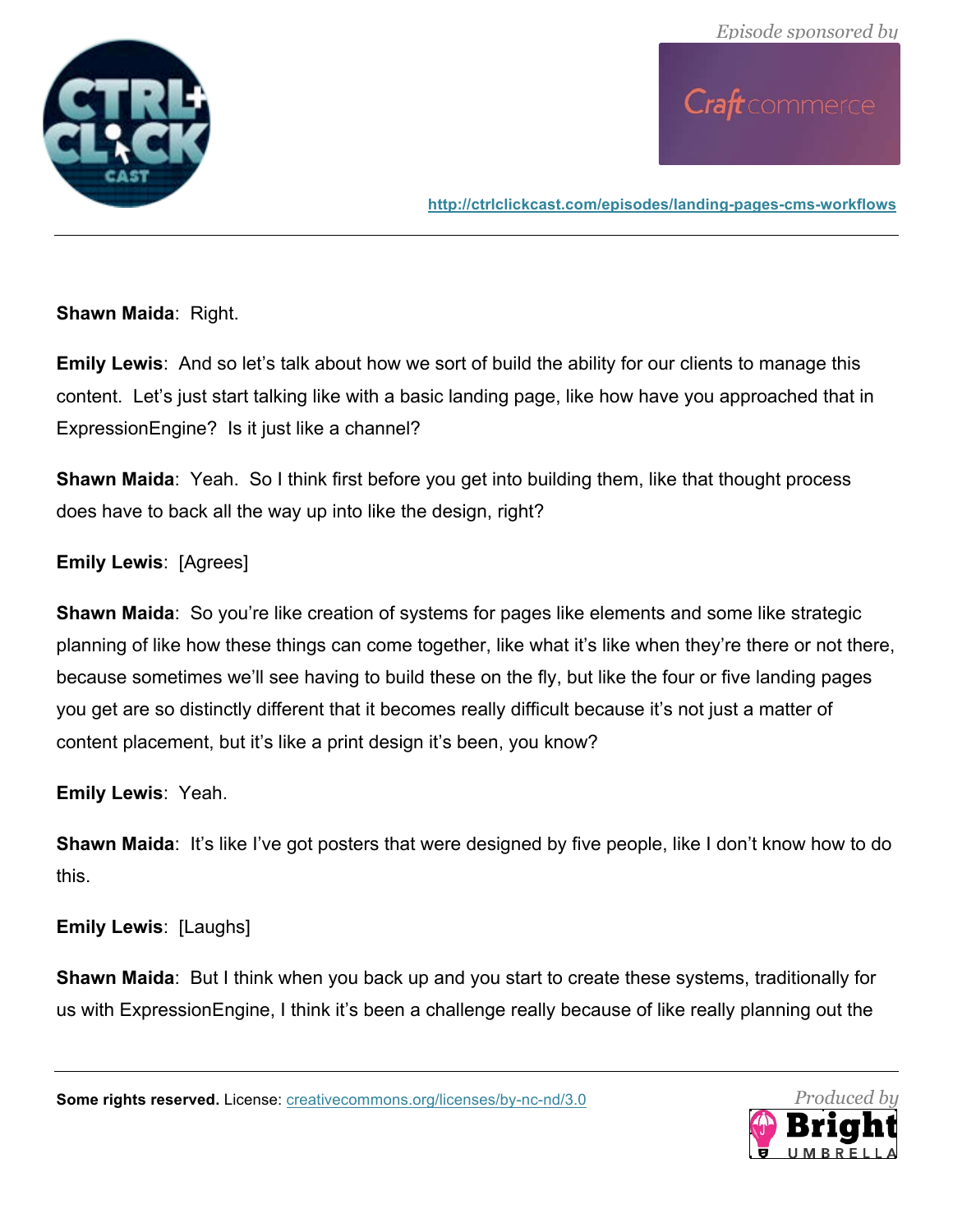

**http://ctrlclickcast.com/episodes/landing-pages-cms-workflows**

options for people. We never really gotten to using something like Content Elements, which I think was intended to allow a little more flexibility on how you published.

**Emily Lewis**: [Agrees]

**Shawn Maida**: But yeah, it would have been most likely a channel entry or a few with like variables to turn things on and off and with the conditionals and the templates, so if this doesn't exist, use this, and then really trying to put the notes into field labels or field types that like the people publishing content could understand that, you know?

**Emily Lewis**: [Agrees]

**Shawn Maida**: And I love ExpressionEngine. I don't know if that was something for us to do like really well compared to like some of your newer options, you know?

**Lea Alcantara**: Like what newer options?

**Shawn Maida**: [Laughs] Well, I mean, I think like Statamic…

**Emily Lewis**: Put him on the spot. [Laughs]

**Lea Alcantara**: [Laughs]

**Shawn Maida**: Yeah, put me on the spot. Well, I would like to talk about our sponsors, Craft. [Laughs]

**Emily Lewis**: [Laughs]

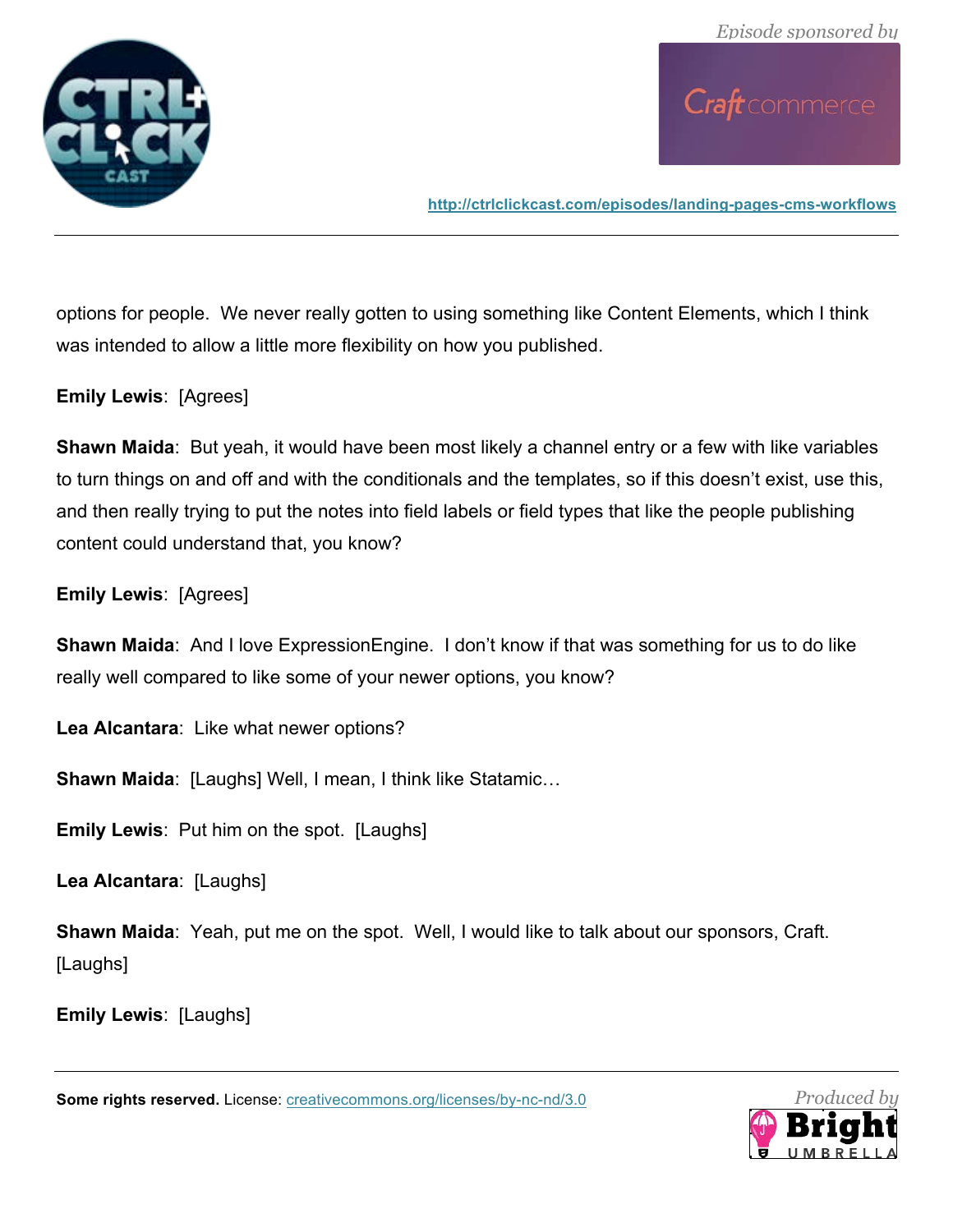

**http://ctrlclickcast.com/episodes/landing-pages-cms-workflows**

**Lea Alcantara**: [Laughs]

**Shawn Maida**: No, I mean, as I said, we've been using Statamic 2.

**Lea Alcantara**: Oh okay.

**Shawn Maida**: And we've been like super happy with it, but to me, both Craft and Statamic have or Statamic has I think what's called Replicator fields, which are like Craft's Matrix.

**Emily Lewis**: [Agrees]

**Shawn Maida**: And so you define a bunch of fields for somebody and then they can sort of reorder their page at will, you know?

**Emily Lewis**: [Agrees]

**Lea Alcantara**: [Agrees]

**Shawn Maida:** And I think that to me is just kind of really powerful amount of flexibility as that I still like need the design system or I still need a page that's sort of built in to a system so it will support moving things around.

**Lea Alcantara**: Right.

**Shawn Maida**: But what I've even found on the new like Foster Made site for us was that I really wanted to build it myself, at least the Statamic side so that I could have the experience of doing it, and I found myself first like taking the EE approach of like making a bunch of fields, if you will, or

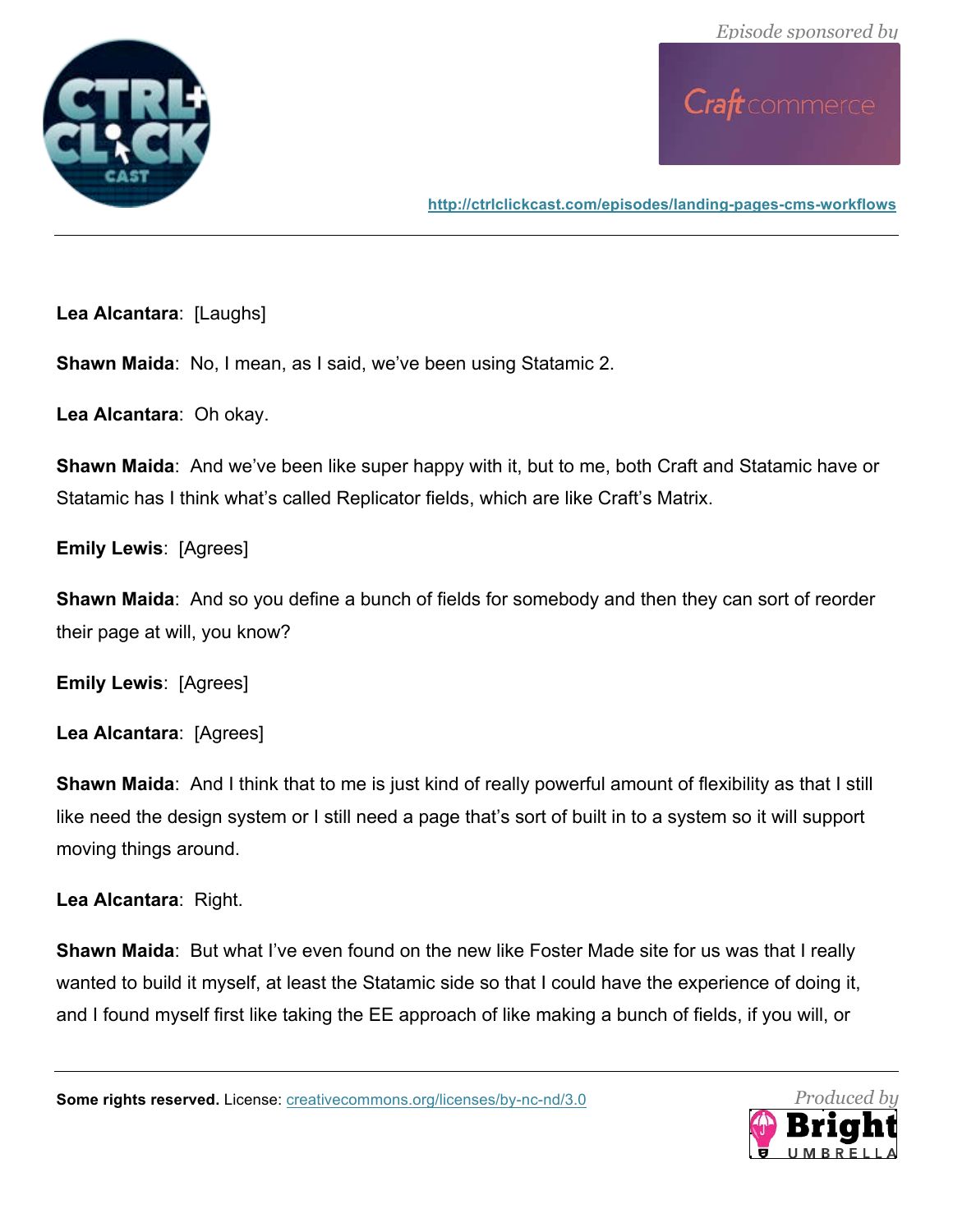

**http://ctrlclickcast.com/episodes/landing-pages-cms-workflows**

channels, and then like I got halfway through, and I was like, "Wait, I think I can just do this with like one field set."

**Lea Alcantara**: [Agrees]

**Shawn Maida:** Because the pages were so close and it was just like, well, sometimes I need a testimonial and sometimes I don't.

**Lea Alcantara**: Right.

**Shawn Maida**: And sometimes I need a CTA and sometimes I don't, and sometimes I wanted it to be like above the testimonial or below, you know?

**Emily Lewis**: [Agrees]

**Shawn Maida**: I guess to describe this for the listeners, if I was like stacked like Life Savers, something that you can just grab one and move it, you know?

**Emily Lewis**: [Agrees]

**Shawn Maida**: Grab one and move it up or take one out, and it dynamically changes the page, and to me that's really like powerful from a publishing standpoint. So I don't know if you've encountered that in EE yet, but for me that's been a little more difficult, although it's something we've done, but just not as flexible I guess.

**Emily Lewis**: Yeah, we haven't leaned on the Content Elements add-on that you mentioned for EE which I think might do that sort of move the Life Savers to the top or the bottom of the stack. What

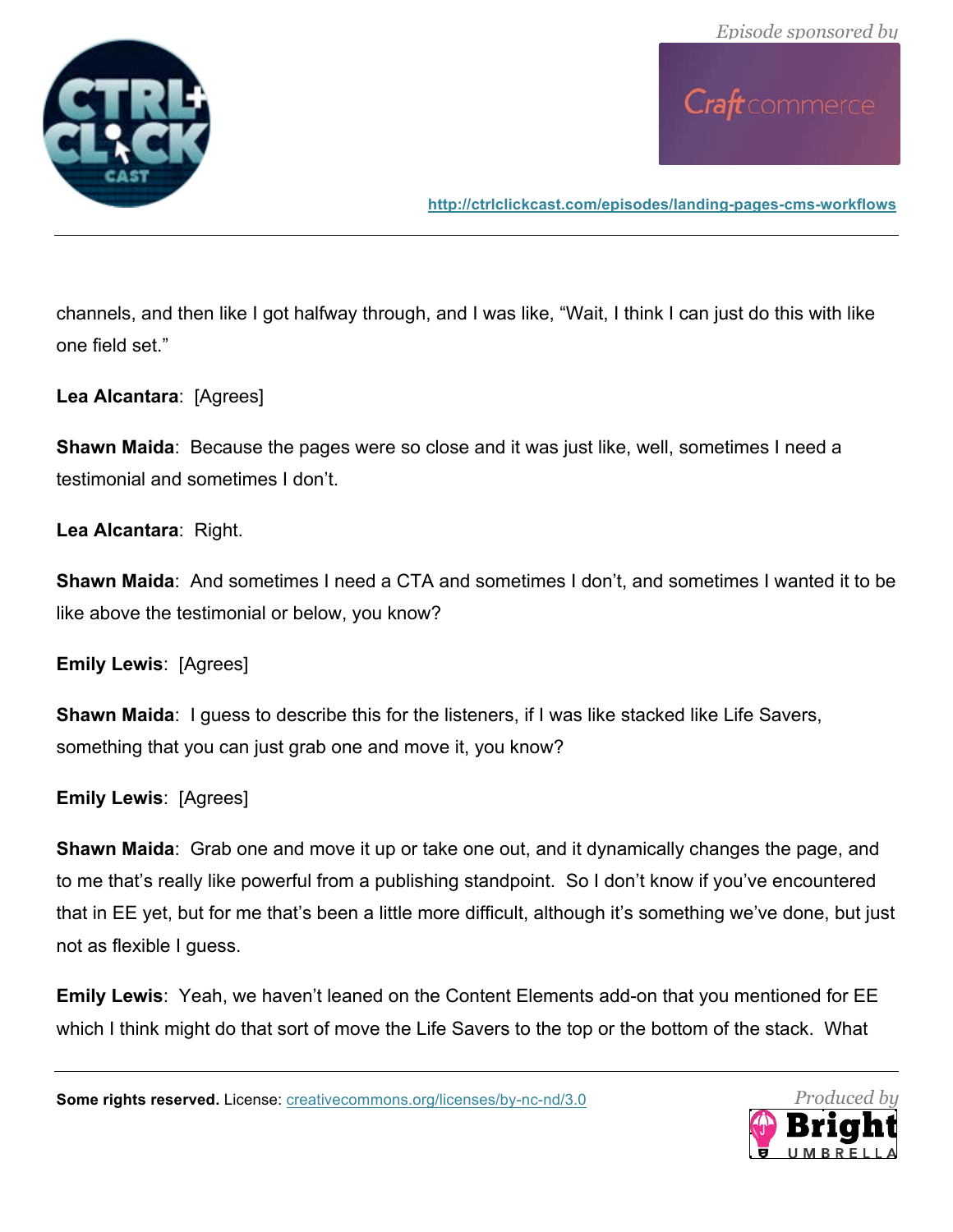

**http://ctrlclickcast.com/episodes/landing-pages-cms-workflows**

we have done, and unfortunately, it's not the best solution, but it's what we are able to do with where their version of EE is and where they are in terms making it a major investment in sort of a site we build, like we're getting close to that point where they're almost like I think it's six years and things have changed so much in terms of staff and marketing and all that other stuff. So what we've done is we created different templates for the different types of landing pages that they have.

#### **Shawn Maida**: Yeah.

**Emily Lewis**: And then they have Structure so when they're adding a page, they pick from the landing page that they're trying to create, and then each landing page is tied to – well, some of the landing pages share a channel, some have their own channel just based on the custom fields, but it's behind the scenes from a developer standpoint when you know what you can do with like Craft and Statamic, like with this drag and drop, it feels clunky.

#### **Shawn Maida**: Right.

**Emily Lewis**: But the users are finding it very workable. It's very clear to them what they can and can't do with their landing pages, and we're able to sort of honestly they come up with like a new landing page requirement, it feels like every four months, and so we're sort of able to just follow that process each time, which is not so painful.

**Shawn Maida**: Yeah, I think that make sense too. I mean, I think we maybe get spoiled a little as developers by some of the newer CMSs and I still love EE, but yeah, I think we did a website for like a major gift card company and they had sort of landing page concepts and that the flexibility, it

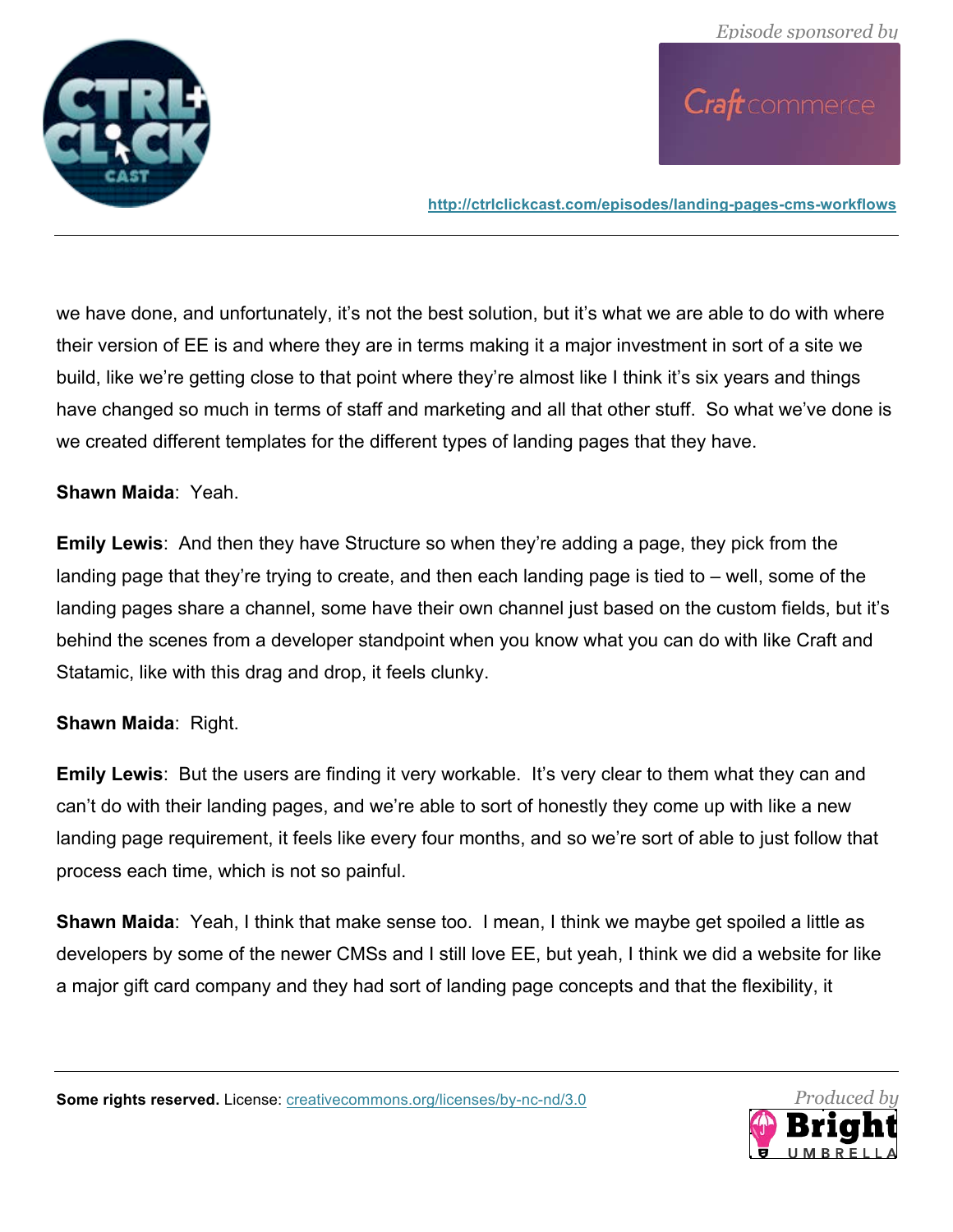

**http://ctrlclickcast.com/episodes/landing-pages-cms-workflows**

worked fine in EE for them to be able to pick templates and be able to choose. They just have a couple of channels that were like essentially for the same purpose, you know?

**Emily Lewis**: [Agrees]

**Shawn Maida**: I mean, for the most part, like I've never done EE training that took longer than like an hour ever.

**Emily Lewis**: Right.

**Shawn Maida:** So people get it, I think just us, like sometimes developers can move on.

**Lea Alcantara**: Well, I guess it really depends again on the scope of the type of landing pages that your client wants in the amount of flexibility.

**Shawn Maida**: Right.

Lea Alcantara: For a lot of simpler clients, if you just made, let's say, three different template options and in ExpressionEngine, all they do is just choose which of those three template options are, then that's pretty straightforward.

#### **Shawn Maida**: Right.

**Lea Alcantara**: But if they want to be able to do a lot more customization in terms of "I want a CTA here sometimes, but a testimonial at other times, and then a bullet point here and then an image here at other times."

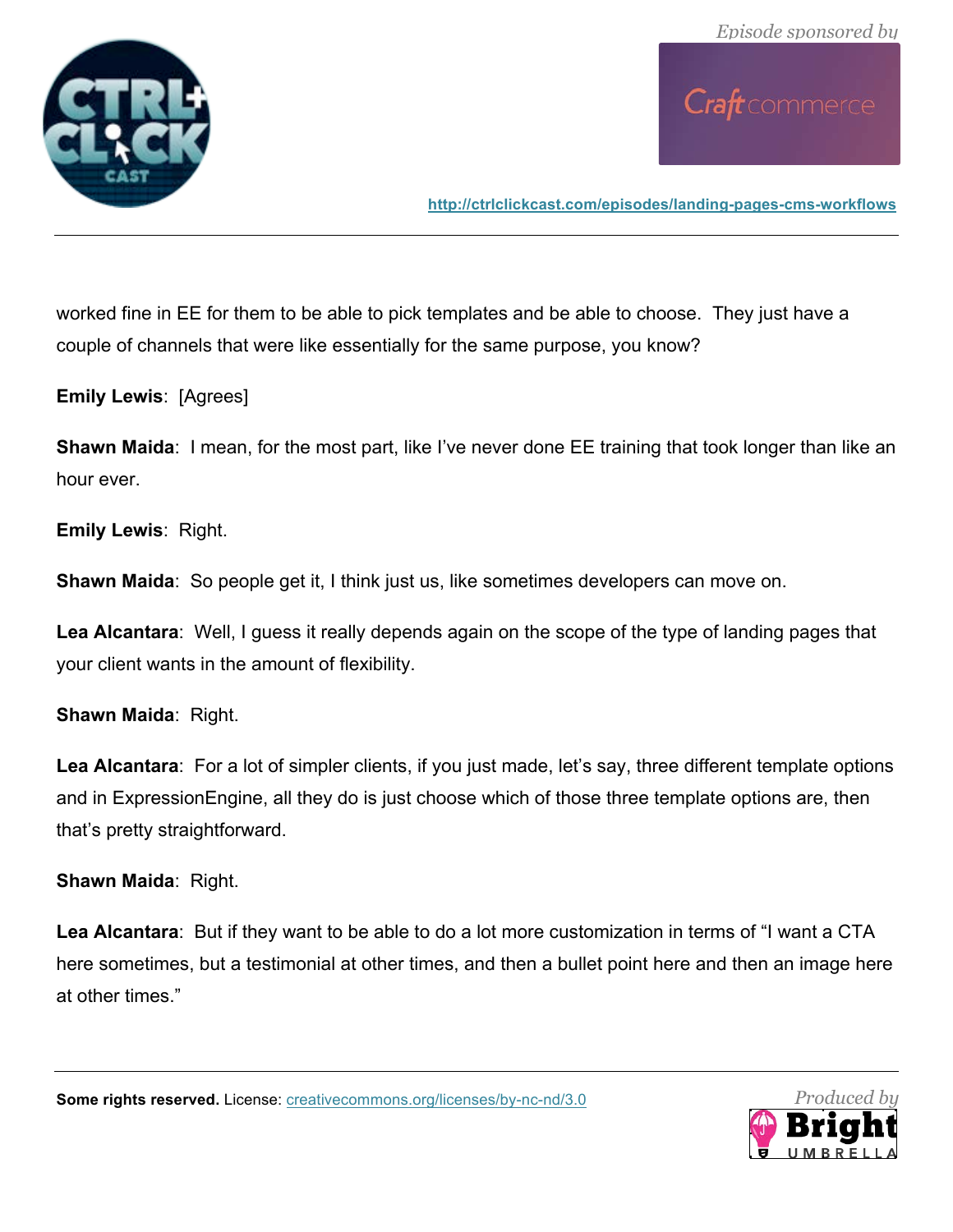

**http://ctrlclickcast.com/episodes/landing-pages-cms-workflows**

**Shawn Maida**: Right.

**Emily Lewis**: [Agrees]

**Lea Alcantara**: Once you start having those conversations, then depending on how early you have this conversation, and let's say this is just a prospect, then that type of conversation actually affects the CMS you choose versus the current CMS that they have.

**Shawn Maida**: Right.

**Emily Lewis**: [Agrees]

**Lea Alcantara**: Or if this is a client that hasn't updated their site or their CMS in a while, then maybe if you start having more and more of these conversations, then maybe the next project is a different CMS altogether in order to save them time and money from making all those changes.

**Shawn Maida**: Right.

**Emily Lewis**: [Agrees]

**Lea Alcantara**: And it's interesting you mentioned Statamic with the changing of the stacks and stuff. That's definitely the exact same thing for Craft in their Matrix field, and it's exactly how I built our landing pages at Bright Umbrella. Because it's funny how you mentioned, "Oh, sometimes I want a testimonial and sometimes I want to have a CTA," that is literally what I built in Craft.

**Shawn Maida**: [Laughs]



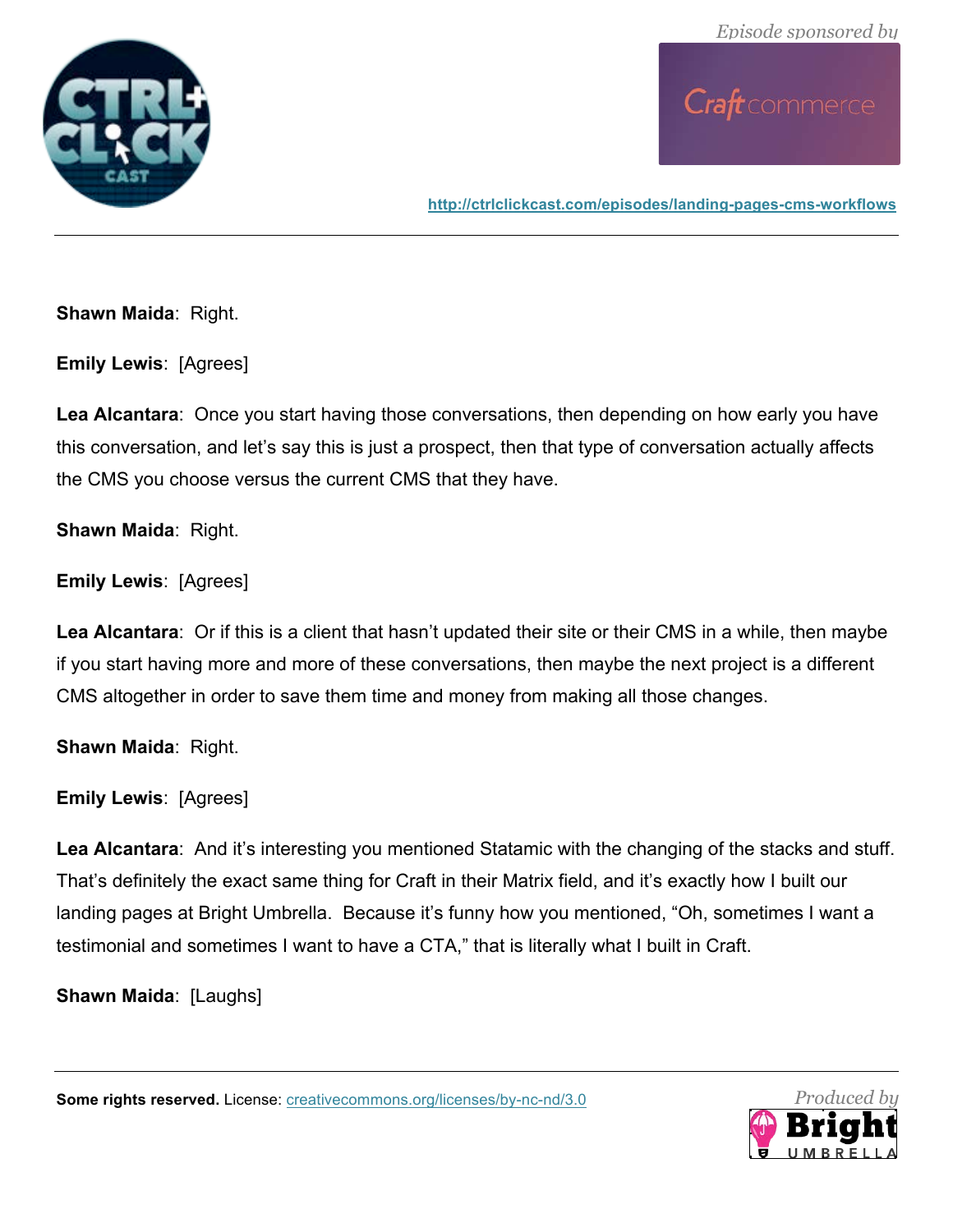

**http://ctrlclickcast.com/episodes/landing-pages-cms-workflows**

**Emily Lewis**: [Laughs]

**Shawn Maida**: Right.

**Lea Alcantara**: And it literally means just creating something called blocks, Matrix blocks.

**Shawn Maida**: Right.

**Lea Alcantara**: And you just call it testimonial.

**Shawn Maida**: Yeah.

**Lea Alcantara**: And then this other one, this is CTA, and then the other one is an image, and the other one is just a regular text block and the other one is headlines, so if you really want to switch around headlines and not have it attached to a specific paragraph, that can happen too.

#### *Timestamp: 00:30:05*

**Shawn Maida**: Yeah.

**Lea Alcantara**: And so you can really go down the rabbit hole of how customized it can be. That being said, I also have this same approach for our blog, and the longer the article …

**Emily Lewis**: Yeah, the more painful.

**Lea Alcantara**: The more painful it gets, even though it's like hyper-customizable.

**Shawn Maida**: Right.

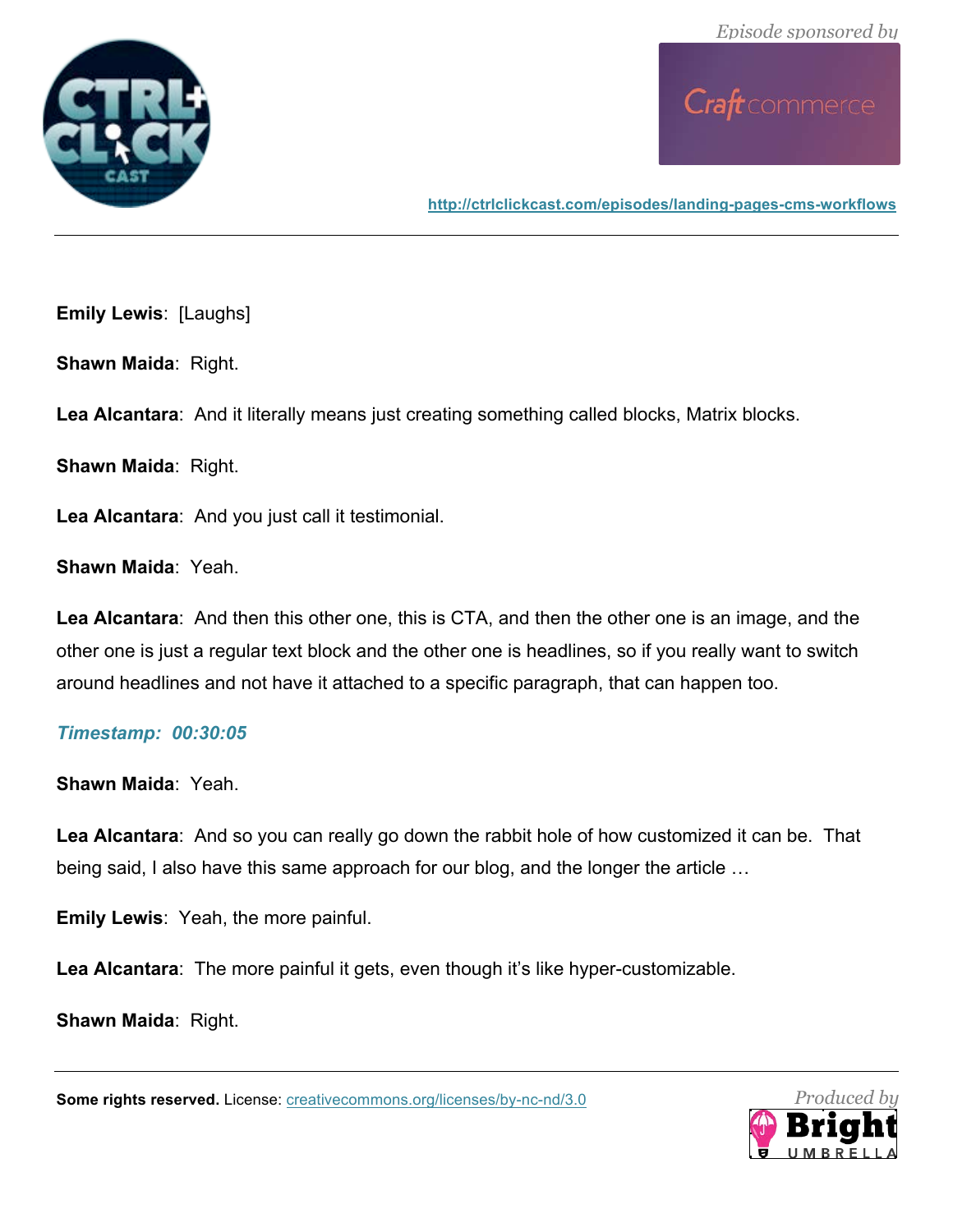

**http://ctrlclickcast.com/episodes/landing-pages-cms-workflows**

Lea Alcantara: So sometimes having like, let's say, one headline field and one body field, which is the classic still is the best way.

**Shawn Maida**: Right. [Laughs]

**Emily Lewis**: [Laughs]

Lea Alcantara: Because it's the easiest to parse for clients or the easiest to parse for us.

**Shawn Maida**: Right.

**Lea Alcantara**: But when you have for one of my latest article that had – I don't' know – 20 blocks because it was a long article and there were block quotes and pull quotes and paragraphs and images and all these different things, and once I added all there, it was great when I was plugging it in and being able to reorder things, but if I made a mistake, it's like, "Okay, which and where do I go?"

**Shawn Maida**: Right.

**Emily Lewis**: You've got to scroll all of them.

**Shawn Maida: [Laughs]** 

**Lea Alcantra**: Yeah, yeah, exactly. I have to scroll and then I have to find it and then I have to drag and drop.

**Shawn Maida**: Right.

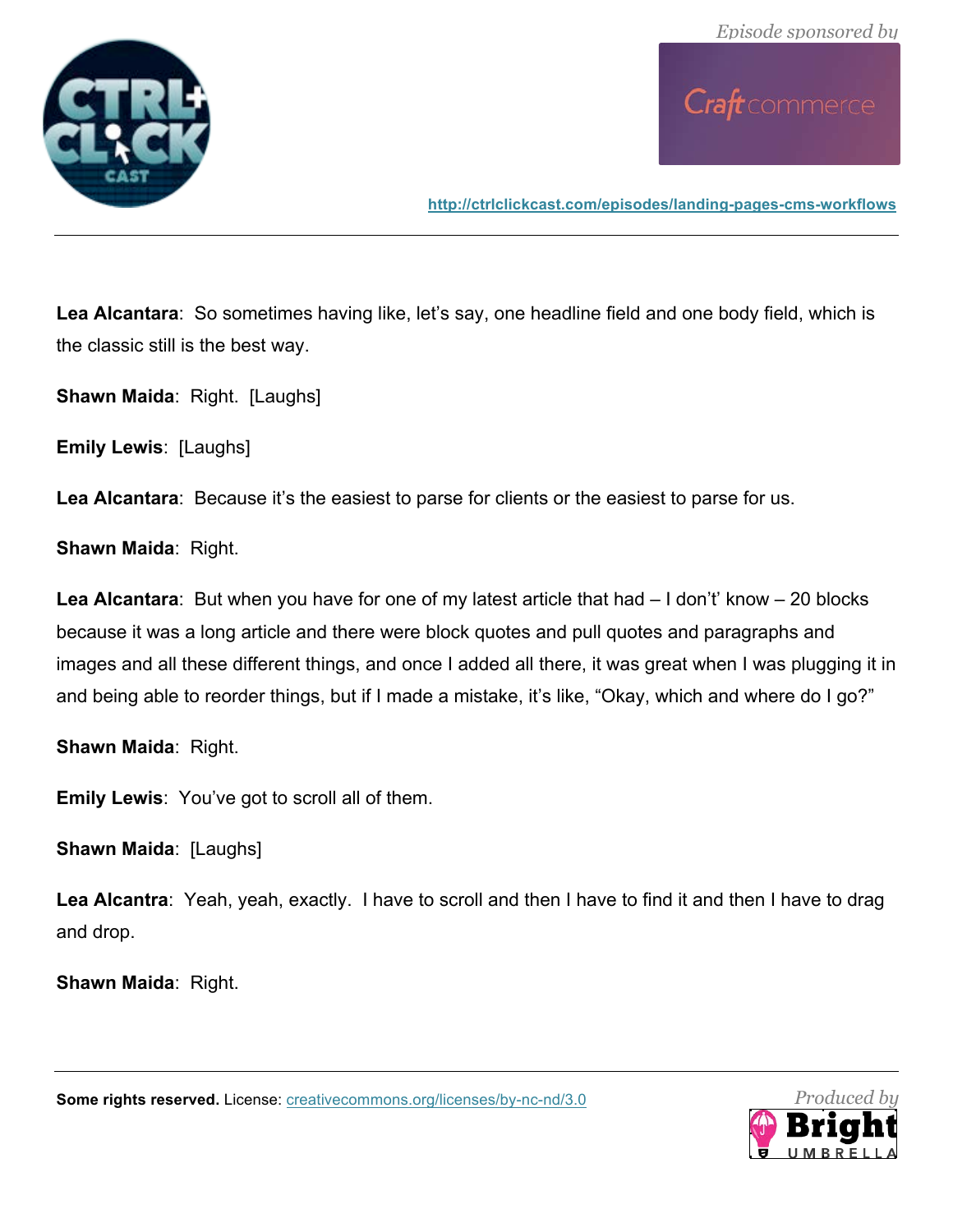

**http://ctrlclickcast.com/episodes/landing-pages-cms-workflows**

**Lea Alcantara**: But having that option there is great though to be able to drag and drop. So again, it's kind of like what again is the content that your client is going to make.

**Emily Lewis**: [Agrees]

**Lea Alcantara**: How do you balance that with administrative headaches and their own idea of technical understanding of things?

**Shawn Maida**: Right.

**Lea Alcantara**: Because again if it's a short page and they just want to be able to reorder things, yeah, have as many different content blocks as you want or like conditionals and all those things, and that's great. But then if it's like they want to do that giant, long conversational landing page with the contact form at the bottom, then that might become like a giant beast.

**Shawn Maida**: Right, right.

**Emily Lewis**: [Agrees]

**Lea Alcantara**: But then you can also argue, "Well, one giant WYSIWYG field is also a nightmare to administer."

**Shawn Maida**: Right.

**Lea Alcantara**: So that's just a conversation you have with your client.

**Emily Lewis**: [Agrees]

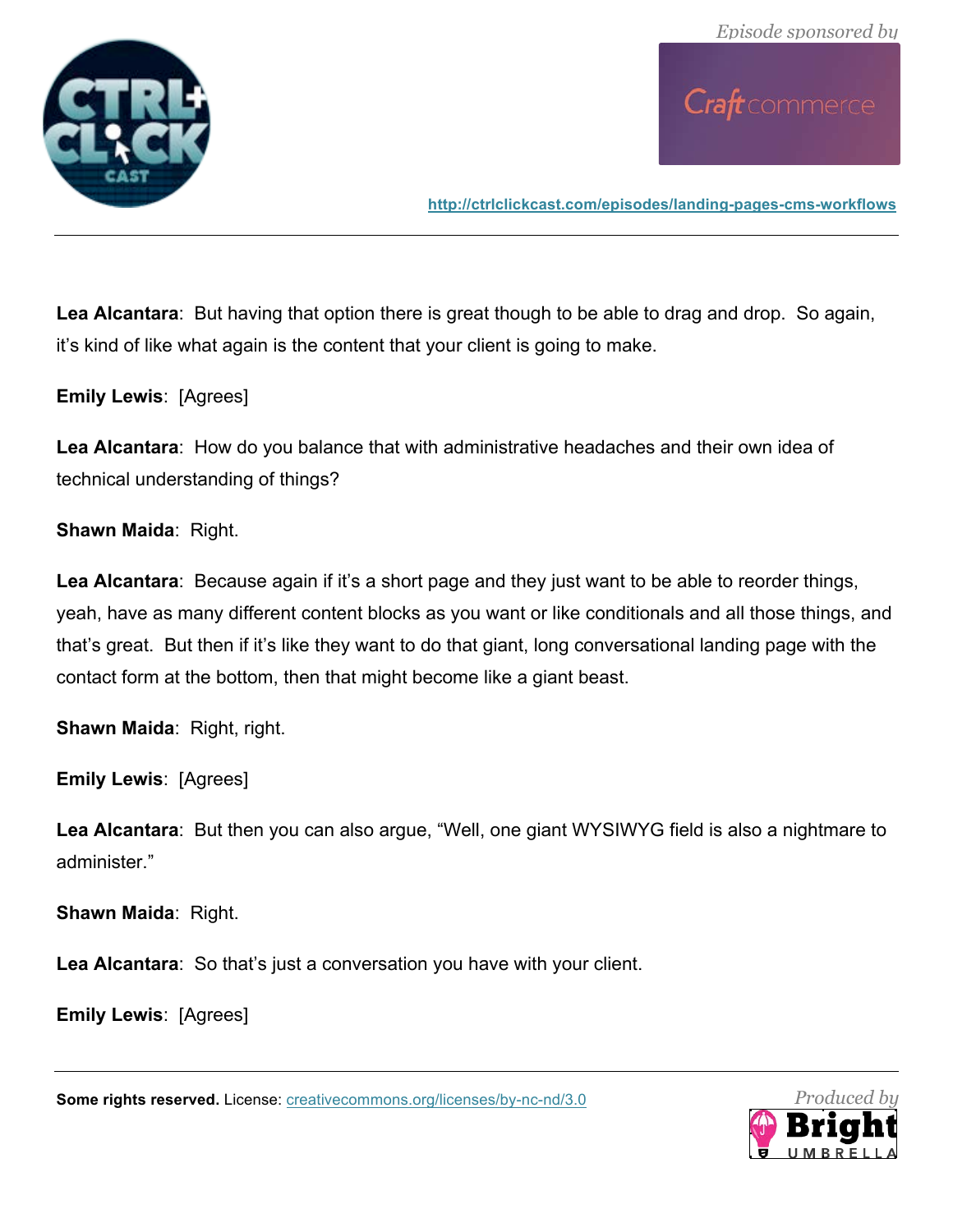

**http://ctrlclickcast.com/episodes/landing-pages-cms-workflows**

**Shawn Maida**: Here's a copy of Dreamweaver.

**Emily Lewis**: [Laughs]

**Lea Alcantara**: [Laughs]

**Lea Alcantara**: Right.

**Shawn Maida**: Try the new Dreamweaver 12 with your new CMS.

**Emily Lewis**: So I actually think this is a perfect segue way to a question I actually have later on our list, but all of this ability to customize and the more blocks, the more conditionals you build into the CMS for the content entry process, the potentially more complicated your output is and the potentially poorly performing page you're building.

#### **Shawn Maida**: Right.

**Emily Lewis**: Because your querying the database 30 times or whatever the situation is, and so let's talk about performance because this is actually a big issue for us with the one client I was talking about with the promotions, their landing pages have to be up because their emailing like 35,000 people, and so if those 35,000 people all hit that page at the same time and it wasn't built well, the site crashes.

**Shawn Maida**: Yeah.

**Emily Lewis**: Like literally, the site crashes. [Laughs] So we've had to do a lot to account for that. Have you struggled or found challenges addressing the performance aspect of landing pages?

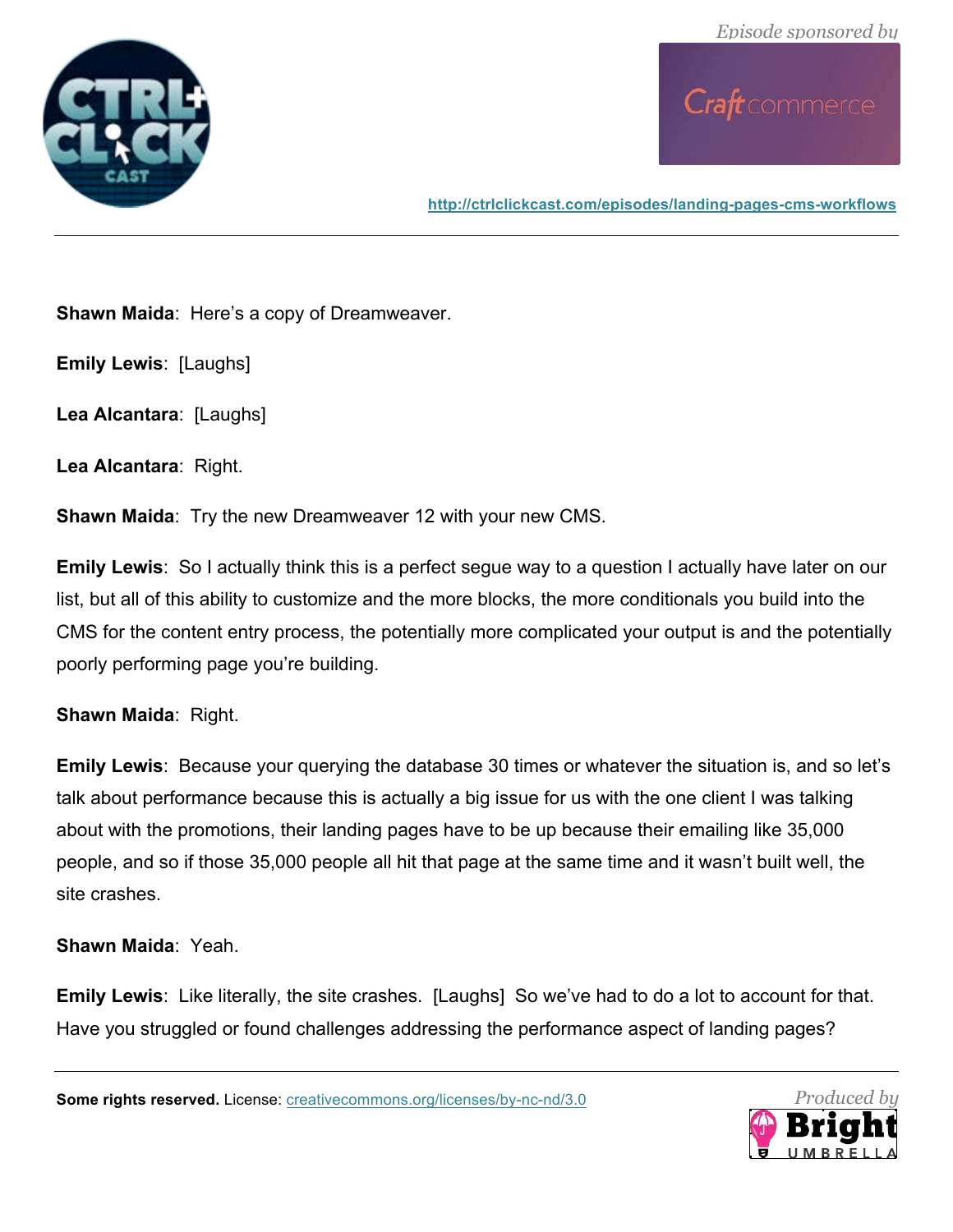

**http://ctrlclickcast.com/episodes/landing-pages-cms-workflows**

**Shawn Maida**: Yeah, I mean, I think the performance aspects of CMSs in general, but it does. Like certainly like in the EE world, you keep adding fields. The more fields you add just the slower your system gets overall, you know?

**Emily Lewis**: [Agrees]

**Lea Alcantara**: [Agrees]

**Shawn Maida**: One thing I've really liked about Statamic does far, and I haven't used it in a high traffic sort of scenario, it's just fast.

**Emily Lewis**: [Agrees]

**Lea Alcantara**: [Agrees]

**Shawn Maida**: I mean, it's text in a file, and so I mean it's been really fast to develop with and the page is just like, I mean, it's the same thing you got when you were like generating pages through CE Cache in ExpressionEngine, you know?

**Emily Lewis**: [Agrees]

**Lea Alcantara**: [Agrees]

**Shawn Maida**: It's really quick. So I haven't had that like, and we just haven't done that much Craft work yet to sort of know, but like in the EE sense for sure, it was. I have a channel with a hundred fields, and it's slow to work with too.

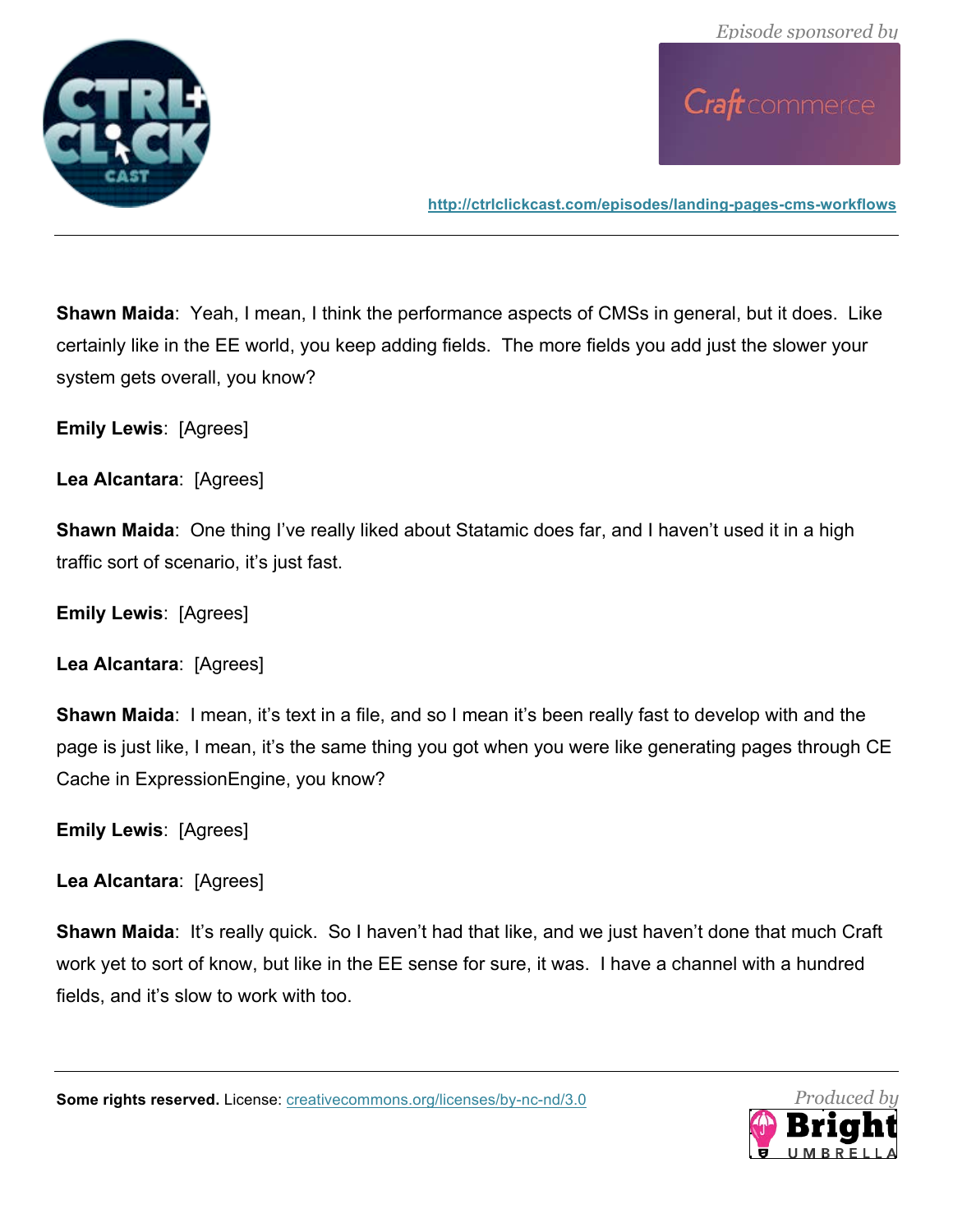

**http://ctrlclickcast.com/episodes/landing-pages-cms-workflows**

**Lea Alcantara**: [Agrees]

**Shawn Maida:** But then you're really like sort of on the back end of that, you're trying to like cache page output or we've gone and like written custom add-ons to get content out of the database just so that we can parse it faster, you know?

**Emily Lewis**: [Agrees]

**Shawn Maida**: And just like really trying to lighten the load.

**Emily Lewis**: Yeah, I feel like your comment about how fast Statamic is, is exactly what we had Daniel Fowler on the show.

**Shawn Maida**: Okay.

**Emily Lewis**: He used Statamic to build the University of Georgia's… was it their business site, Lea?

**Lea Alcantara**: I don't remember.

**Emily Lewis**: One of their departmental sites and for a large university, that's not a small thing, and it gets a fair amount of traffic and usage and he said it's just fast. [Laughs]

**Shawn Maida**: Right, yeah. [Laughs]

**Emily Lewis**: When you don't have the database involved, it's a huge difference.

**Shawn Maida**: Yeah, definitely.

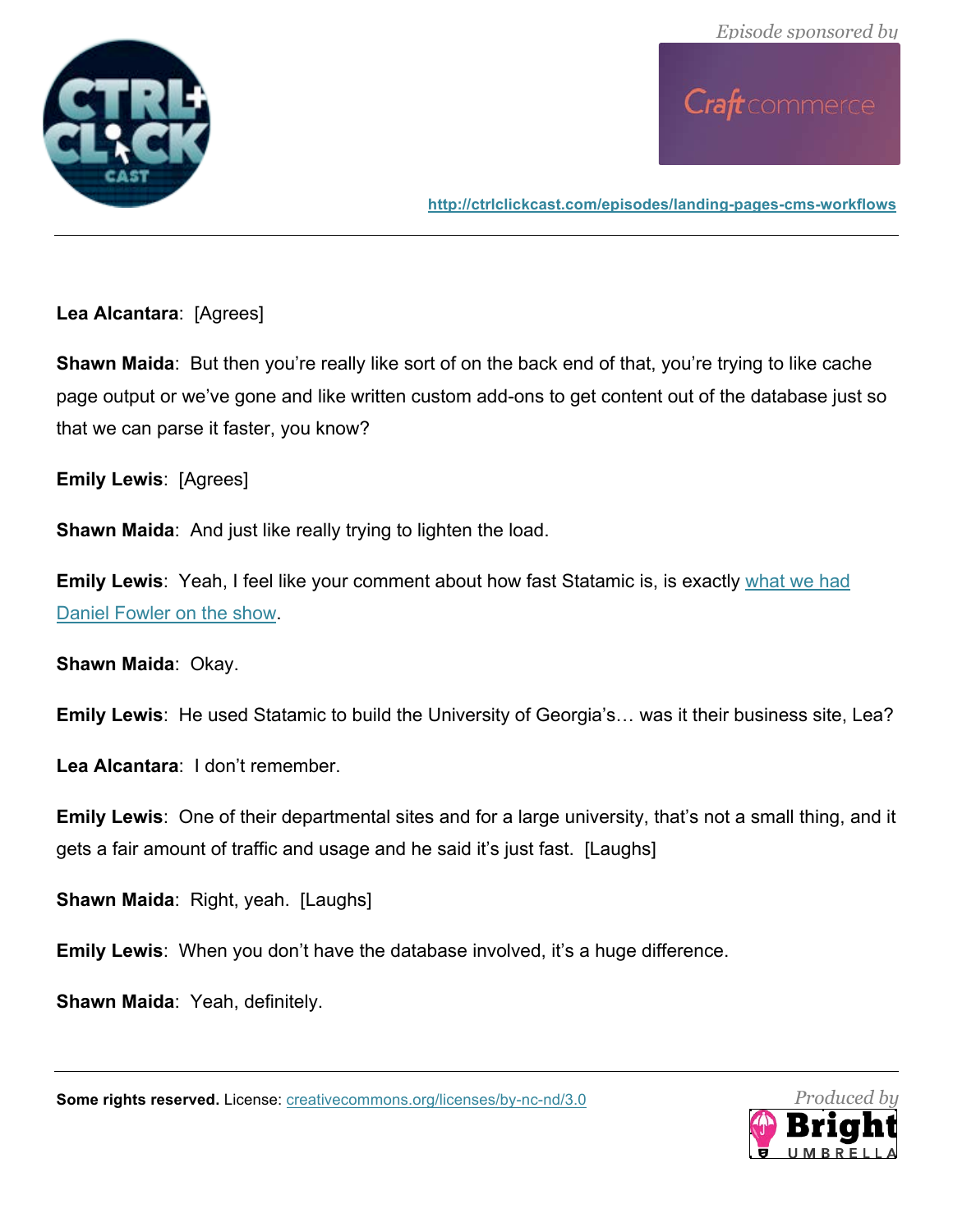

**http://ctrlclickcast.com/episodes/landing-pages-cms-workflows**

**Lea Alcantara**: But that means caching, if you are using a system like ExpressionEngine and install CE Cache and/or Stash and make it as static as possible.

**Shawn Maida**: Yeah, we've come into a lot of sites over years that we're like it's the same old story. It's like, "My site is just not performing well or you see, my landing page isn't performing well," and like you look at your options and you're like, "Well, I can't rebuild this for you in a way that's really like reasonably like justifiable cost-wise, and even if I do, it's not going to be like so much faster. So like what I'm going to do for you is I'm going to like flat file cache that page."

**Emily Lewis**: [Agrees]

**Lea Alcantara**: Right.

**Shawn Maida**: I think you can do that with landing pages and we've done it with news pages, you know?

#### **Emily Lewis**: [Agrees]

**Shawn Maida**: And just skip the CMS and just hit that sort of rendered HTML page at that point and really overcome that sort of traffic problem.

**Emily Lewis**: Yeah, that's exactly the approach that we're taking. It's a little bit more hands on because they're running so many campaigns that it's almost literally at the beginning of the week, we take a look at what campaigns are lined up and identify if anything needs to have another look at, another look see, and make sure that the caching is tight on that page. Because good or bad, the reality is that when we're using caching on a template, that means that, let's say there are 25 landing

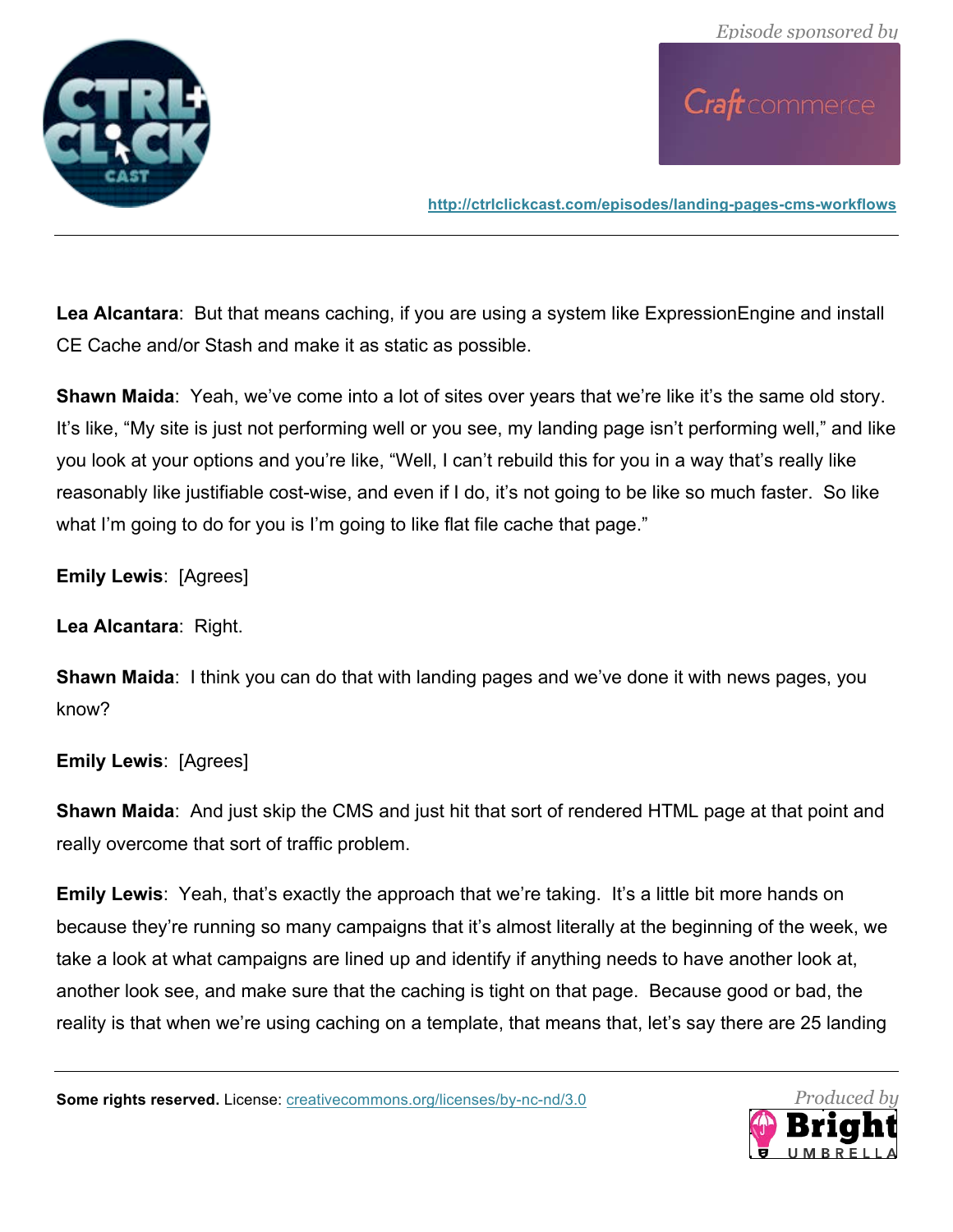

**http://ctrlclickcast.com/episodes/landing-pages-cms-workflows**

pages that are using that template, and if they want to change something that's actually a part of the template itself, then all 25 of those pages have to have the cache cleared, so there are all these other workflow issues that come into it on top of the fact that Lea and I think in an ideal world like, "Oh, they'll have their landing page like well done before the email campaign comes out."

**Shawn Maida**: [Laughs]

**Emily Lewis**: So they have time to clear the caches and get them all regenerated in everything, but that's rarely the case with this particular client just because they're making changes on a much more rapid basis so we're having to kind of come up with new solutions to help them.

**Shawn Maida**: Right.

**Emily Lewis**: Because we have such aggressive caching in place, because their landing pages are so complicated is why we have aggressive caching in place.

**Shawn Maida**: Yeah.

**Emily Lewis**: And then we have to build additional workflows because they also need to be agile with their changes. So it's so much more complicated than just the landing page, that's why we're having this discussion. [Laughs]

**Shawn Maida**: No, it makes complete sense to me, you know.

**Emily Lewis**: Let's talk a little bit about it in terms of when you're building these landing pages, like you come up with your solution, but you really need to know what the client needs in advance, do you

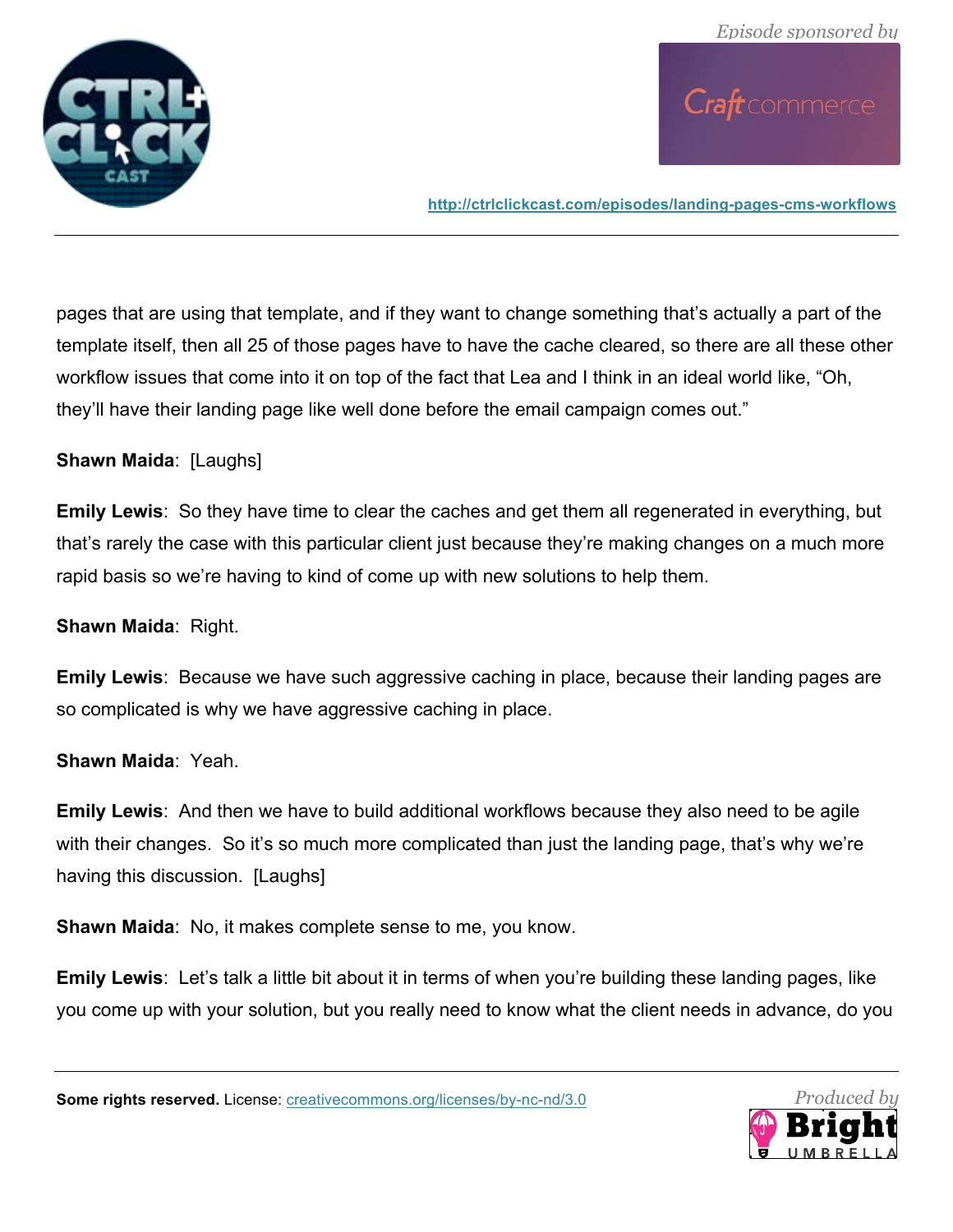

**http://ctrlclickcast.com/episodes/landing-pages-cms-workflows**

have a specific discovery process that you might go through with regard to a landing page the kind of questions you might ask to find out what the client needs and how you might build it?

**Shawn Maida**: We don't have like pre-documented specific questions for that. I mean, I think we really try, and interrogate is probably like the worst word I can use for this. [Laughs]

#### **Emily Lewis**: [Laughs]

**Shawn Maida**: But I think really like we take a look at what the client is producing and really try and think through those scenarios for them and then put those questions in front of them, you know?

#### **Emily Lewis**: [Agrees]

**Shawn Maida**: "Well, you're showing those on the left, like we safely assume it's always going to be on the left." You know?

#### **Emily Lewis**: [Agrees]

**Shawn Maida**: They're like, "No, can we just draw a circle and I would like it to be anywhere along the circle." You get kind of weird stuff, but we really are just trying to ask a ton of questions and think through it I think based on that experience over time like what those possible options are, and then really try and communicate the downside so like that performance downside, like is there a potential upside to adding 50 fields, you know?

**Emily Lewis**: [Agrees]

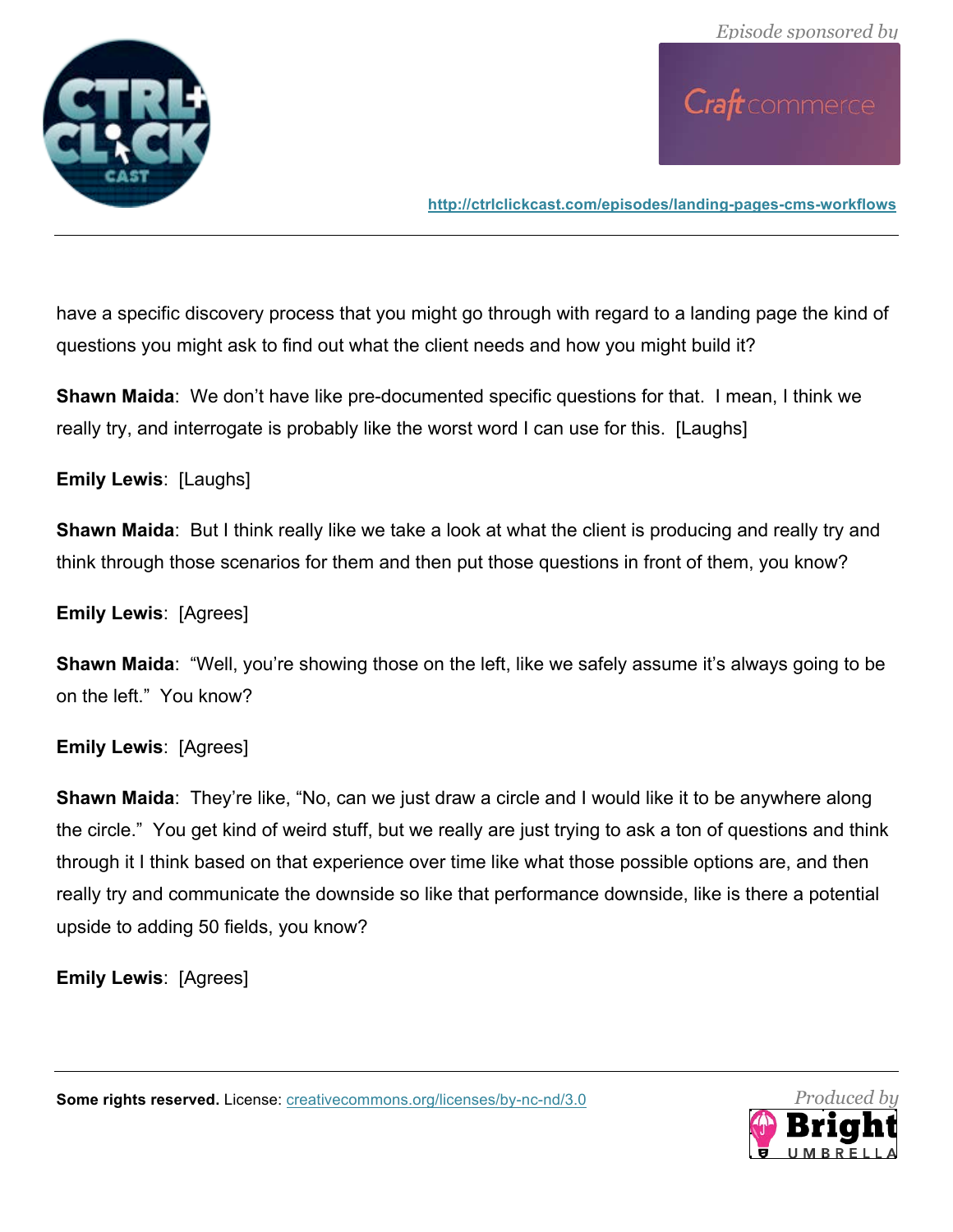

**http://ctrlclickcast.com/episodes/landing-pages-cms-workflows**

**Shawn Maida**: Maybe or maybe not, and I think that's where like you could go back to that actual testing and if we're like testing our conversions and measuring them and A/B testing, then we might find out. I think that article I have, there's like an example or it was like they've showed an image and the image happened to look like stock photography, even though like it's not stock photography.

### **Emily Lewis**: [Agrees]

**Shawn Maida**: But just removing the image from their landing page was like a significant increase in conversions.

### **Emily Lewis**: [Agrees]

**Shawn Maida**: And so I think you might be able to test some of those things with clients to sort of like maybe you don't need as many options as you think you need, because I think we naturally sort of want kind of more options and more flexibility, but maybe what we really need is the ability to make pages quickly, but we don't need like…

**Emily Lewis**: Everything.

**Shawn Maida**: A billion options because it really doesn't change our conversions. We're just not like accurately measuring that to know.

**Emily Lewis**: The bottom line is you can give your clients as much information as you can about the pros and the cons.

**Shawn Maida: [Laughs]** 

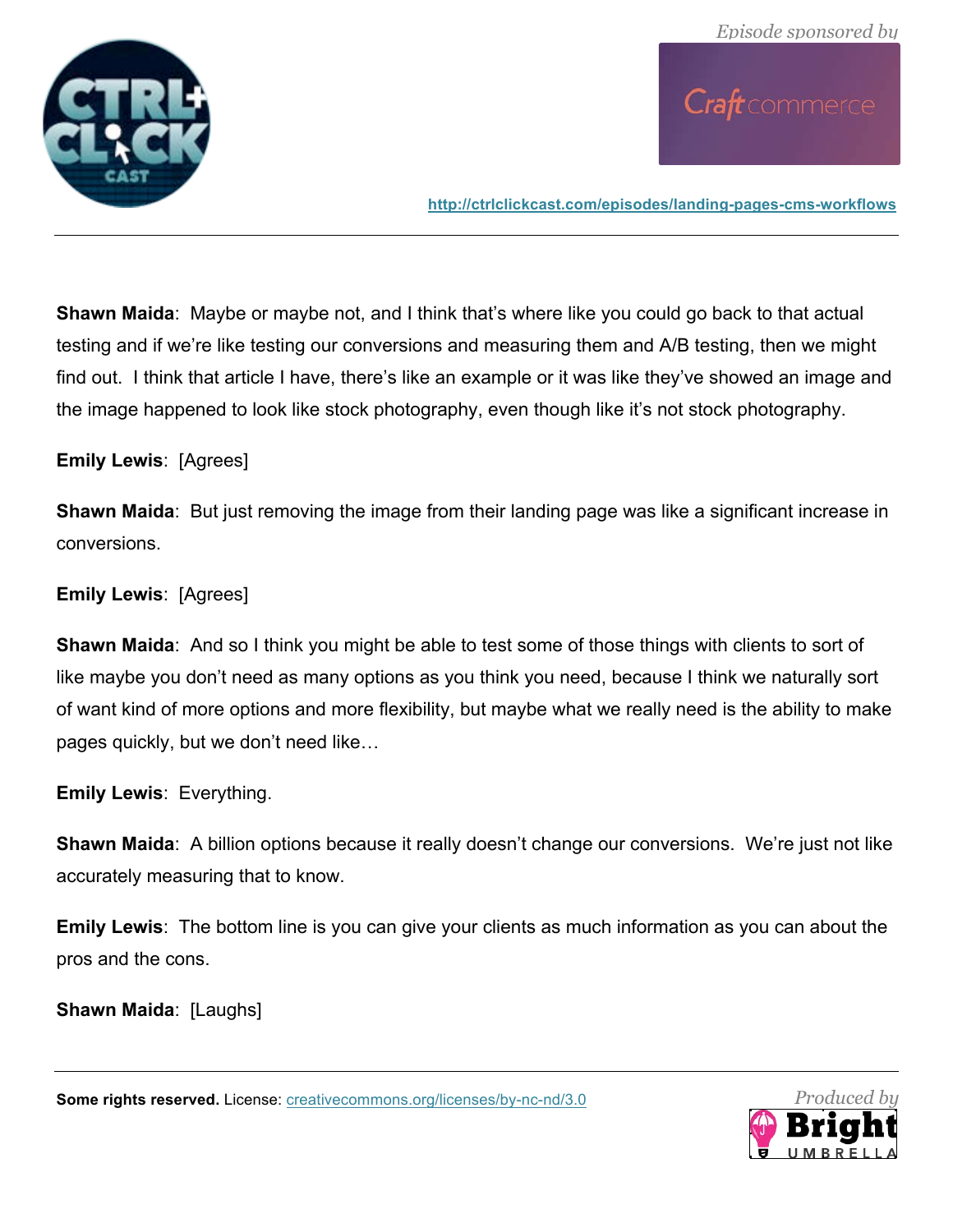

**http://ctrlclickcast.com/episodes/landing-pages-cms-workflows**

**Emily Lewis**: They make the ultimate decision and then they pay the ultimate price.

**Shawn Maida**: Right.

**Emily Lewis**: Whether that's good or bad, whether things work out or they don't, you can only do so much, but it is that process of trying to get them to be really specific about what they need. I often feel like I'm in a place of being like, "Well, don't forget, this might happen. Don't forget about this, this is important to take into account." They're like, "Yeah, yeah, we know." I'm like, "Okay." [Laughs]

**Shawn Maida**: Yeah, and I think that's like I think again why I see like the value in testing is that maybe it's reasonable to not put that in the CMS at first, you know?

## *Timestamp: 00:40:03*

## **Emily Lewis**: [Agrees]

**Shawn Maida**: Maybe it's reasonable to build out a couple of landing pages and serve them as flat HTML. Like I mean, the client you're talking about like that clearly might not work at all, like they don't have it, like they need a lot of them, they need them quickly. But maybe of clients that come in where it's like, "Well, I don't really need to go through the work of putting this in a CMS right now. I can just build an HTML page and throw it out there, like I had to do that anyway to even get to the CMS point."

**Emily Lewis**: Right.

**Shawn Maida**: And then if they want to change the copy of their landing page, they don't need to go edit the HTML. They like crack open Optimizely and they edit the content in their A/B test for like

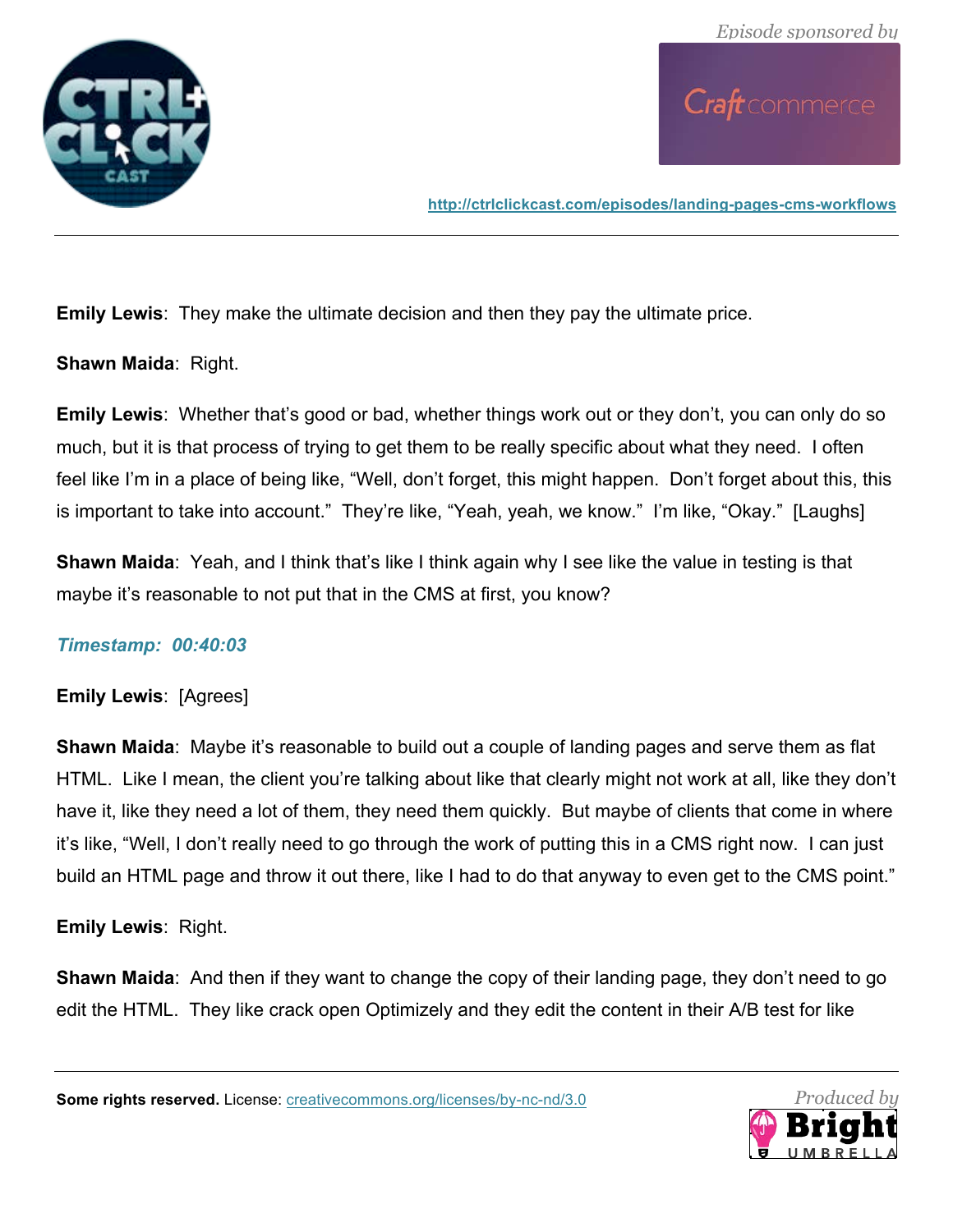

**http://ctrlclickcast.com/episodes/landing-pages-cms-workflows**

almost no money and then they run their hundred users hit the page and then they can see, you know?

**Emily Lewis**: [Agrees]

**Shawn Maida**: And they're like, "Oh, well, I've put in an image and now this converts a lot better. Hey, could you all like go back and add an image option in the CMS, like it clearly like in some case where it works, so let's put it in." But I don't know, maybe that's just one approach. It's actually like stepping back.

**Emily Lewis:** I love it. I love it. It's like simple way of you know. I think had I thought of that like seven months ago, that might have been the time to get, you know?

**Shawn Maida**: Right. [Laughs] I know.

**Emily Lewis**: Yeah, that's a little too late now to be like, "Oh, let's take a step back," but I think that would have been a nice approach. They came to us wanting to make these changes just based on some suspicions versus anything real, and I kept mentioning A/B testing, but I didn't take the reins in it. I didn't say, "Let's put this in an A/B test situation. Let's set you up an Optimizely and let's just do this."

**Shawn Maida**: Yeah.

**Emily Lewis:** I think that's one of the things I'm learning more and more is that they're looking to you for answers and sometimes you're thinking your solutions are only in this one little bubble, but we

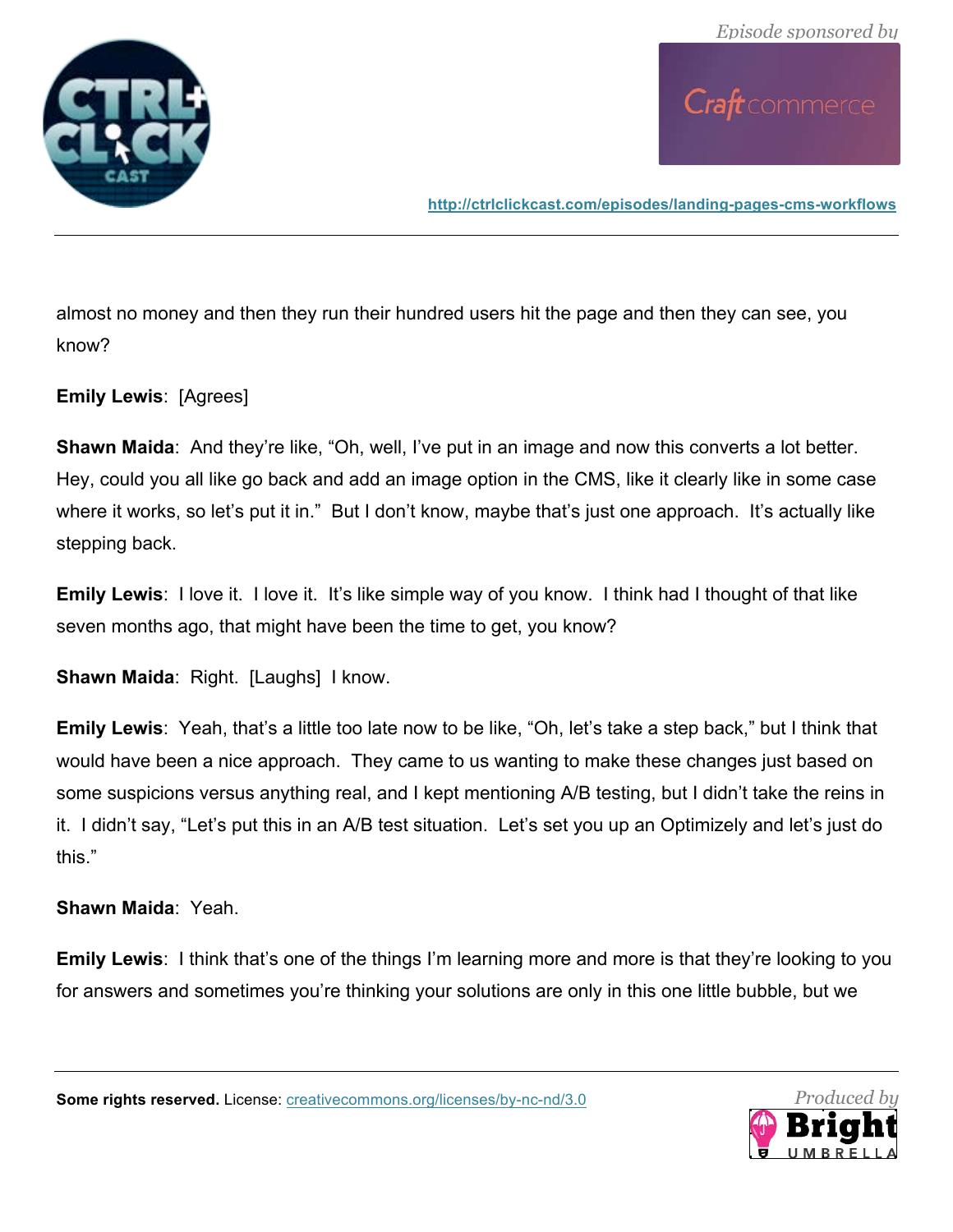

**http://ctrlclickcast.com/episodes/landing-pages-cms-workflows**

could easily have taken them in that direction. I've worked with Optimizely, but I haven't done it for a client per se.

**Shawn Maida**: Yeah.

**Emily Lewis**: So that would have been an interesting way to sort of deal with that situation, and pretty simple too.

**Shawn Maida**: Yeah, I think I like those services just because of the flexibility. There's one called Dynamic Yield, and like really we haven't used them, but we've done four or five demos, like pretty in depth demos with them, and that I think they offer similar features to like Optimizely has. I mean, it's like the fact that I could go into an editor and like just edit what I see is what we're achieving with those landing pages, but without the sort of technical build behind it.

**Emily Lewis**: [Agrees]

**Shawn Maida**: So it can be a really good option to consider.

**Emily Lewis**: Have you ever had to work with other vendors when you're building a landing page solution?

**Shawn Maida**: Do you mean like external like integration work or…

**Emily Lewis**: Yeah.

**Shawn Maida**: Like HubSpot?

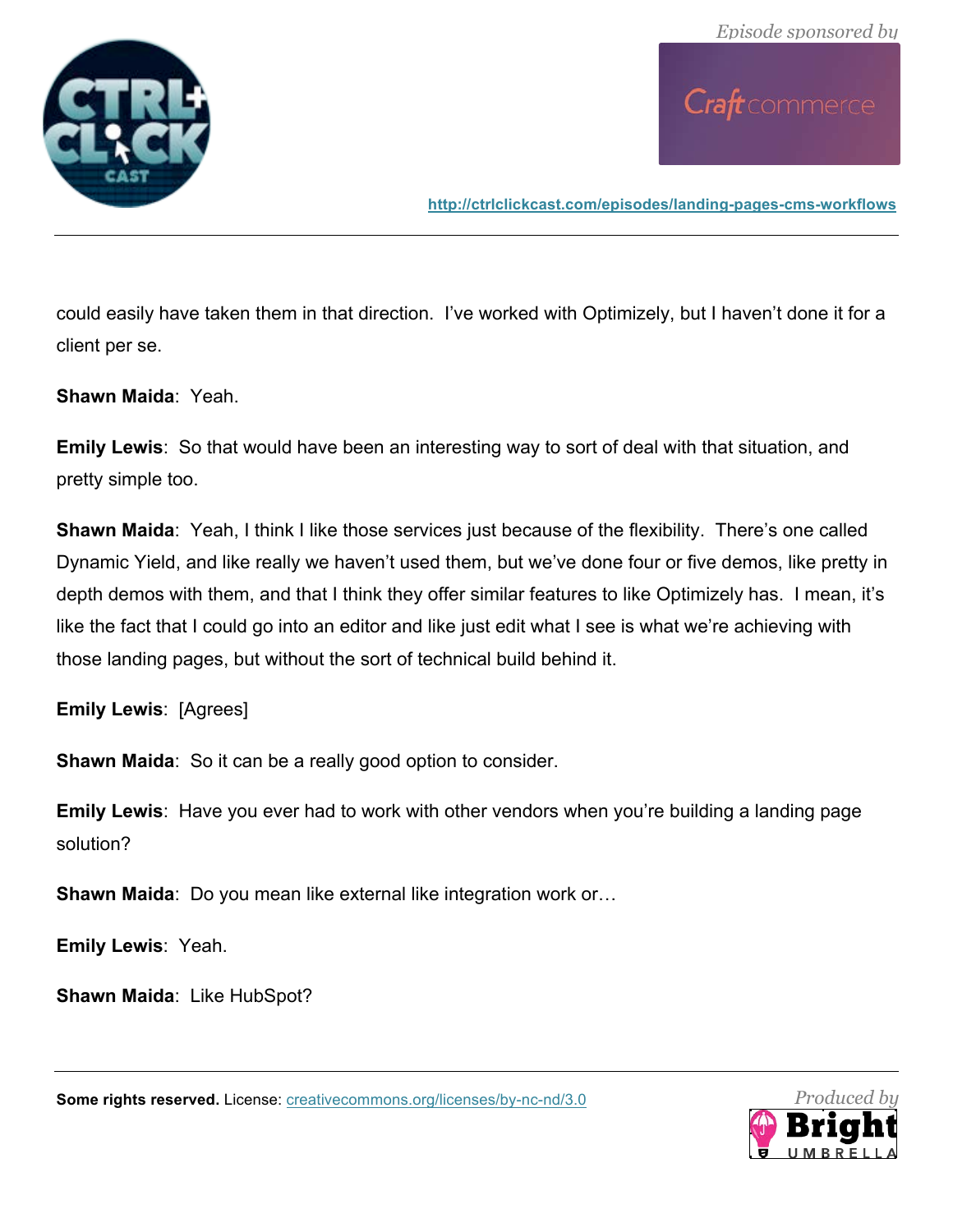

**http://ctrlclickcast.com/episodes/landing-pages-cms-workflows**

**Emily Lewis**: Yeah, it could be that. It could also be like I was describing, we had to build landing pages for one of our clients' AdWords consultants, so we were dealing with him directly.

**Shawn Maida:** Yeah. I think kind of all of the above. The Statamic build we're doing now has HubSpot landing pages. I don't know a lot about it, but I think we track users kind of across campaigns and across landing pages and conversions, and those are like contact forms or kind of in the site on sidebars and that sort of thing, and then we have like specific HubSpot landing pages with like HubSpot team is building. We've done a lot of like integrations where a data from landing pages is getting like shipped off into other systems like Salesforce just because your clients don't necessarily want that data sitting in ExpressionEngine as much as like we all love Freeform, you know?

## **Emily Lewis**: [Laughs]

**Shawn Maida**: It's like not necessarily like your CRM. [Laughs] But then, yeah, also I think like we've had to add consultants who wants us to do that work, and I think sometimes that can be a challenge, like we have kind of stepped back and really like work together to come to like a mutual place of understanding sometimes, you know?

## **Emily Lewis**: [Agrees]

**Shawn Maida:** It's like, "The request you're asking for is going to cost the client a billion dollars, like we can't do that"

**Emily Lewis**: [Laughs]

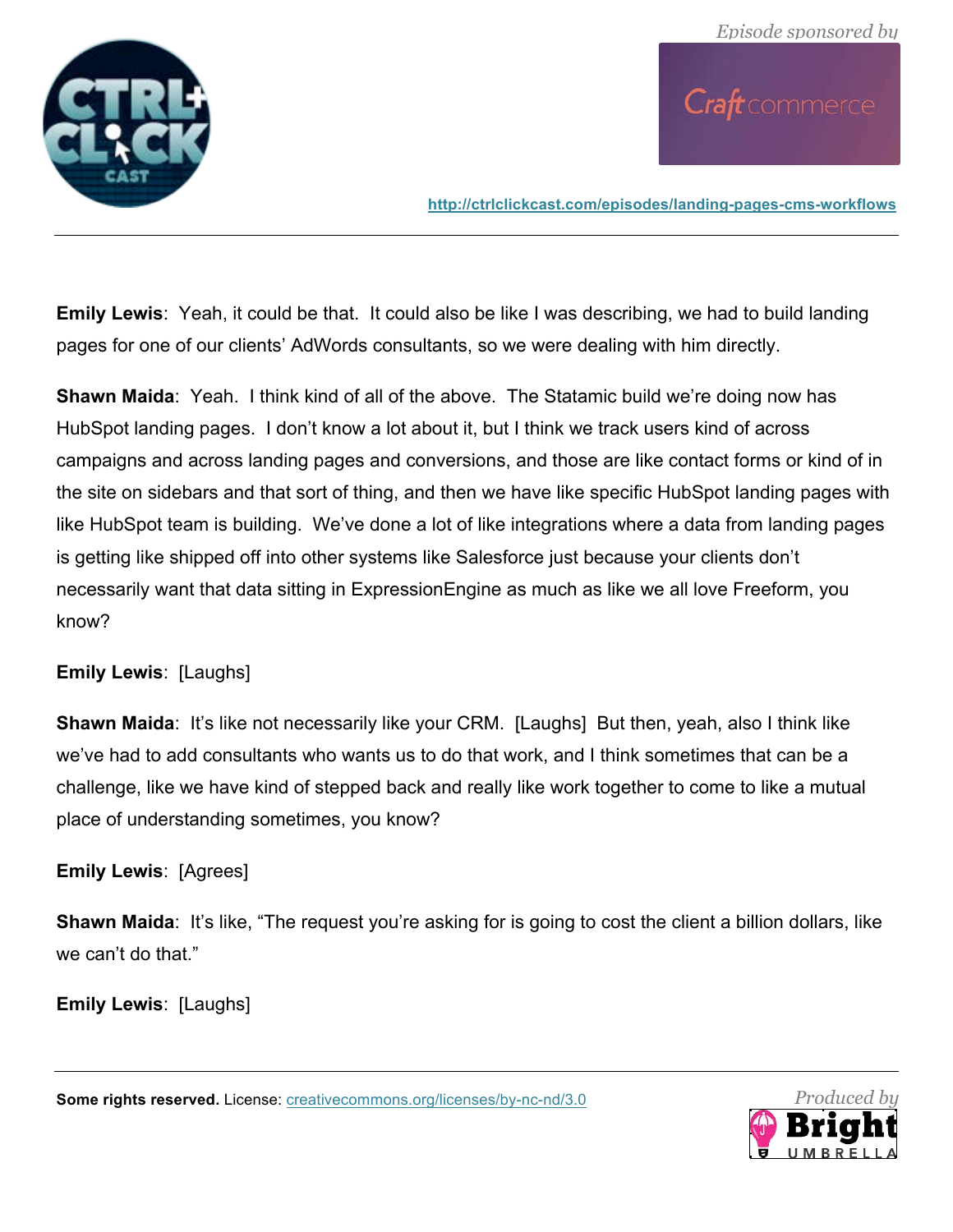

**http://ctrlclickcast.com/episodes/landing-pages-cms-workflows**

**Lea Alcantara**: So I'm a little bit curious just in terms of the actual integration stuff, because you're mentioning, "Okay, there's the HubSpot landing page." Is that completely decoupled and separated from the CMS, or is it like "I got this widget code that I'm going to shove it to a template"?

**Shawn Maida:** I think we've done both, and like I'm not technically doing this myself, so I may misspeak. But I know we've done integrations where HubSpot has kind of given us form code and we've put the form in our pages, and then I would say cases where like the HubSpot form wasn't like stylable enough.

## **Emily Lewis**: [Agrees]

**Shawn Maida**: And so we would like use our own form, but submit through HubSpot's API, which is fairly straightforward to use.

#### **Lea Alcantara**: [Agrees]

**Shawn Maida**: So we have these landing pages, but we really want to control the design of them and more so than like the service would let us do, so you still have like conceptually like landing pages in this other system in terms of how you're pulling data in with like specific form ideas or what have you.

#### **Emily Lewis**: [Agrees]

**Shawn Maida**: But those integrations may be a little deeper than just plopping a form on the page or cases where like the client was just not making those landing pages on the site at all. I'm trying to think, but can't remember the service, but we had a client recently that we were doing some ad. We

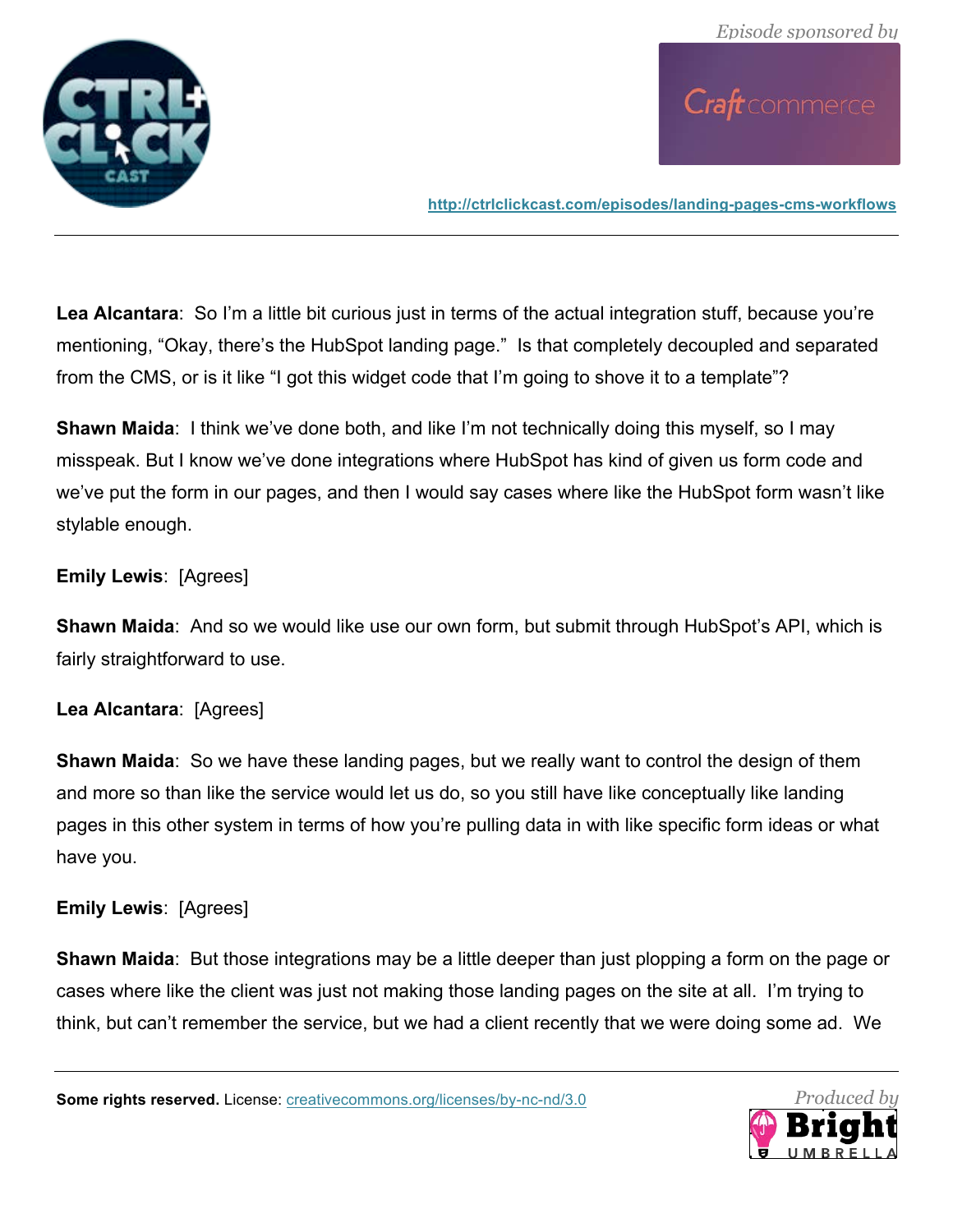

**http://ctrlclickcast.com/episodes/landing-pages-cms-workflows**

needed to track like metadata from ads through to Salesforce for them and their like landing page provider was like the one they had a service. Like HubSpot, they could go and create pages quickly.

**Emily Lewis**: [Agrees]

**Lea Alcantara**: [Agrees]

**Shawn Maida**: But it like caused the gap in their data because everything else we could capture and pass through to Salesforce. Unless you went through their like third-party system and it was like, "Well, now, we've got this like users that are like self-contained in this little box, and so getting you real metrics, we have to like look in two places.

**Lea Alcantara**: [Agrees]

**Shawn Maida**: So it's like there's a pro and con of that system. Like the pro is it's really fast and cheap to use, you know?

**Emily Lewis**: Right.

**Shawn Maida**: The con was that somebody had to go through and dig through data somewhere else all the time forever.

**Lea Alcantara**: So that kind of leads me to the general question like, how do your clients measure, how would you measure the success of a landing page?

**Shawn Maida**: I think that you need to like set some metrics upfront, right?

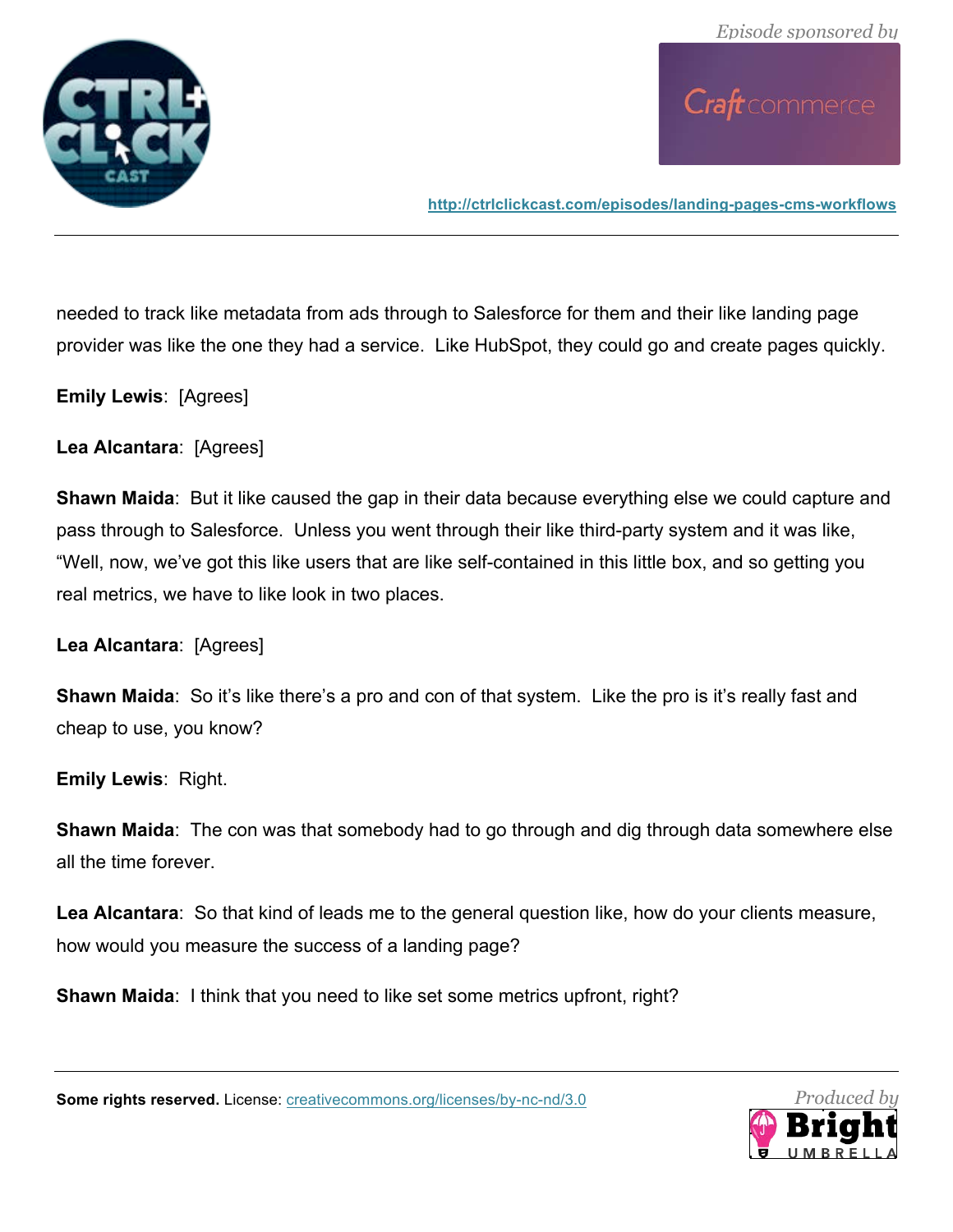

**http://ctrlclickcast.com/episodes/landing-pages-cms-workflows**

### **Lea Alcantara**: [Agrees]

**Shawn Maida**: Like I think what are we trying to achieve and what are the goals, and then I think like it's important for us as like the people providing the service to try and find out like what the objective is and what's measurable, like what that bar is.

#### **Lea Alcantara**: Right.

**Shawn Maida**: And that you may just be measuring like conversions and then you'd say, "Why am I getting five leads a month? Like I want to try and increase that to ten." And like that may be the one way you measure your landing page's success is you're like, "Well, we are now selling ten boxes of this product instead of five," and then I think that's where you go into like maybe A/B testing and you're like, "Okay, now I'm going to change button color or whatever and see if that goes up or down." You know?

## **Emily Lewis**: [Agrees]

**Shawn Maida**: And then really I think from there, like one the things we have to figure out for us was like because we have different services and different technologies, and with some of you, it's a different landing page, you know?

**Lea Alcantara**: Right.

**Shawn Maida**: And that becomes a different group of users, and what I just did on this other landing page doesn't work for whatever reason, you know?

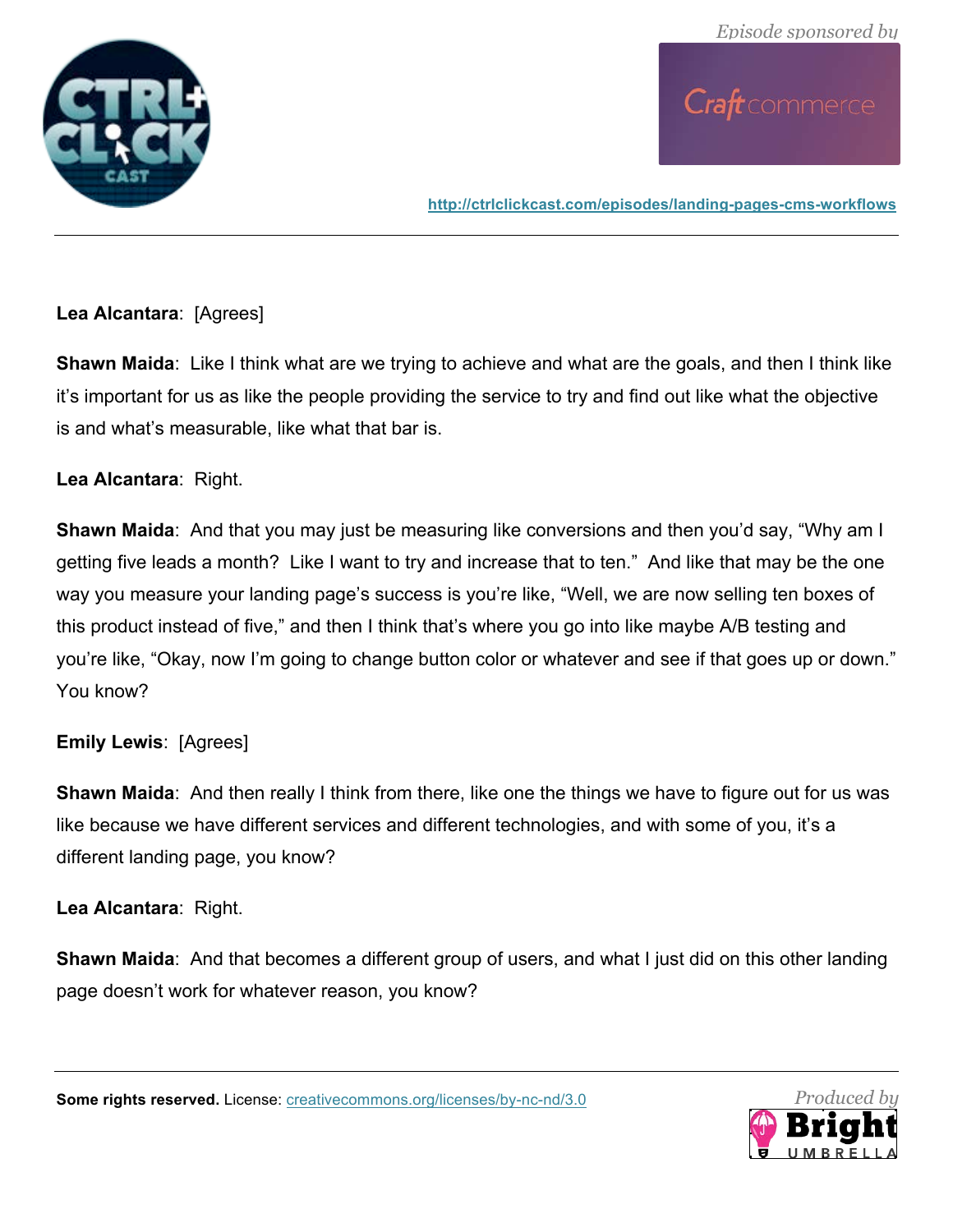

**http://ctrlclickcast.com/episodes/landing-pages-cms-workflows**

**Emily Lewis**: Right.

Lea Alcantara: Right, right, right.

**Shawn Maida**: Laravel people like pink maybe, I don't know.

**Emily Lewis**: [Laughs]

**Lea Alcantara**: [Laughs]

**Shawn Maida: I don't know. [Laughs]** 

**Lea Alcantara**: So in regards to all this testing, because you've been talking about testing throughout this entire podcast…

**Shawn Maida**: [Laughs]

**Lea Alcantara**: How long do you test for? So it's like, "Great, let's test this other version of this landing page." How do you understand if the test is relevant?

**Shawn Maida**: Yeah, I don't know. I know there are some like recommended probably guidelines for that, and I don't know what that is and really Steve like leads that work here. For us, I think with our own pages and our own work, we're not trying to be that rushed, and I guess the volume of leads we get, like I feel I have to look at things for a month to see.

**Emily Lewis**: [Agrees]

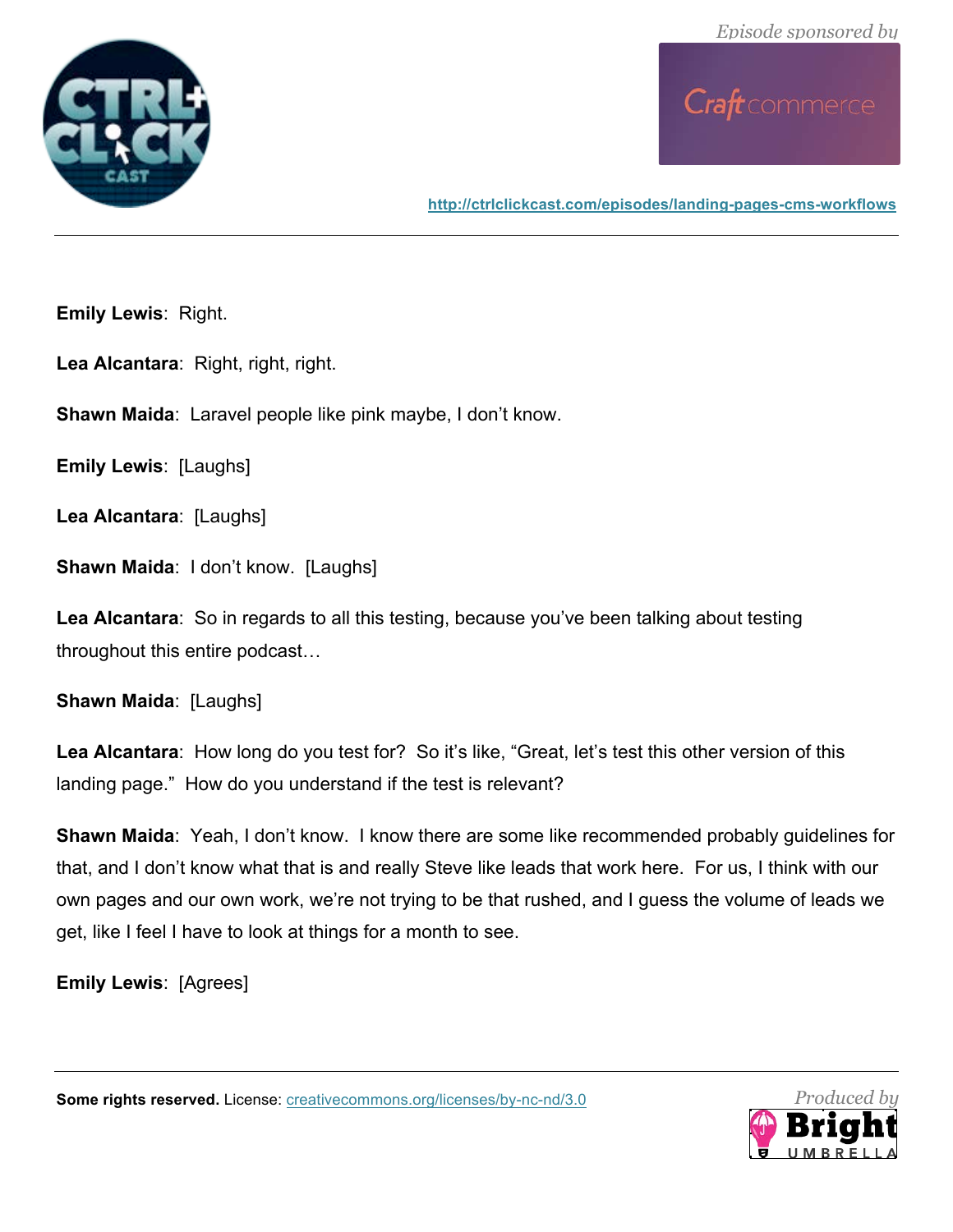

**http://ctrlclickcast.com/episodes/landing-pages-cms-workflows**

**Shawn Maida:** For me, it's like our changes are working, and I also feel like it's like multiple parts. It's like, is my landing page not converting because my landing page is wrong, or is my landing page not converting because my marketing campaign, it got people was wrong, you know?

**Emily Lewis**: Right.

**Lea Alcantara**: [Agrees]

**Shawn Maida**: And so I'm trying to like discern that a little bit. So for us we move slowly. One of our clients has a 100,000 like active members. So you might be able to test the landing page in a day, you know?

**Emily Lewis**: [Agrees]

**Lea Alcantara**: Right.

**Shawn Maida**: Because you're getting 50 conversions in one day and you can like clearly tell that one of them converted 50% more.

**Lea Alcantara**: Right.

**Shawn Maida**: I think it's probably contextual and I'm sure there are some guidelines, but I don't know what that would be specifically other than to say like it probably changes based on your scenario.

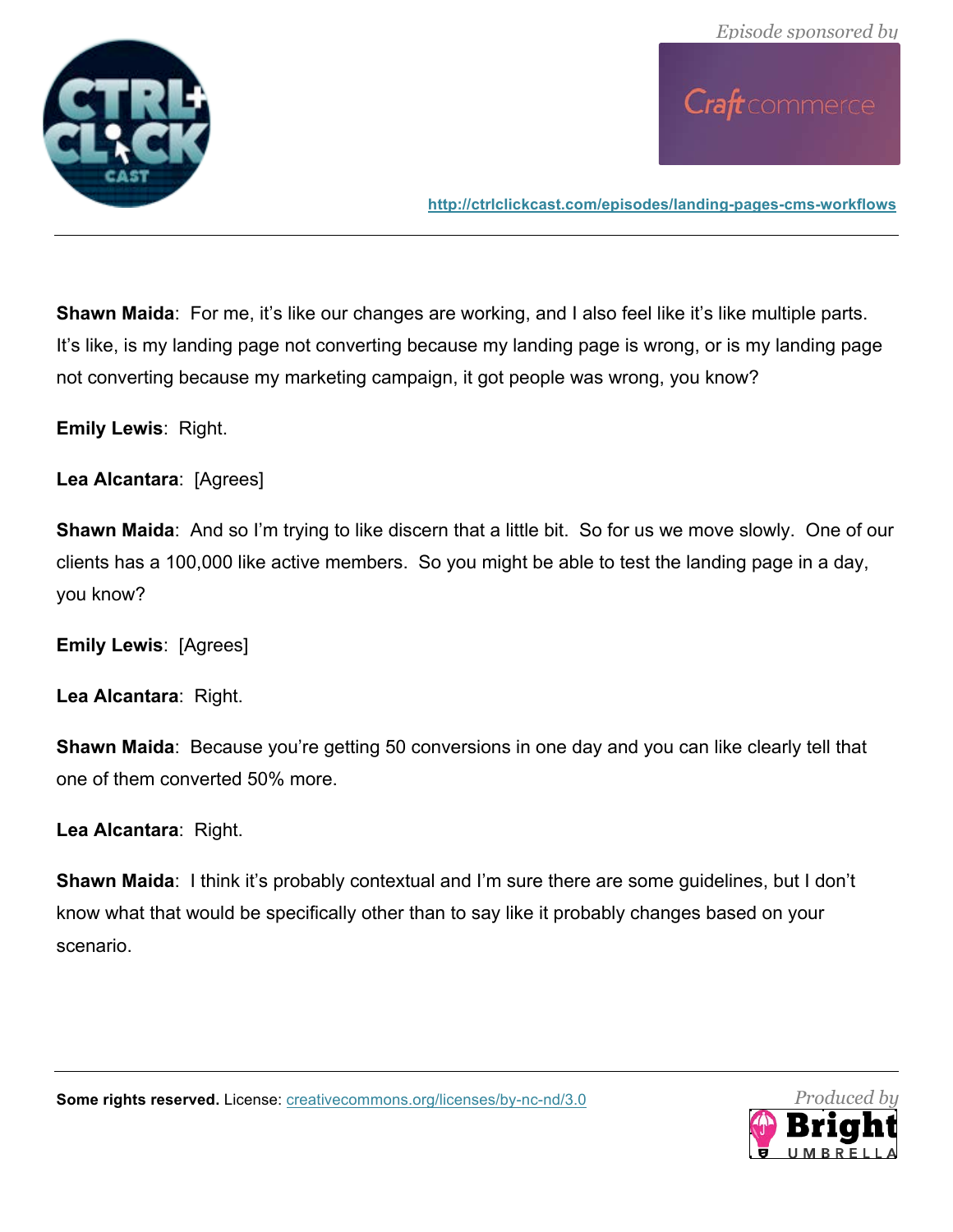

**http://ctrlclickcast.com/episodes/landing-pages-cms-workflows**

**Emily Lewis**: Yeah, and I just want to put it out there as important as measuring the data of like the conversion success of a landing page, there's also a measure of success from the administrative standpoint.

**Shawn Maida**: Oh yeah.

**Emily Lewis**: And I mentioned this because I literally was talking to our client the other day and she sadly told me, she's like, "I didn't get the budget request to have more help on my team next year, so whatever we're building needs to be really easy for me to maintain and keep up because I'm not going to have any help."

**Shawn Maida**: Right.

**Emily Lewis**: And so for her, the landing pages have to convert and they need to be up and online, but it's also about it'd be easy for her to build them on her own and change them and deal with the workflows associated with them.

**Shawn Maida**: Yeah, that makes sense. I think interesting like you have to make sure it's like not just easy for her, like you have to make sure it's easy for the person that replaces her.

#### *Timestamp: 00:50:04*

**Emily Lewis**: Yes.

**Lea Alcantara**: Right, right.

**Shawn Maida**: Because that… [Laughs]

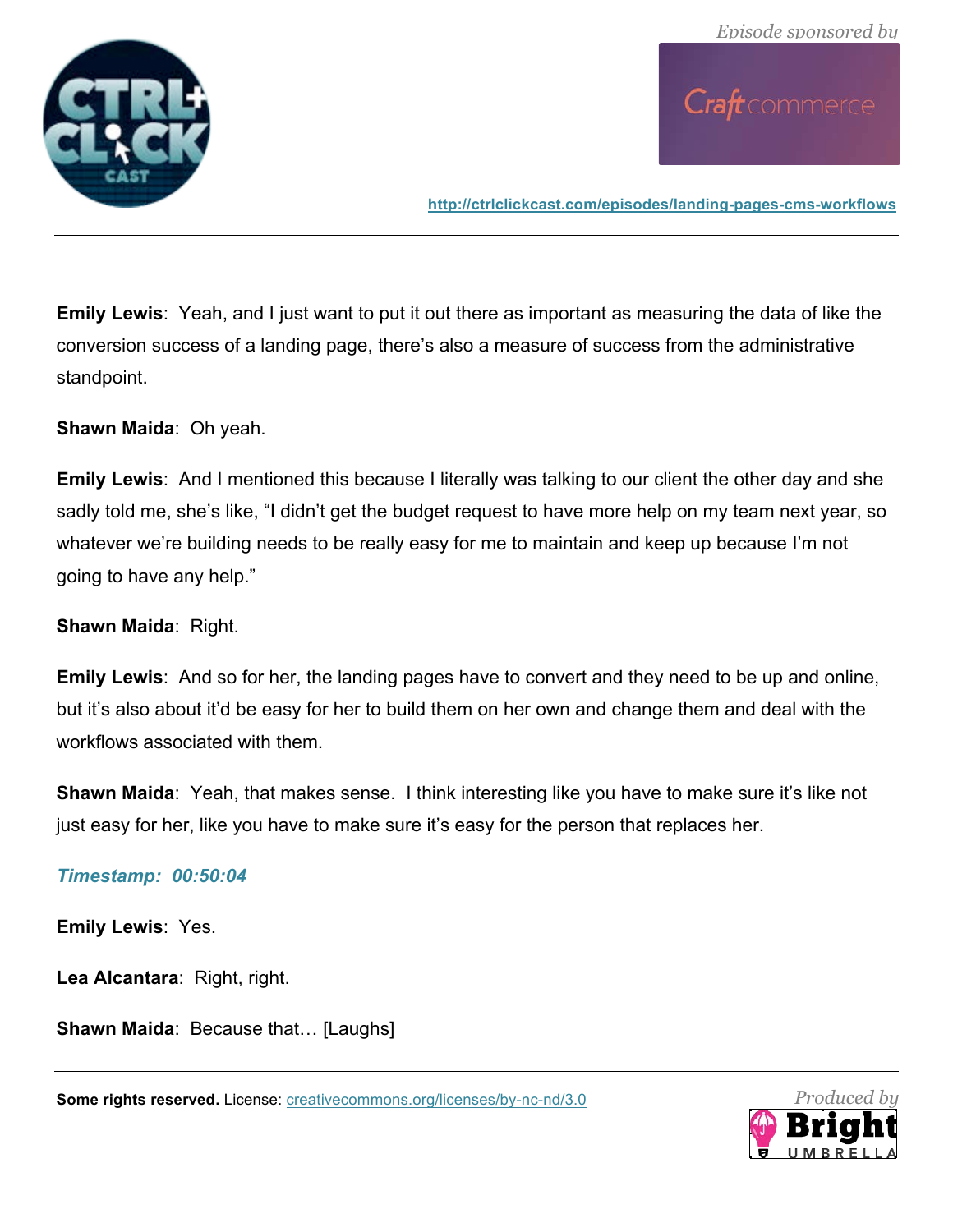

**http://ctrlclickcast.com/episodes/landing-pages-cms-workflows**

**Emily Lewis**: You couldn't be more right about this particular client. [Laughs]

**Lea Alcantara**: [Laughs]

**Shawn Maida**: That's when that like the thing you built goes from awesome to sucking really bad is when their like person changes.

**Emily Lewis**: [Agrees]

**Shawn Maida**: I think like ease of use really is how intuitive is this is really important and how like good your instructions, you know?

**Emily Lewis**: Yeah, very.

**Shawn Maida**: And I think that's why those like setting goals and metrics is also like it is good for everybody because it does help like show success for your client, which they need internally and like success for you, which you need.

#### **Emily Lewis**: [Agrees]

**Lea Alcantara**: So I'm curious in terms of what success in general means, because okay, in general, we're like, yes, we got more clicks or yes, we got more contacts, and obviously at the end of the day, all of us the real conversion is the contract that's signed and a check in the mail.

**Shawn Maida**: Right, right.

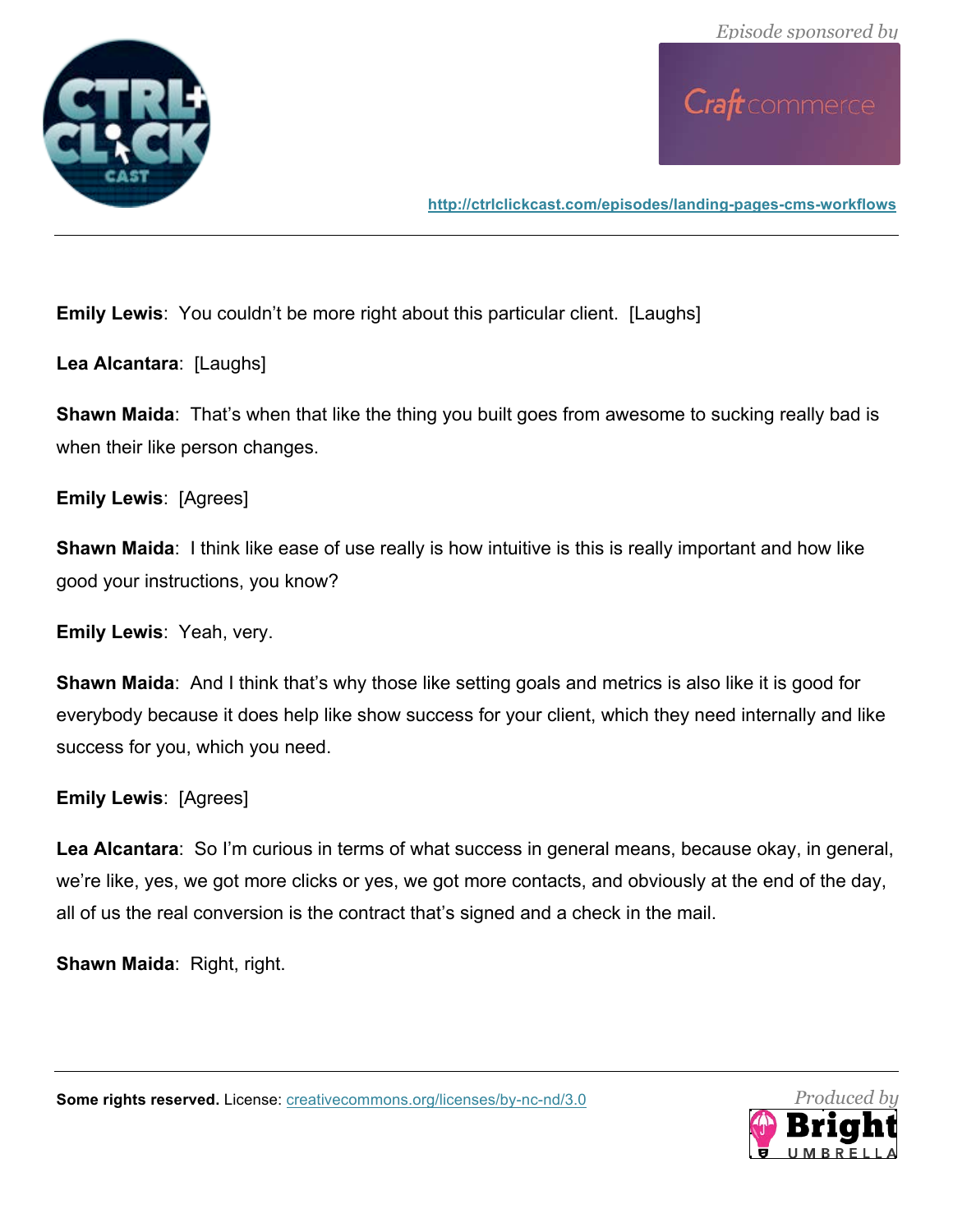

**http://ctrlclickcast.com/episodes/landing-pages-cms-workflows**

**Lea Alcantara**: That's always the conversion for every client and ourselves, but that's not necessarily what's going to happen. Do you know, for you personally, or even your clients, is there like a percentage as in like a 10% conversion or even a 5% conversion makes sense?

**Shawn Maida**: Amen.

**Lea Alcantara**: Because I know, for example, email campaigns, if you send it to a 100,000 people and you get 10 to 20% opens, now, let's not even talk about clicks, just the opens, that's actually a pretty good number depending on what the sector they're in. But when you think about like the raw number, that sounds like a low number.

**Shawn Maida**: Yeah, yeah.

**Lea Alcantara**: So like what general percentages should or I guess like what are clients asking for?

**Shawn Maida**: Yeah, I think that's a good question. I mean, I think it's another place where I think it's just so contextual.

**Lea Alcantara**: Right.

**Shawn Maida**: Like I'm thinking about a client we're working with now that wants to go from being like they do home renovations and like additions and like they're the people that come and remodel your bathroom, but they want to go from that to like building custom homes.

**Emily Lewis**: [Agrees]

**Lea Alcantara**: Right.

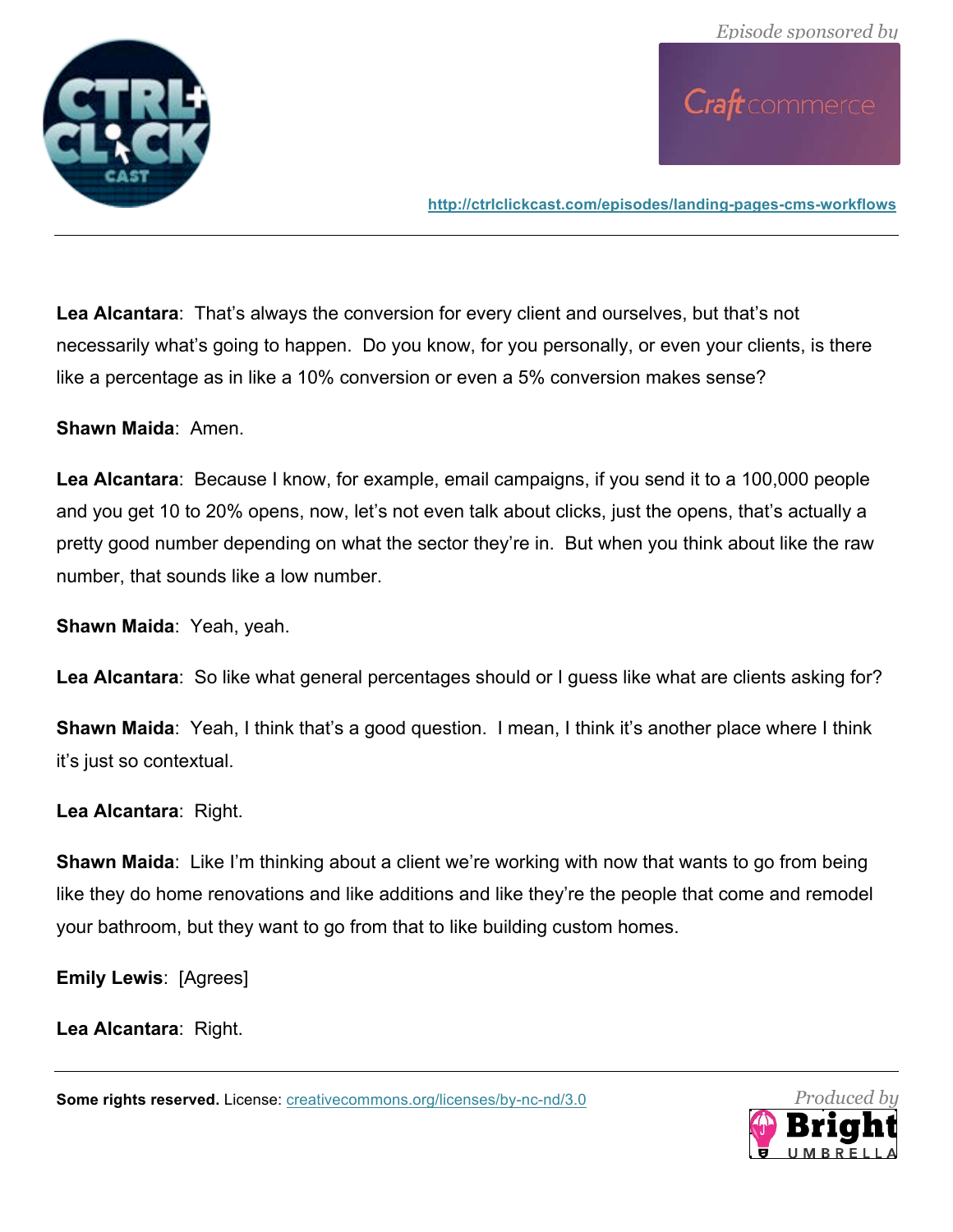

**http://ctrlclickcast.com/episodes/landing-pages-cms-workflows**

**Shawn Maida**: And so we're working with outside vendor to kind of like do some Facebook ads for them and I think have some landing pages, but like for them, success is like building a custom home, you know?

**Emily Lewis**: [Agrees]

**Shawn Maida:** It's not going from like zero to a hundred, it's going from like zero to one or two, because the bar, they just don't have it now.

**Lea Alcantara**: Right, right.

**Shawn Maida:** I think for us, like a 10% increase in like qualified leads would be amazing, you know?

**Emily Lewis**: [Agrees]

**Lea Alcantara**: [Agrees]

**Shawn Maida**: So I don't know. I don't know what like a good, but I think I would really be measuring like talking to the client and seeing what's realistic, you know?

**Emily Lewis**: [Agrees]

**Lea Alcantara**: Yeah.



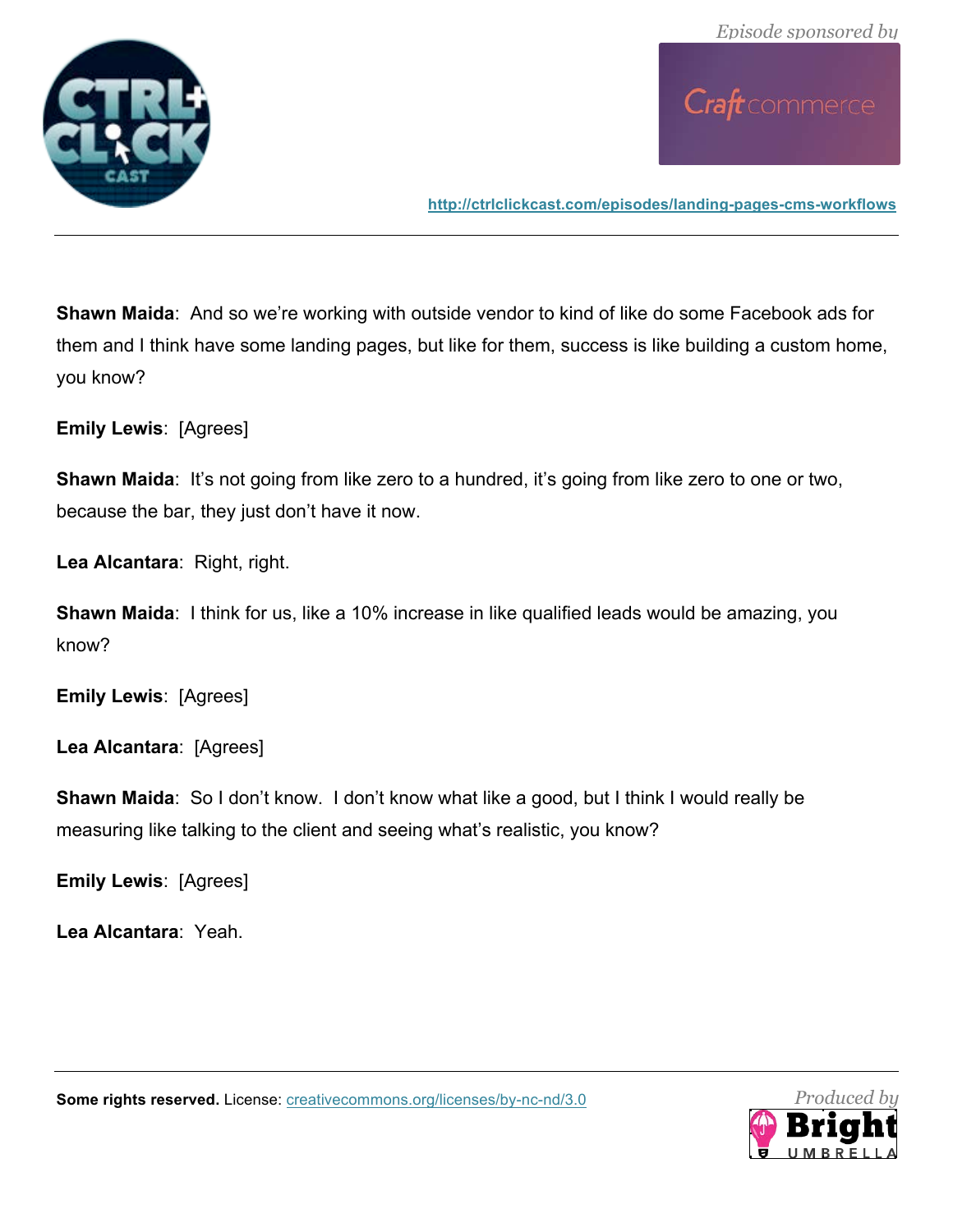

**http://ctrlclickcast.com/episodes/landing-pages-cms-workflows**

**Shawn Maida:** How much of their target market have they already, you know. With our one client with like a 100,000 active users, I'm like, "How much of your target market are you already reaching?" You know?

**Emily Lewis**: [Agrees]

**Lea Alcantara**: Right.

**Shawn Maida:** I can go bring you more people. They're not like qualified. They're not like they already know you. They're not just going to convert.

**Lea Alcantara**: Right.

**Shawn Maida**: So I can make your percentage worse. [Laughs]

**Emily Lewis**: [Laughs]

**Lea Alcantara**: Right, right, right, right.

**Shawn Maida**: I'll give you more people to that page, but we'll never going to convert them.

**Emily Lewis**: Yeah, it's got to be contextual. I mean, Lea, when you were asking this question, I feel like we're in one of our sessions with our marketing consultant.

**Lea Alcantara**: Right.

**Emily Lewis:** Where you're like, "How do I know if we're being successful?" [Laughs]

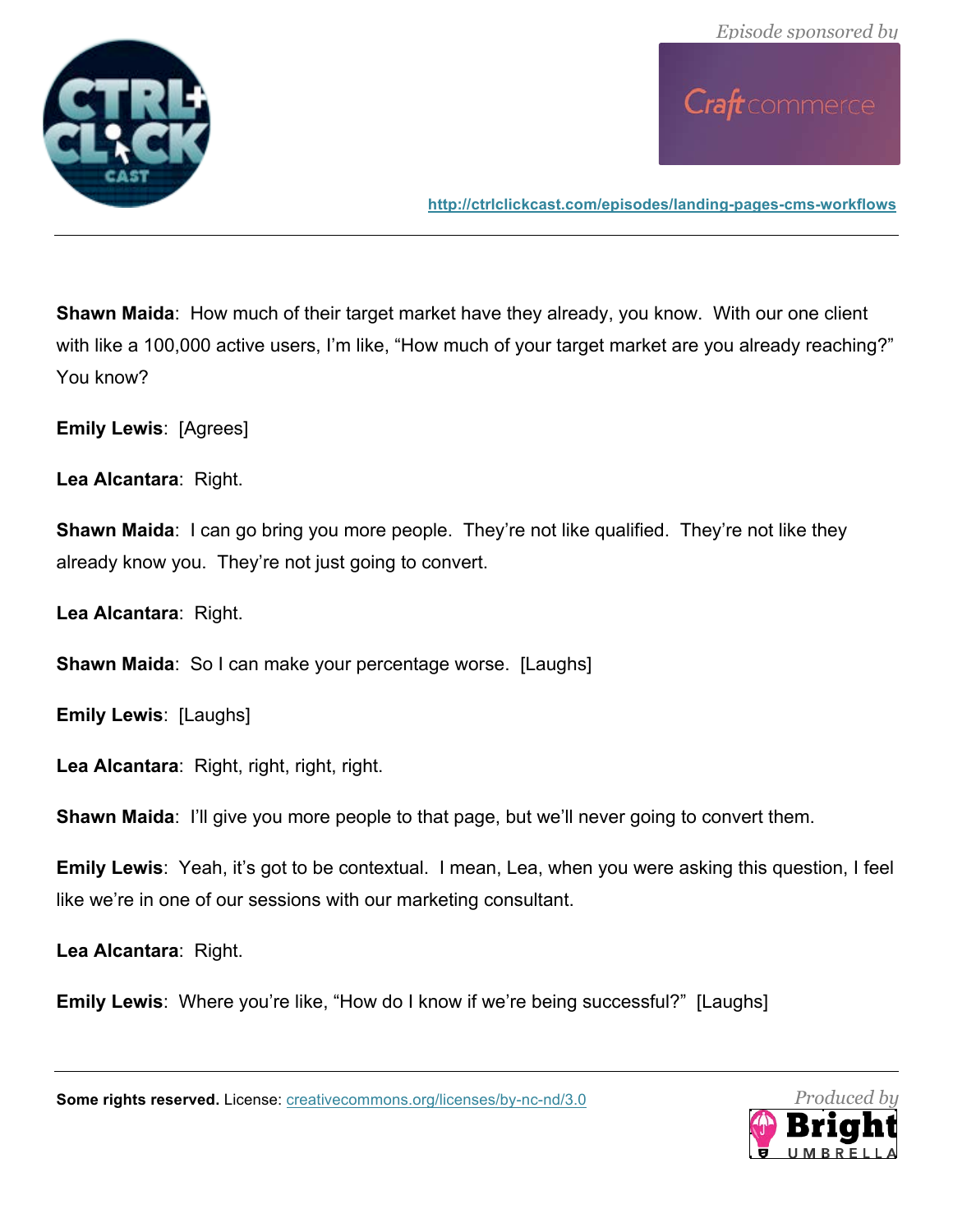

**http://ctrlclickcast.com/episodes/landing-pages-cms-workflows**

**Lea Alcantara**: I know. [Laughs]

**Emily Lewis**: And she's like, "It's a long-term process." I mean, ultimately we're talking about marketing here.

**Shawn Maida**: Right.

**Emily Lewis**: And so I think all that Shawn's points are completely valid because like one client who has had no project in a certain area and gets one, that would be a win. I mean, frankly for us, Lea, if we had one project that came from one of the landing pages, that's like a win.

**Lea Alcantara**: Right, yeah.

**Emily Lewis**: But that number sounds low.

**Shawn Maida:** Maybe I can help you out. I'll go fill out the form in the next couple of days.

**Lea Alcantara**: [Laughs]

**Emily Lewis**: [Laughs]

**Lea Alcantara**: Well, I mean, the reason why I brought that up isn't necessarily just because like I know the answer or that I have an answer. It's just that I feel like for ourselves and for clients, that we need to set the right expectations, you know?

**Emily Lewis**: [Agrees]



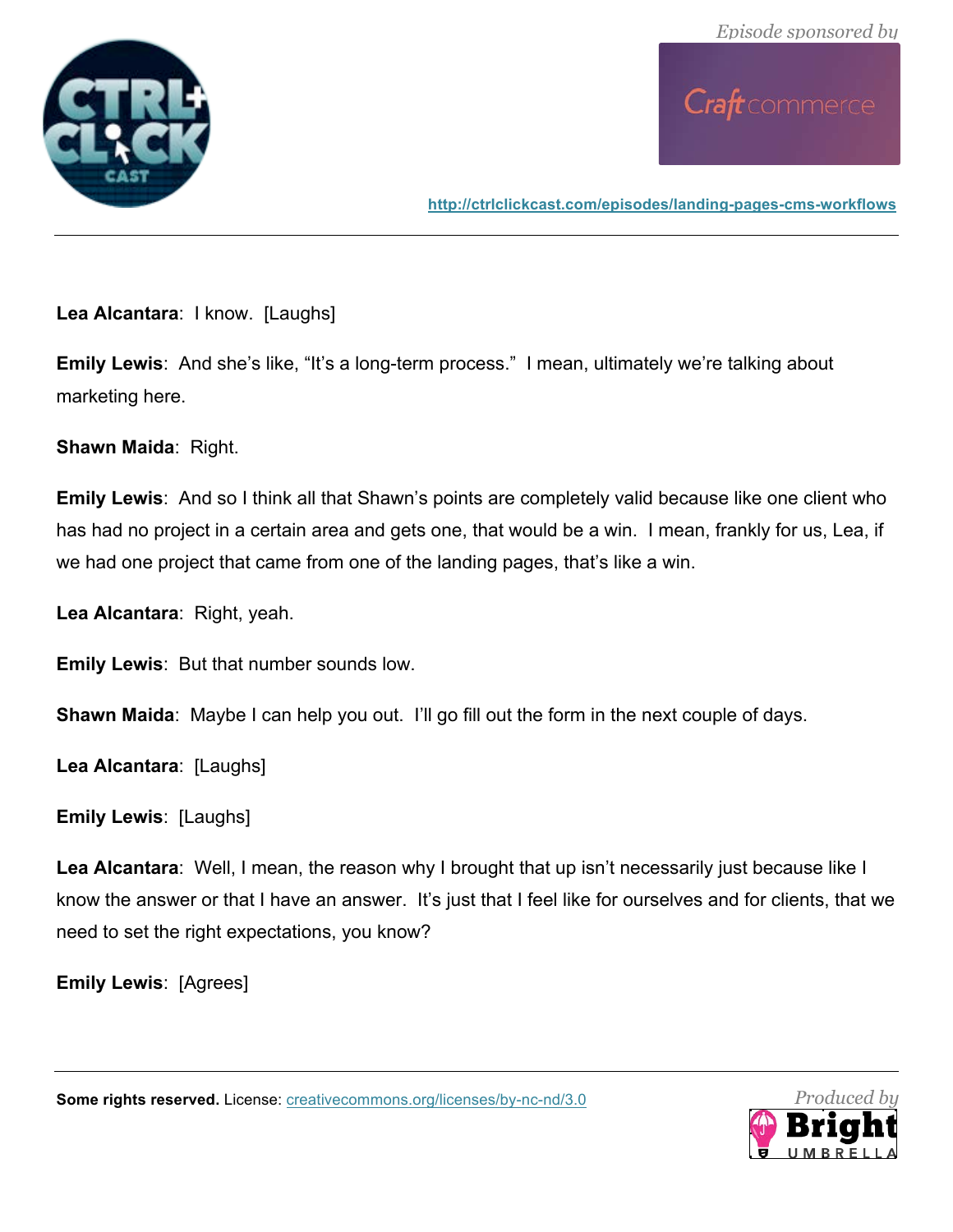

**http://ctrlclickcast.com/episodes/landing-pages-cms-workflows**

**Shawn Maida**: Absolutely.

**Lea Alcantara**: Because they're paying you a lot of money to do a bunch of things, but that doesn't necessarily mean it's going to be one-to-one conversion and that they're going to get like a giant sale for you, like a custom home is like several hundred thousands of dollars, right?

#### **Emily Lewis**: [Agrees]

#### **Shawn Maida**: Yeah.

**Lea Alcantara**: So that's going to be a long sales process. No one is just going to use your landing page and think, "Yeah, I'm going to sign over my life savings now because I saw this landing page." It's one of those things where the sales process is a long process. A landing page is just part of that, and it's part of a touch point.

#### **Emily Lewis**: [Agrees]

**Lea Alcantara**: And sometimes the landing page is just something that potential customer visits several times before they press submit.

#### **Emily Lewis**: [Agrees]

Lea Alcantara: So it's one of those things where it's also like maybe the statistics can be skewed because like, "Oh, so many visits, but then no one is pressing send," and you'd start noticing that the same IP address maybe has visited it a few times so maybe it's just that they need more time to

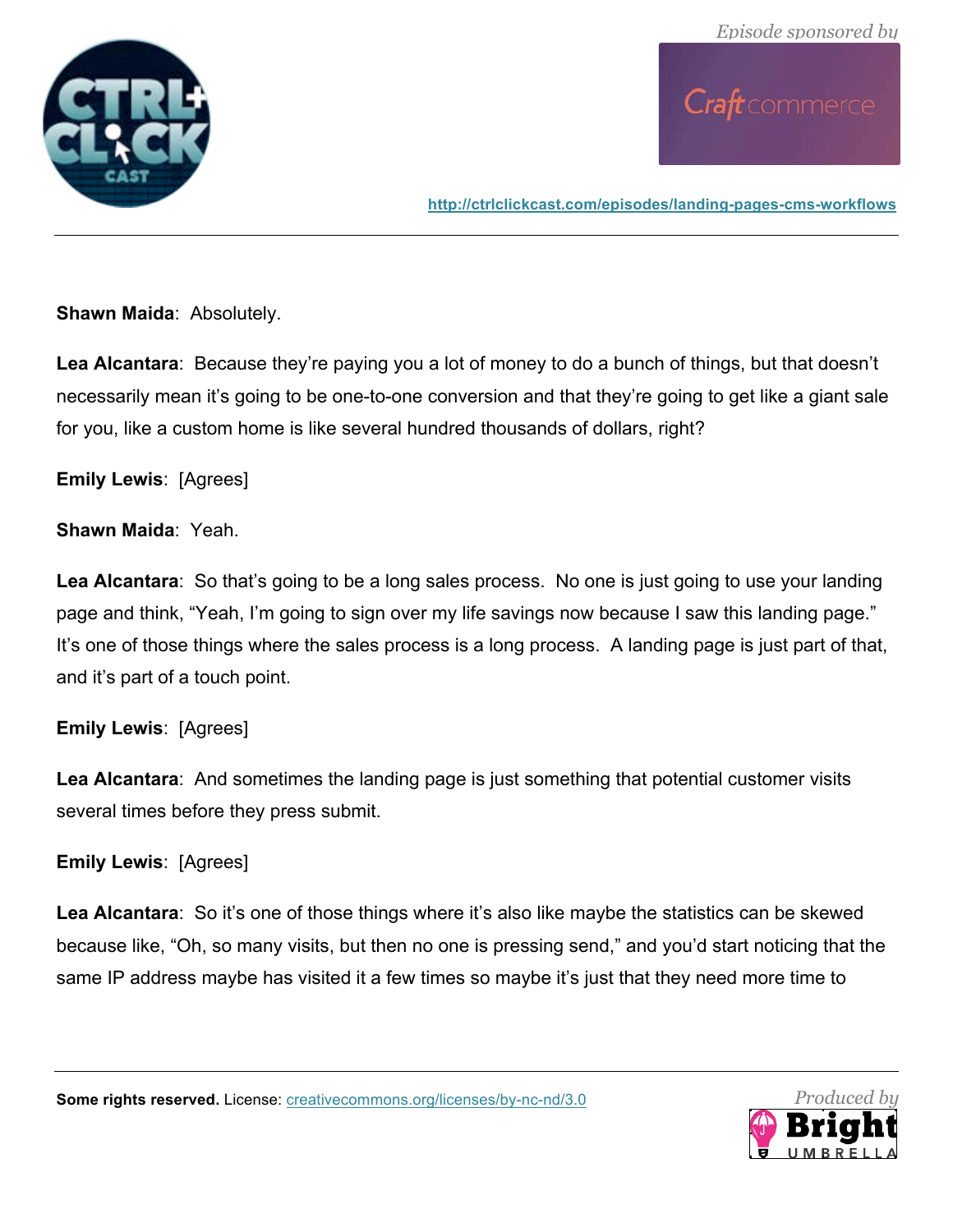

**http://ctrlclickcast.com/episodes/landing-pages-cms-workflows**

contemplate and that's skewing the stats over like visits versus actual contact. There are so many variables to play with.

**Shawn Maida:** I think the statistics point is really interesting, like as a consumer, and I think us as like vendors have like a responsibility to be honest, and I think consumers need to pay attention, but you can do see like in marketing, some marketing companies would be like, "Well, we launched this, and it has a 100% increase in conversions." And you're like, "Yes, but it didn't exist before."

**Lea Alcantara**: [Laughs]

**Emily Lewis**: [Laughs]

**Lea Alcantara**: That's factually correct, but… [Laughs]

**Emily Lewis**: [Laughs]

**Shawn Maida**: Yeah, it's like the only option was like a 100% increase, so like the point being is yes, like understanding what those numbers mean is important and understanding like what you're measuring in, like is it relevant for that scenario and that client is really important?

**Emily Lewis**: All right, well, before we wrap up, you mentioned a couple of articles you read from HubSpot, did you have any resources you wanted to mention for our listeners that we can include in the show notes?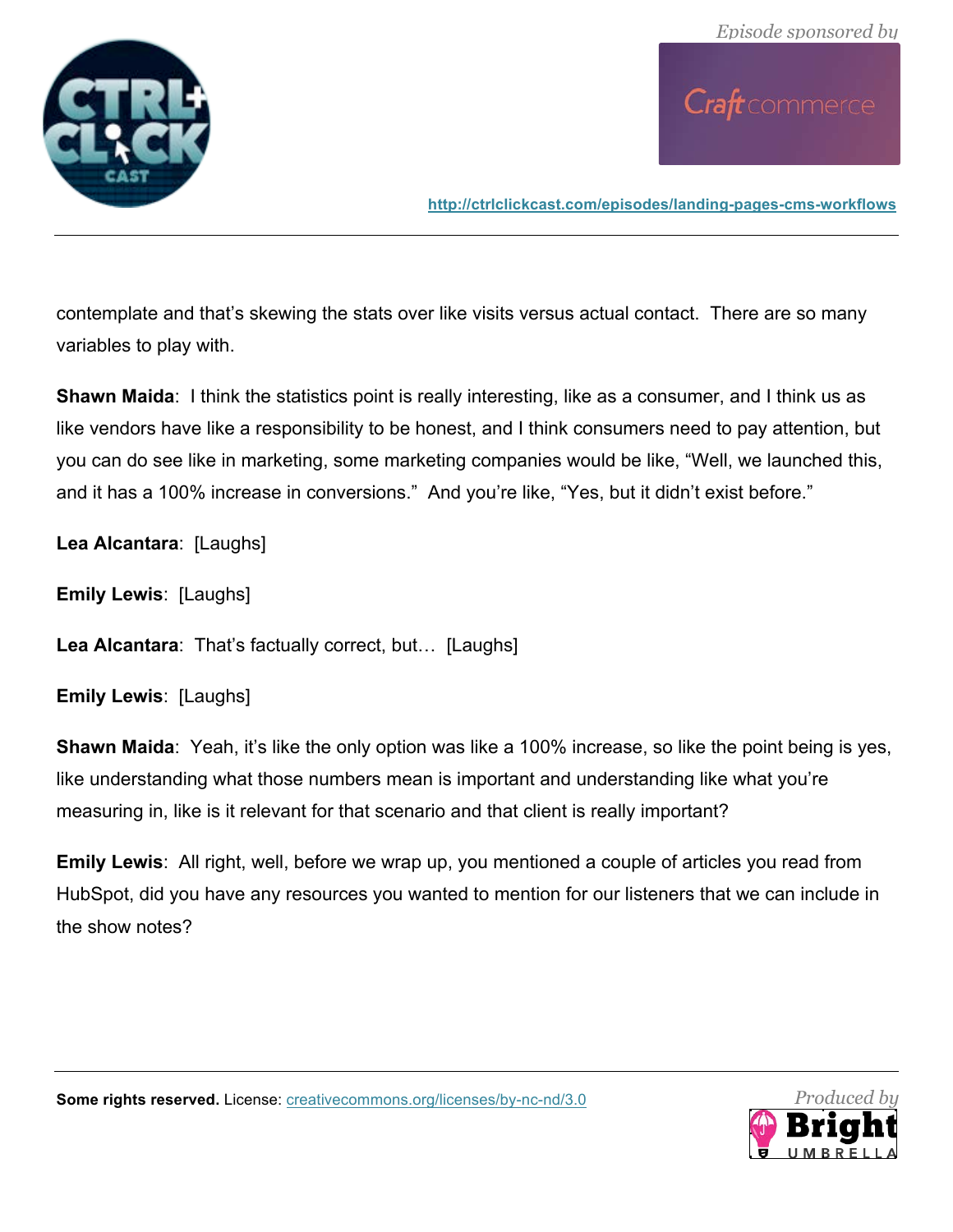

**http://ctrlclickcast.com/episodes/landing-pages-cms-workflows**

**Shawn Maida:** Man, I can see if I can pull up a few of those articles I was reading for this call. I mean, I can shoot them over. I do think that there was one about kind of the myths of landing pages that I found to be really interesting. I mean, I think HubSpot is obviously selling you their product.

**Emily Lewis**: Right.

**Shawn Maida**: So I got to read their blog with like that view, but I find their blog to be like fascinating when like reading this topic or kind of researching something for this topic with just some of this data they had there.

**Lea Alcantara**: Right.

**Shawn Maida**: Because they have so many customers doing exactly this, so I think they have good examples there.

**Emily Lewis**: [Agrees]

**Shawn Maida**: So I think that was probably the most useful resource I looked at. So obviously, your site, everybody should visit Bright Umbrella and look at the landing page examples.

**Emily Lewis**: [Laughs]

**Lea Alcantara**: [Laughs]

**Shawn Maida**: And then fostermade.co in a couple of weeks. [Laughs]

**Emily Lewis**: [Laughs]

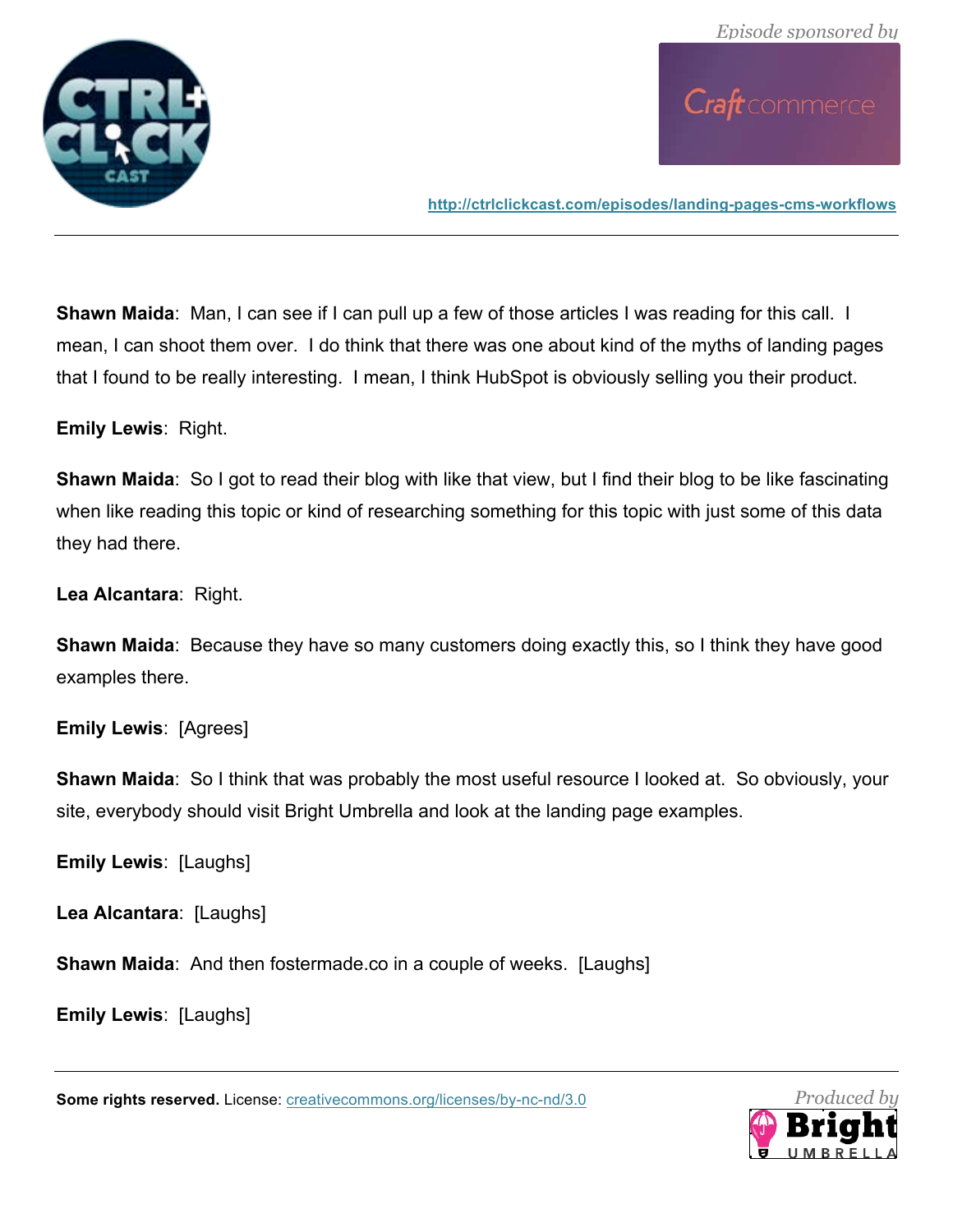

**http://ctrlclickcast.com/episodes/landing-pages-cms-workflows**

**Lea Alcantara**: How about the A/B testing, so you mentioned Opitimizely. What are the other testing services you use?

**Shawn Maida**: Optimizely I thought was great, and like a lot of the services we were looking at were more like content personalization and segmentation and I think that they just became like more enterprise like pretty quickly.

**Lea Alcantara**: [Agrees]

**Shawn Maida**: So like you have to have \$30,000 a month or something.

**Lea Alcantara**: Oh wow.

**Shawn Maida**: But like dynamicyield.com I think was a really cool service. I loved their demos. Umbel I think is like a fascinating product, but kind of a different type of product. I think Dynamic Yield to me had capabilities that felt like pretty close to what Optimizely had, and even services like Mouseflow, which have like A/B testing tools, but are just like video of your page, being able to see what users are doing I think can be like fascinating thing as well, like I've seen some really weird things where like users are kind of reviewing it. You can see them interacting with elements on the page in a way that you don't expect. That causes you to go back and make changes.

**Emily Lewis**: [Agrees]

**Lea Alcantara**: Right.

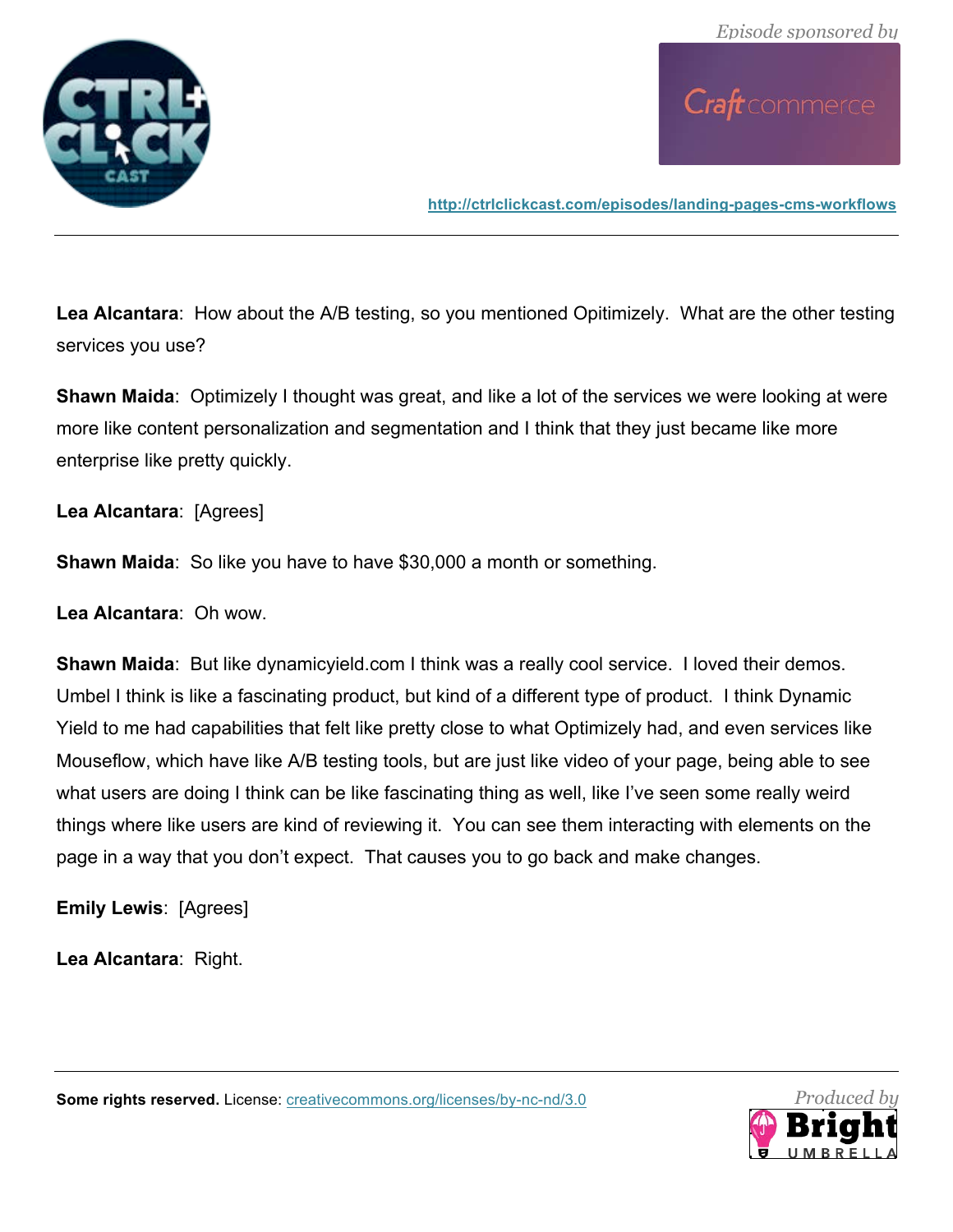

**http://ctrlclickcast.com/episodes/landing-pages-cms-workflows**

**Shawn Maida**: So I think like any of those heat-mapping tools or video tools as long as you have the resources to sort of look at them and monitor them and just not pay like \$20 a month or something you never use can be really like useful and insightful.

**Lea Alcantara**: Okay, excellent. Thanks Shawn.

**Shawn Maida**: Yeah.

**Lea Alcantara**: But before we finish up, we do have our Rapid Fire Ten Questions so our listeners can get to you know a bit better.

**Shawn Maida**: Hmm, we're out of time.

**Emily Lewis**: [Laughs]

**Lea Alcantara**: [Laughs]

**Shawn Maida: [Laughs]** 

**Lea Alcantara**: No, no, this is the last one, it's going to be good.

**Shawn Maida**: Oh yeah.

**Lea Alcantara**: All right.

**Shawn Maida**: Yeah.

**Lea Alcantara**: First question, morning person or night owl?

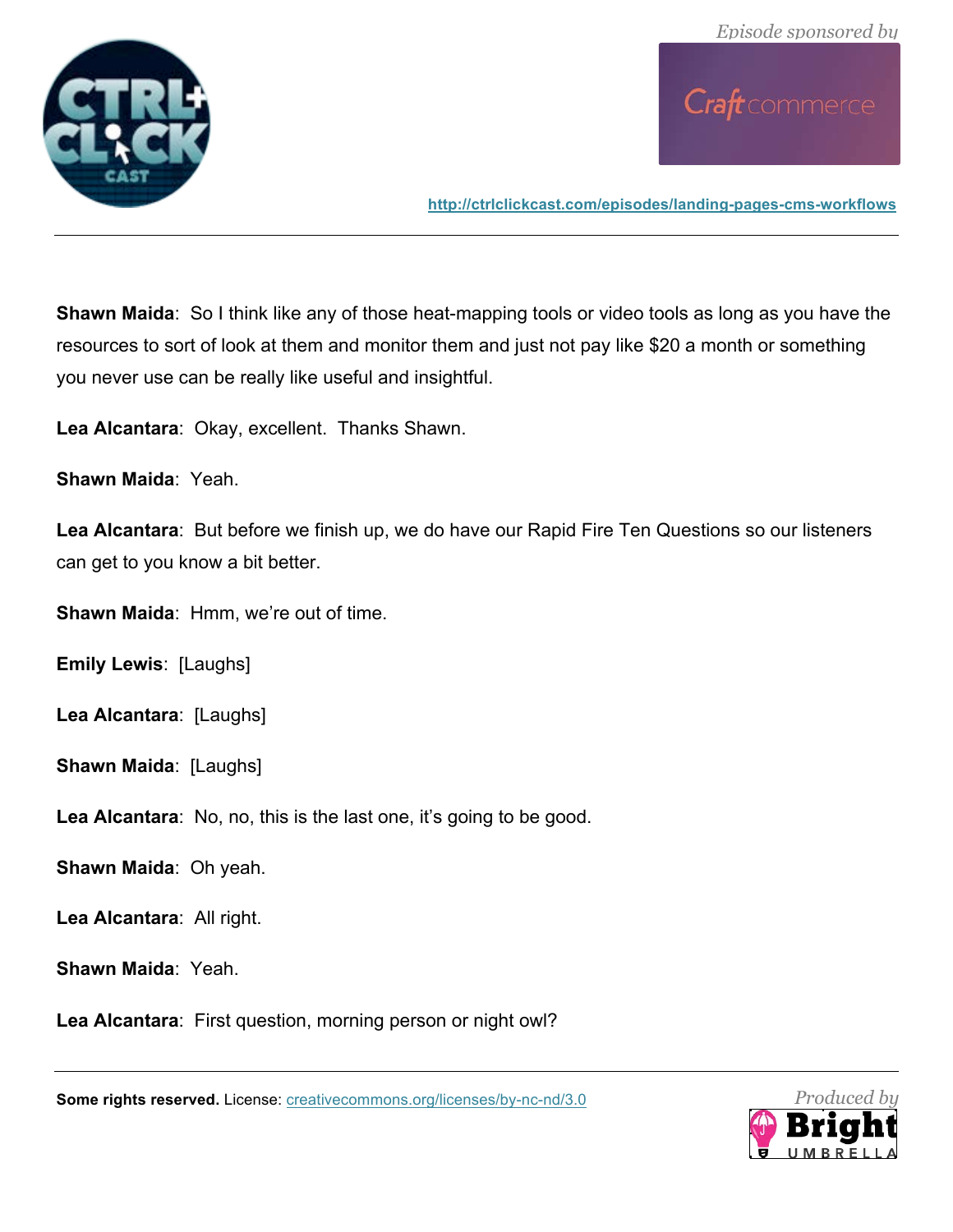

**http://ctrlclickcast.com/episodes/landing-pages-cms-workflows**

**Shawn Maida**: Oh, night owl by far.

**Emily Lewis**: What's one of your guilty pleasures?

**Shawn Maida**: One of my guilty pleasures, man, I drink too much Mountain Dew.

**Emily Lewis**: [Laughs]

**Lea Alcantara**: [Laughs]

**Shawn Maida**: It is that. It's unsafe because it's like the only unhealthy thing I do, but I have an addiction that I need to cure.

**Emily Lewis**: [Laughs]

**Lea Alcantara**: What software could you not live without?

**Shawn Maida**: I think the team like we've really enjoyed kind of a move to Slack from really being like a Skype-based company.

**Lea Alcantara**: [Agrees]

**Shawn Maida**: So I think as a company like we'd probably live without it, but I think we've been like digging Slack for a while now.

**Emily Lewis**: What profession other than your own would you like to try?

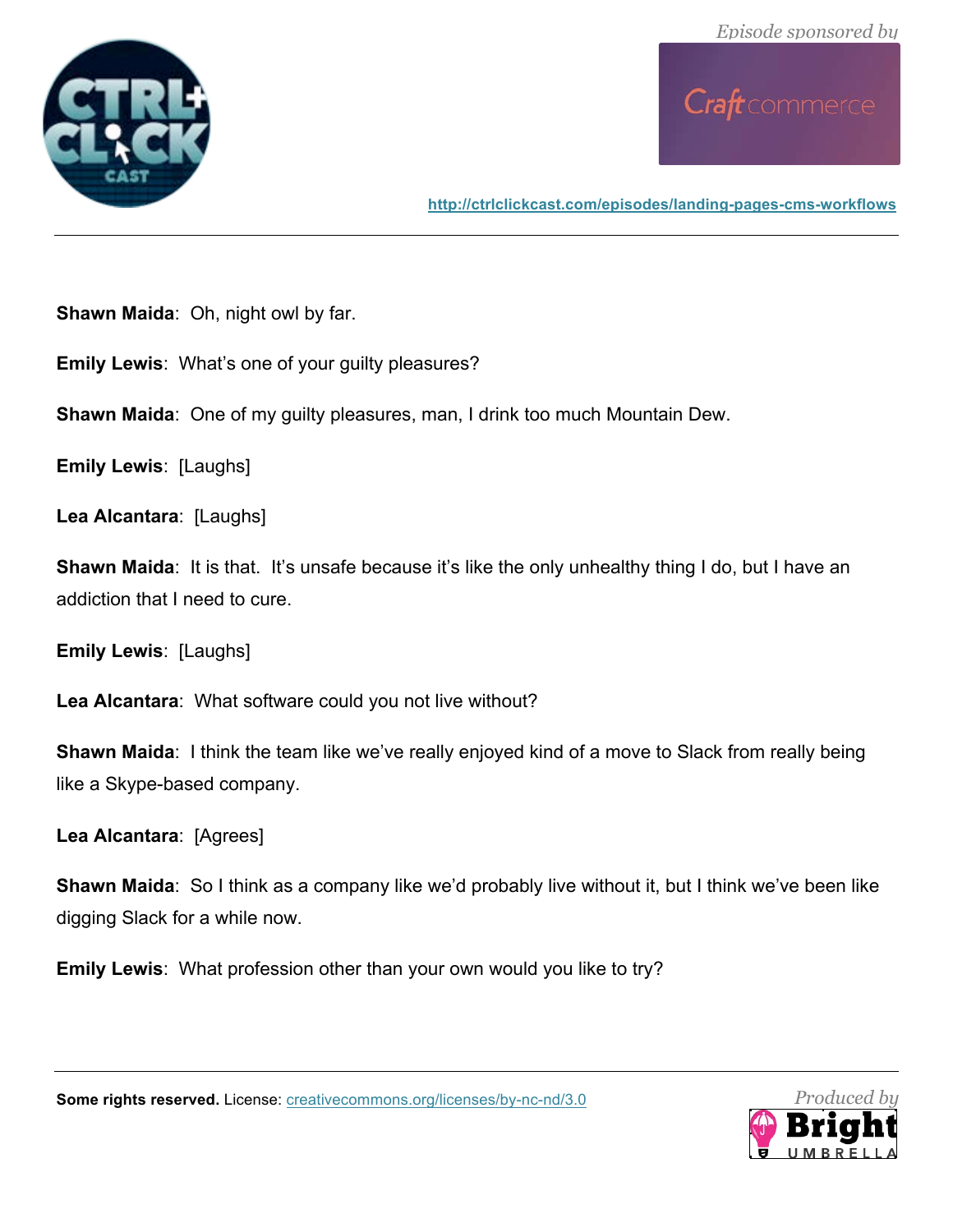



**http://ctrlclickcast.com/episodes/landing-pages-cms-workflows**

**Shawn Maida**: So I keep trying, well, I know you have to convince them, we just can't afford it, but I think I would really like to open like a gelato restaurant right next…

**Lea Alcantara**: [Laughs]

**Emily Lewis**: [Laughs]

**Lea Alcantara**: Cool.

**Shawn Maida**: Right next to our new office.

**Emily Lewis**: [Laughs]

**Lea Alcantara**: Nice, nice.

**Shawn Maida:** So I can have a new guilty pleasure.

**Lea Alcantara**: What profession would you not like to try?

**Shawn Maida**: I think anything involving heights.

**Emily Lewis**: [Agrees]

**Shawn Maida**: Like I can't jump off of like a chair.

**Emily Lewis**: [Laughs]

**Lea Alcantara**: [Laughs]

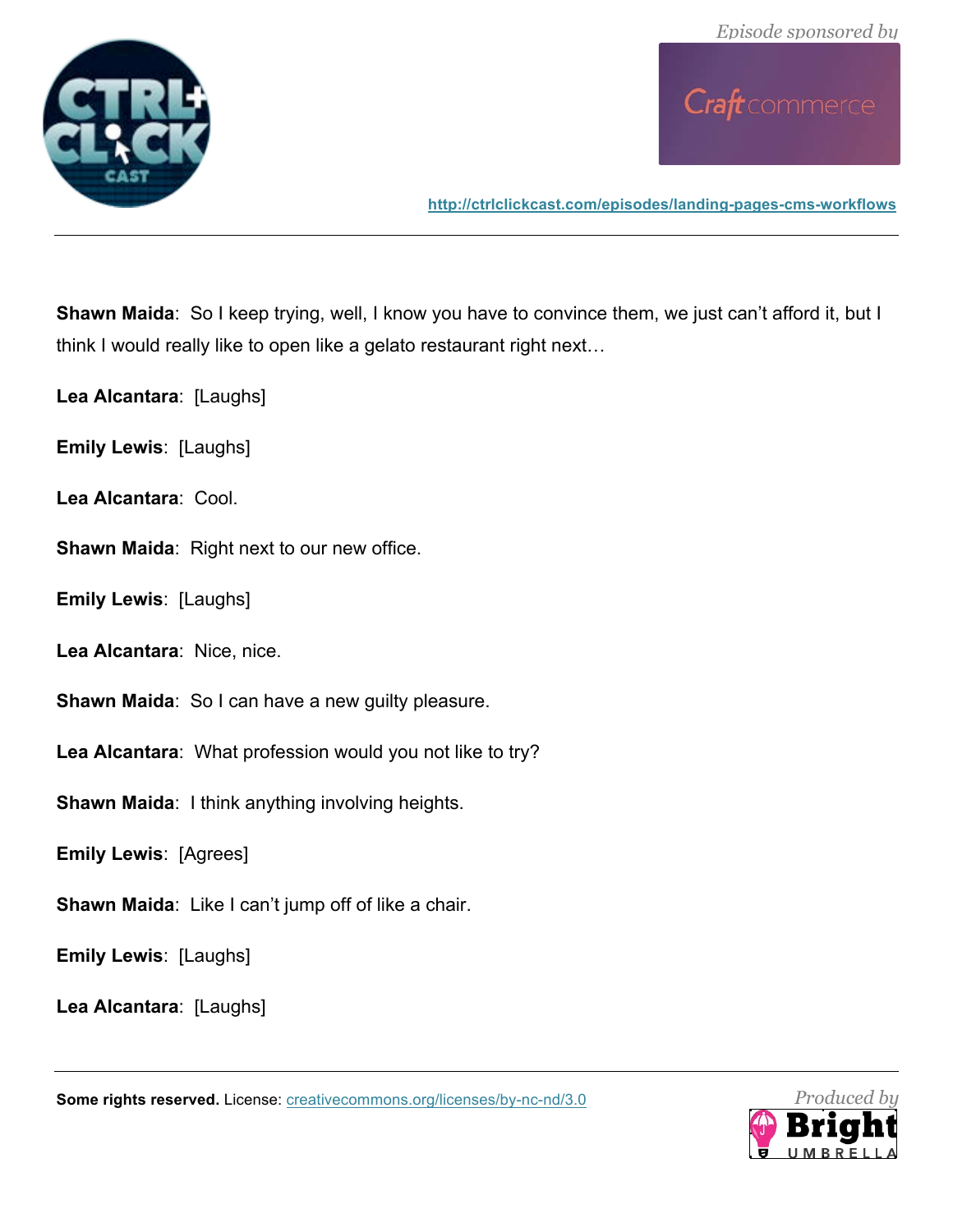

**http://ctrlclickcast.com/episodes/landing-pages-cms-workflows**

**Emily Lewis**: I just have this visually. Remember those cartoons with the little mouse and the person jumping up on the chair like back when we're in the 70's or whatever?

**Lea Alcantara**: Yeah.

**Shawn Maida**: Yeah, yeah.

**Emily Lewis**: Oh gosh.

**Shawn Maida**: Yeah, that's me. I'm terrified.

**Emily Lewis**: [Laughs]

**Shawn Maida**: I guess like I would stand there frozen for hours.

**Emily Lewis**: If you could take us to one restaurant in your town, where would we go?

**Shawn Maida:** Man, there's this like... it's not my favorite restaurant, but they're like my favorite restaurant owners right now. There's just this little market across the street called Pop's that is like we eat at far too often, but they're just like great food, great like family-run local restaurant that I feel like is really like trying to care for their like local community, which I think just embodies a lot of like what our values are.

#### *Timestamp: 01:00:03*

**Emily Lewis**: [Agrees]

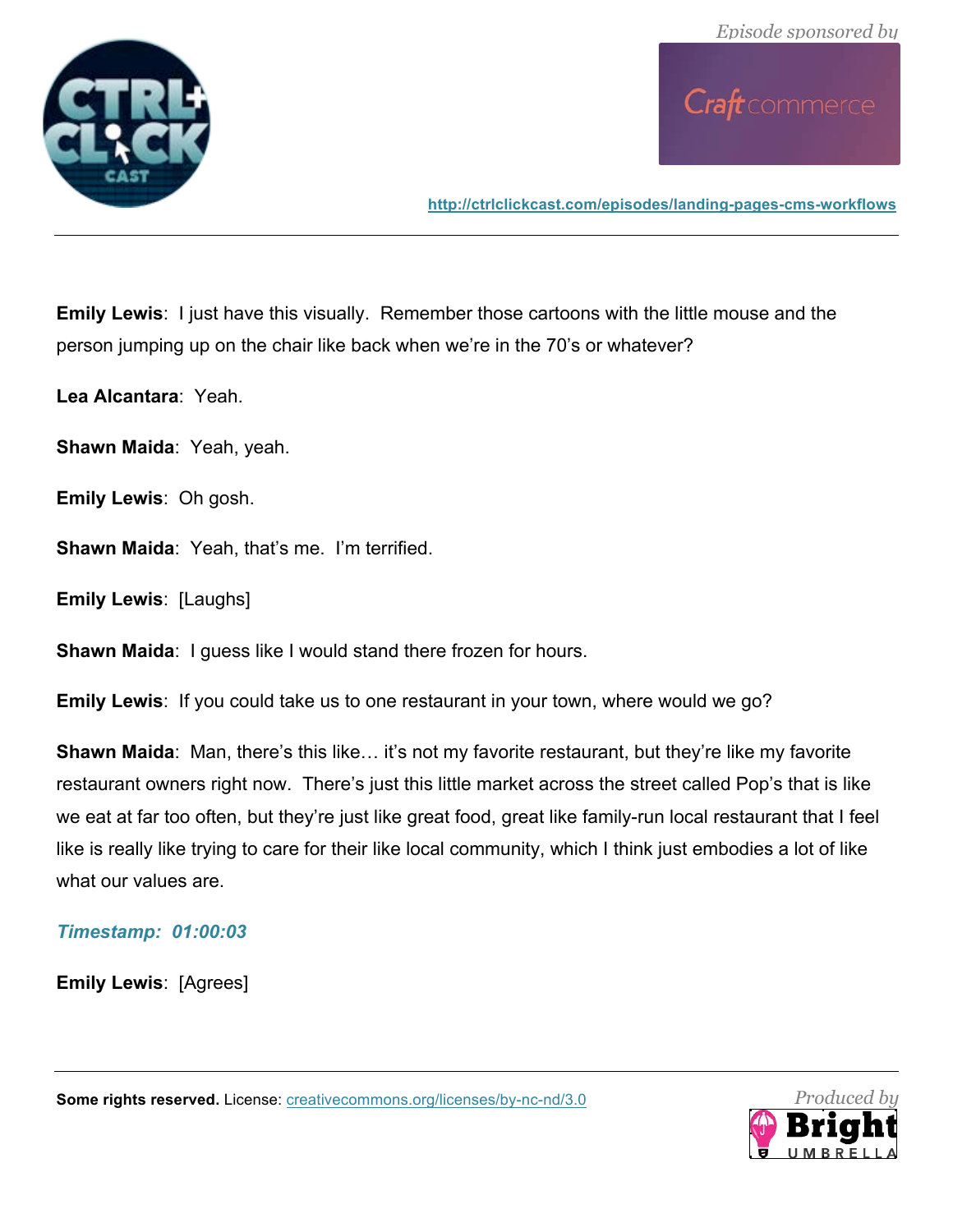

**http://ctrlclickcast.com/episodes/landing-pages-cms-workflows**

- **Lea Alcantara**: [Agrees]
- **Shawn Maida**: So Pop's Market.
- **Lea Alcantara**: If you can meet someone famous, living or dead, who would it be?
- **Shawn Maida**: Man, famous, that is a tough question for me. Famous person, can I just pass?
- **Emily Lewis**: Sure. [Laughs]
- **Lea Alcantara**: [Laughs]
- **Emily Lewis**: Like I don't care about fame.
- **Lea Alcantara**: No famous people.
- **Shawn Maida**: Yeah. I was like, "You know, I don't know."
- **Emily Lewis**: [Laughs]
- **Lea Alcantara**: Scientist, business person, actor?
- **Shawn Maida**: Actor like, well, my kids have like 5. My wife has been getting them to like listen a lot of Michael Jackson, so I was like, "Oh, Mic… no." [Laughs]
- **Emily Lewis**: [Laughs]
- **Lea Alcantara**: [Laughs]

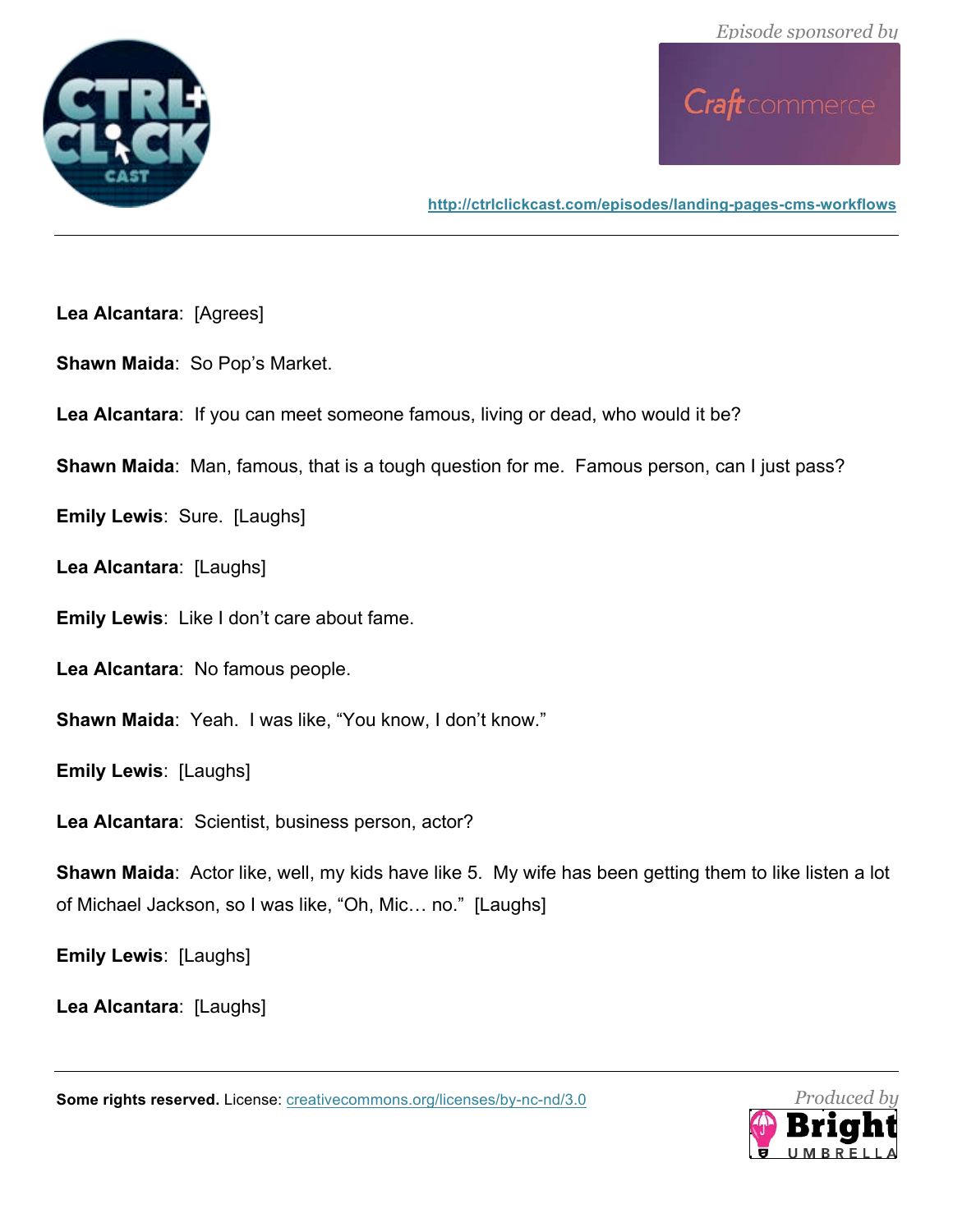

**http://ctrlclickcast.com/episodes/landing-pages-cms-workflows**

**Shawn Maida:** So that's why I like to stomp myself because I had an idea, it sounded horrible.

**Lea Alcantara**: Oh no.

**Emily Lewis**: I will let you off the hook.

**Shawn Maida**: All right, thank you.

**Emily Lewis**: All right. So if you could have a super power, what would it be?

**Shawn Maida**: A super power, hmm, this isn't like a real super power.

**Emily Lewis**: They're real. [Laughs]

**Shawn Maida**: But I think I'd really…

**Emily Lewis**: [Laughs]

**Shawn Maida**: Yeah, those are real. Everybody should have real super powers. My kids are going to be so disappointed.

**Emily Lewis**: [Laughs]

**Lea Alcantara**: [Laughs]

**Shawn Maida**: I think I would like to be in the mind of like all developers for like a day and know what goes on.

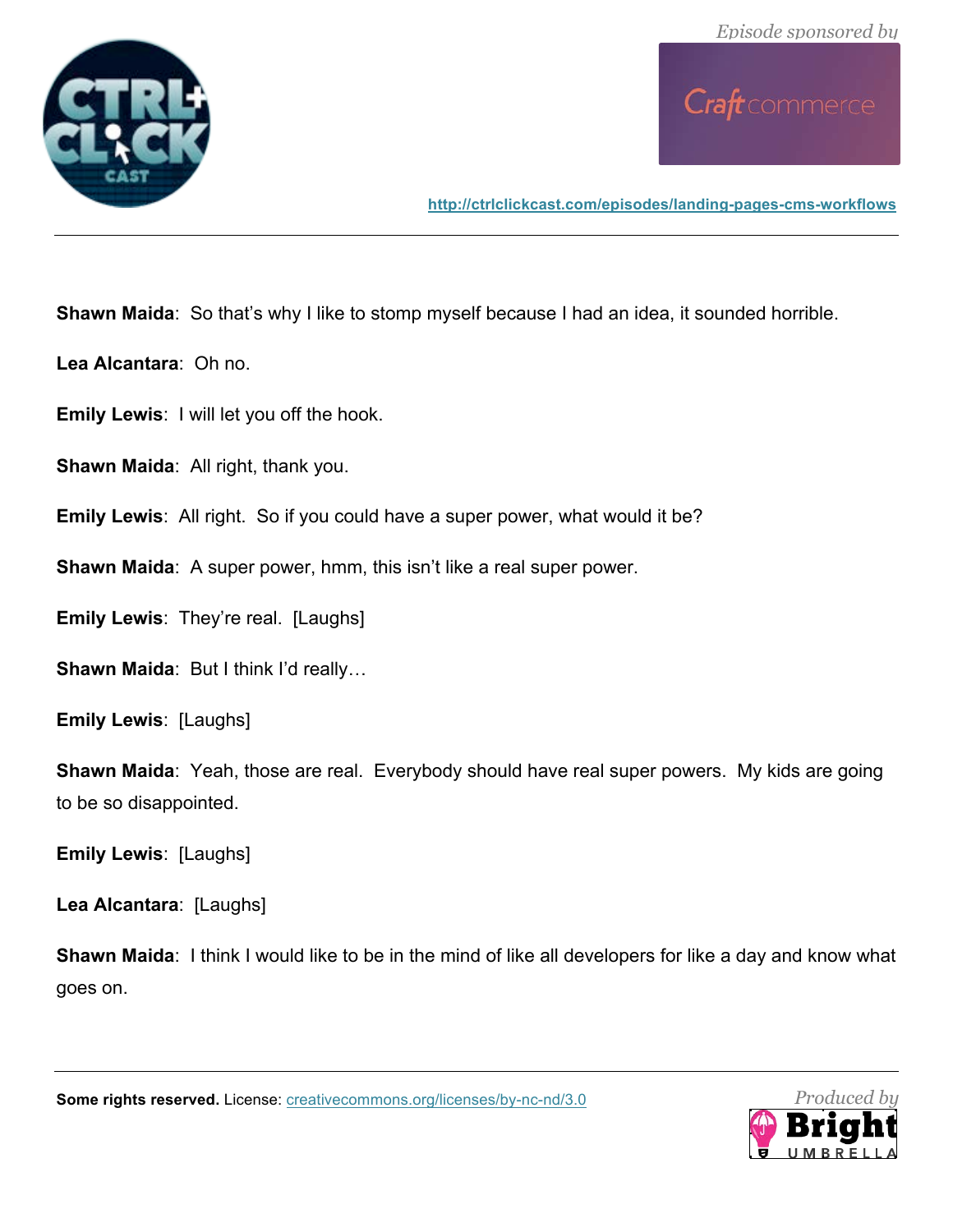



**http://ctrlclickcast.com/episodes/landing-pages-cms-workflows**

- **Lea Alcantara**: [Agrees]
- **Emily Lewis**: At the same time?
- **Shawn Maida**: No, like one at a time, maybe. [Laughs]
- **Emily Lewis**: [Laughs]
- **Lea Alcantara**: [Laughs]
- **Shawn Maida**: Yeah, it's such an interesting bunch, I guess.
- **Emily Lewis**: [Laughs]
- **Lea Alcantara**: [Laughs]
- **Shawn Maida**: Let's see what goes on in some of those heads in my own office really/
- **Lea Alcantara**: What is your favorite band or musician?
- **Shawn Maida**: Oh, like these are impossible questions for me.
- **Emily Lewis**: [Laughs]
- **Lea Alcantara**: [Laughs]



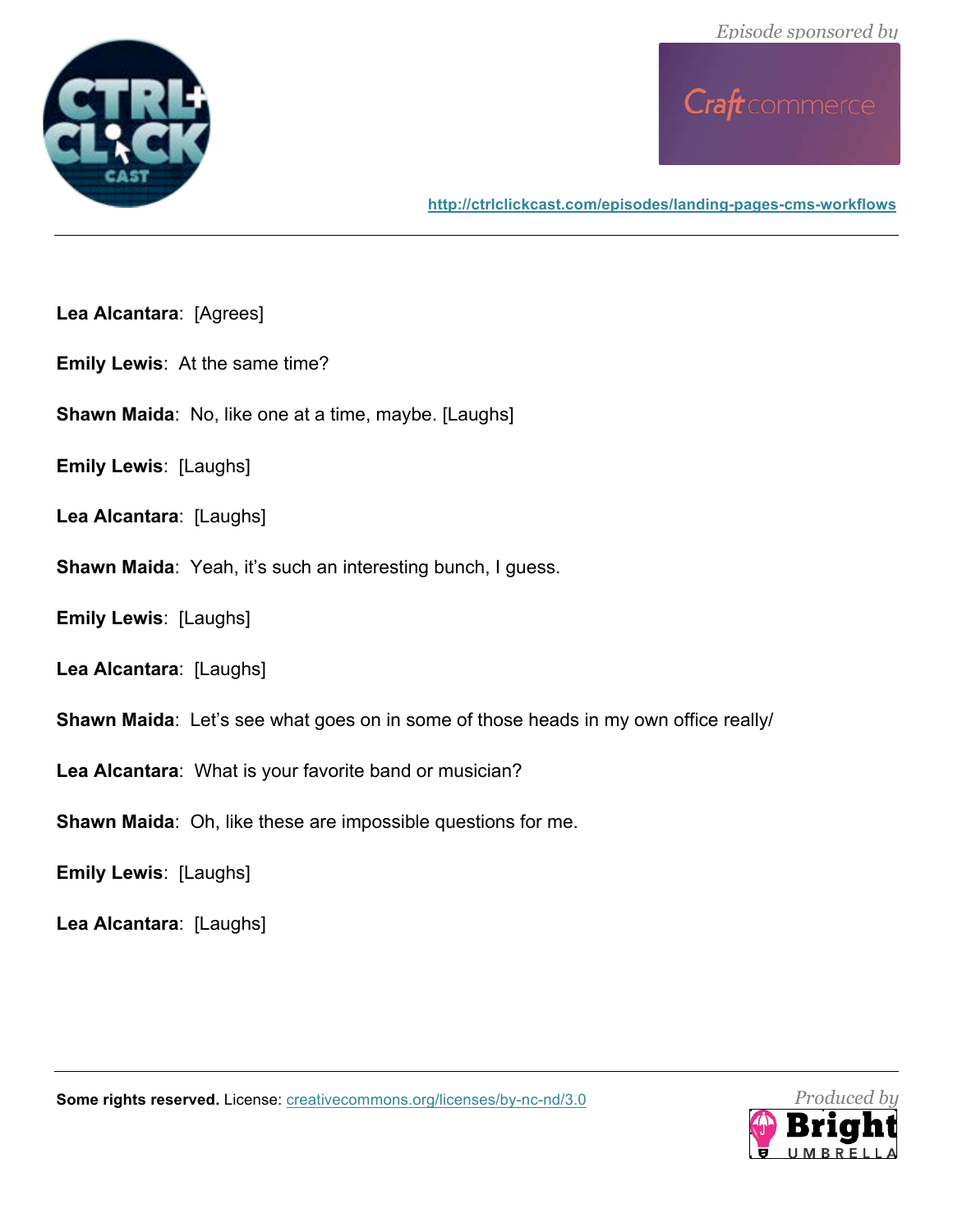

**http://ctrlclickcast.com/episodes/landing-pages-cms-workflows**

**Shawn Maida**: We have a few artists in the office that are producing albums so I'm going to like give a shout out to Alex Mejias in my office and Adam Tsai in my office. I will provide band links on our website for them.

**Lea Alcantara**: Nice.

**Emily Lewis**: All right, last question.

**Shawn Maida**: And they'd leave me to go tour.

**Emily Lewis**: Oh, really? That's cool.

**Shawn Maida**: Yeah, they're like, "I need to take next week off when the biggest project ever is launching because my band is playing in a bar in New York." I said, "Thanks." [Laughs]

**Emily Lewis**: [Laughs]

**Lea Alcantara**: [Laughs]

**Shawn Maida**: We support you.

**Emily Lewis**: All right, last question, pancakes or waffles?

**Shawn Maida**: Waffles with a chicken and like maple butter on top.

**Emily Lewis**: [Agrees]

**Lea Alcantara**: [Agrees]

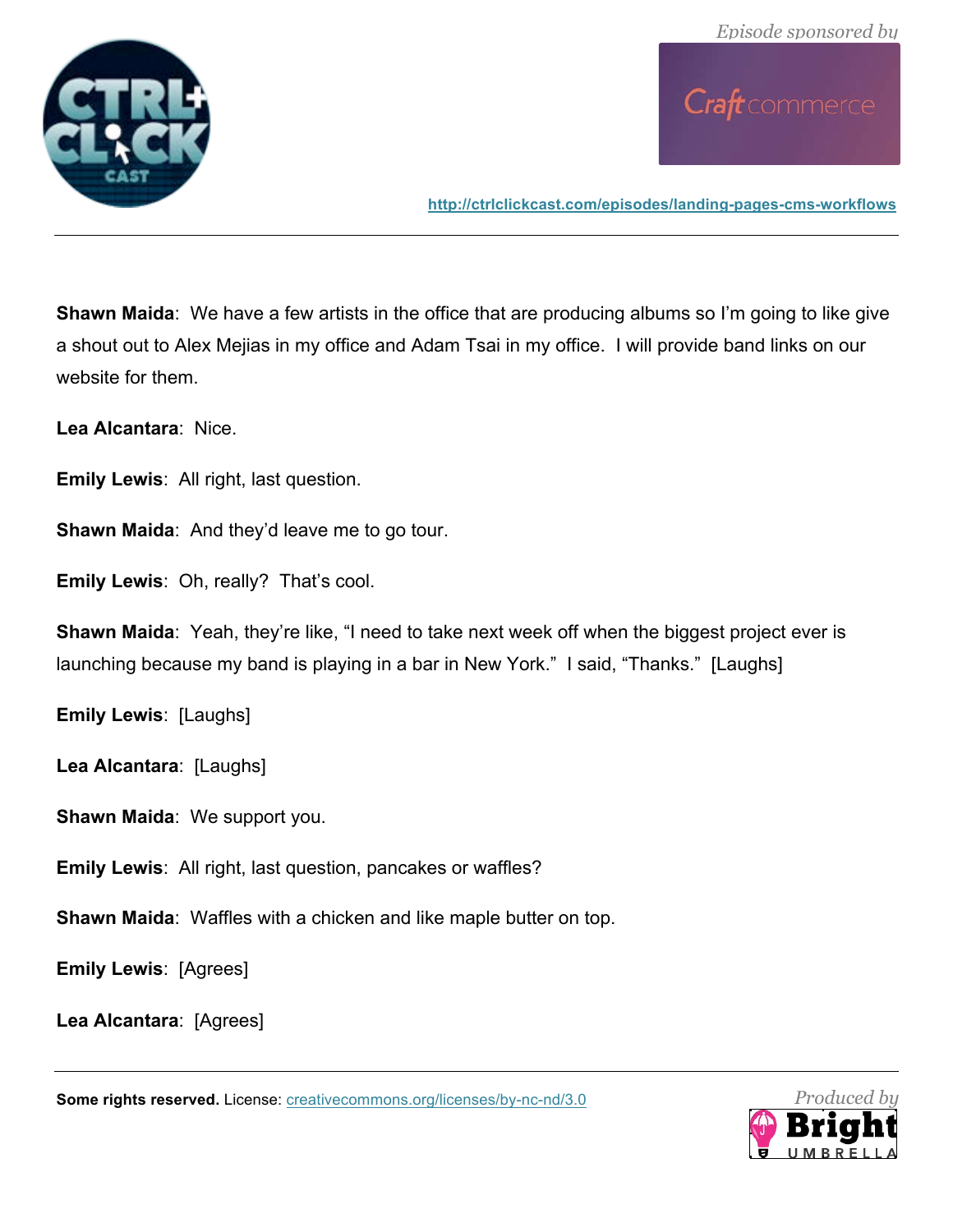

**http://ctrlclickcast.com/episodes/landing-pages-cms-workflows**

**Emily Lewis**: [Laughs]

Lea Alcantara: Nice, nice. Well, that's all the time we have for today. Thanks for joining the show, Shawn.

**Shawn Maida**: Yeah, thank you so much. It was a blast.

**Emily Lewis**: And in case our listeners want to follow up with you, where can they find you online?

**Shawn Maida:** Well, I think visualchefs.com for now, fostermade.co in the future, and the @eecoder Twitter profile will like become active and convert to @shawnmaida shortly.

**Emily Lewis**: Oh, okay. Excellent. Well, thanks again for joining us. I really enjoyed this discussion.

[Music starts]

**Shawn Maida**: Well, yeah, me too. Thank you.

Lea Alcantara: CTRL+CLICK is produced by **Bright Umbrella**, a web services agency obsessed with happy clients. Today's podcast would not be possible without the support of this episode's sponsor! Thank you, Craft Commerce!

**Emily Lewis**: We'd also like to thank our partners: Arcustech and Devot:ee.

**Lea Alcantara**: And thanks to our listeners for tuning in! If you want to know more about CTRL+CLICK, make sure you follow us on Twitter **@ctriclickcast** or visit our website,